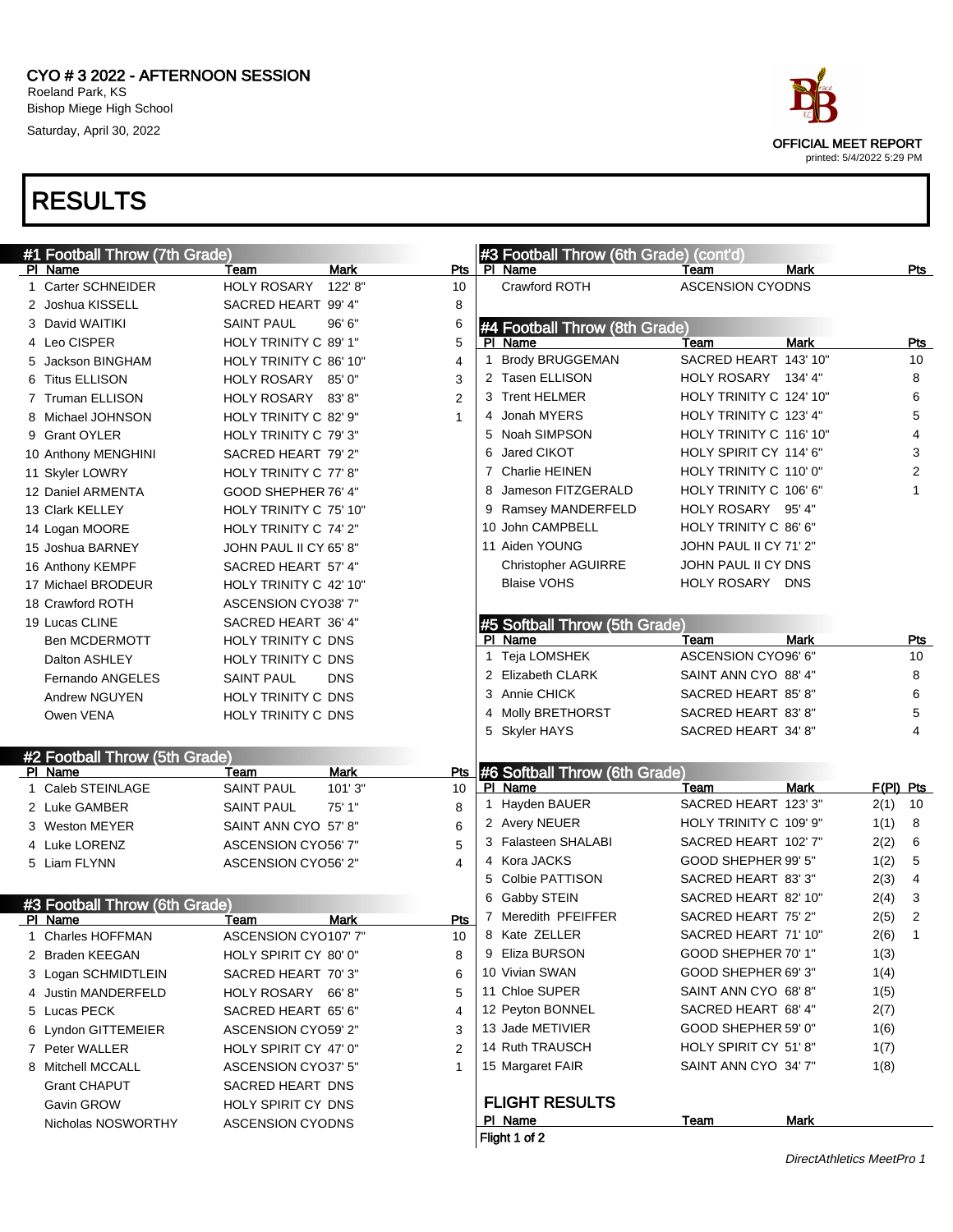

| #6 Softball Throw (6th Grade) (cont'd) |                         |                | #8 Softball Throw (8th Grade) (cont'd) |                         |                           |              |
|----------------------------------------|-------------------------|----------------|----------------------------------------|-------------------------|---------------------------|--------------|
| PI Name                                | Team                    | Mark           | PI Name                                | Team                    | <b>Mark</b>               | Pts          |
| 1 Avery NEUER                          | HOLY TRINITY C 109' 9"  |                | 9 Myla PENDERGAST                      | SACRED HEART 90' 10"    |                           |              |
| 2 Kora JACKS                           | GOOD SHEPHER 99' 5"     |                | 10 Beatrix PREU                        | JOHN PAUL II CY 87' 7"  |                           |              |
| 3 Eliza BURSON                         | GOOD SHEPHER 70' 1"     |                | 11 Olivia RENDINA                      | JOHN PAUL II CY 87' 1"  |                           |              |
| 4 Vivian SWAN                          | GOOD SHEPHER 69'3"      |                | 12 Maggie MOLONEY                      | JOHN PAUL II CY 84' 7"  |                           |              |
| 5 Chloe SUPER                          | SAINT ANN CYO 68'8"     |                |                                        |                         |                           |              |
| 6 Jade METIVIER                        | GOOD SHEPHER 59' 0"     |                | #89 Boys High Jump (8th Grade)         |                         |                           |              |
| 7 Ruth TRAUSCH                         | HOLY SPIRIT CY 51'8"    |                | PI Name                                | Team                    | <b>Mark</b>               | Pts          |
| 8 Margaret FAIR                        | SAINT ANN CYO 34' 7"    |                | 1J Jack CARPENTER                      | SACRED HEART 5' 2"      |                           | 10           |
| Flight 2 of 2                          |                         |                | 2J Adam SYDZYIK                        | HOLY TRINITY C 5' 2"    |                           | 8            |
| 1 Hayden BAUER                         | SACRED HEART 123' 3"    |                | 3J Jared CIKOT                         | HOLY SPIRIT CY 5' 0"    |                           | 5.5          |
| 2 Falasteen SHALABI                    | SACRED HEART 102' 7"    |                | 3J Tasen ELLISON                       | HOLY ROSARY 5'0"        |                           | 5.5          |
| 3 Colbie PATTISON                      | SACRED HEART 83' 3"     |                | 5J Francis MENGHINI                    | SACRED HEART 4' 10"     |                           | 4            |
| 4 Gabby STEIN                          | SACRED HEART 82' 10"    |                | 6J Jameson FITZGERALD                  | HOLY TRINITY C 4'8"     |                           | 2.5          |
| 5 Meredith PFEIFFER                    | SACRED HEART 75' 2"     |                | 6J Henry MORGAN                        | JOHN PAUL II CY 4' 8"   |                           | 2.5          |
| 6 Kate ZELLER                          | SACRED HEART 71' 10"    |                | 8 Emmanuel LOPEZ                       | HOLY SPIRIT CY 4'6"     |                           | $\mathbf{1}$ |
| 7 Peyton BONNEL                        | SACRED HEART 68' 4"     |                | 8J Liam LAVERY                         | HOLY TRINITY C 4' 6"    |                           |              |
| #7 Softball Throw (7th Grade)          |                         |                | 10 Beau LAUSIER                        | HOLY TRINITY C 4' 4"    |                           |              |
| PI Name                                | Team                    | Mark<br>Pts    | 10 Ramsey MANDERFELD                   | HOLY ROSARY 4'4"        |                           |              |
| 1 Caitlyn O'DONNELL                    | HOLY TRINITY C 122' 10" | 10             | 12 Henry BEETS                         | HOLY ROSARY 4'0"        |                           |              |
| 2 Laila FRAHER                         | ASCENSION CYO122' 1"    | 8              | Sawyer MANIRATH                        | JOHN PAUL II CY DNS     |                           |              |
| 3 Mabel DELANEY                        | GOOD SHEPHER 117' 5"    | 6              | Rohan SCHIELTZ                         | <b>ASCENSION CYODNS</b> |                           |              |
| 4 Madeline ETLER                       | GOOD SHEPHER 116' 7"    | 5              |                                        |                         |                           |              |
| 5 Rebekah CORDOVA                      | ASCENSION CYO116' 2"    | 4              | #90 Boys High Jump (5th Grade)         |                         |                           |              |
| 6 Samantha MEYER                       | JOHN PAUL II CY 114' 5" | 3              | PI Name                                | Team                    | <b>Mark</b>               | Pts          |
| 7 Jaydon LEE                           | GOOD SHEPHER 112' 7"    | $\overline{2}$ | 1J Anthony SEAY                        | HOLY TRINITY C 3'8"     |                           | 10           |
| 8 Karley HILLYER                       | HOLY TRINITY C 108' 8"  | $\mathbf{1}$   | 2J Henry MENGHINI                      | SACRED HEART 3'8"       |                           | 8            |
| 9 Elizabeth HOTZE                      | HOLY TRINITY C 107' 2"  |                | 3 Ethan BAKKEN                         | HOLY SPIRIT CY 3' 6"    |                           | 6            |
| 10 Violet TOEPFER                      | SACRED HEART 103' 10"   |                | <b>Nick BURKE</b>                      | SACRED HEART NH         |                           |              |
| 11 Isla SCHERZER                       | HOLY TRINITY C 102' 6"  |                | Colby HOLICK                           | SACRED HEART NH         |                           |              |
| 12 Lorena MARTINEZ                     | HOLY TRINITY C 94'3"    |                | Cooper KNOBLOCK                        | HOLY SPIRIT CY NH       |                           |              |
| 13 Madeline BISHOP                     | GOOD SHEPHER 88' 7"     |                | Joseph WICKENHAUSER                    | HOLY TRINITY C NH       |                           |              |
| 14 Monica MONZALVO                     | <b>SAINT PAUL</b>       | 81'1"          | Aiden KEMPF                            | SACRED HEART DNS        |                           |              |
| 15 Mackenzie GONZALES                  | GOOD SHEPHER 75' 2"     |                |                                        |                         |                           |              |
| 16 Elena VEGA                          | <b>SAINT PAUL</b>       | 65' 9"         | #91 Boys High Jump (6th Grade)         |                         |                           |              |
| 17 Anna GAST                           | GOOD SHEPHER 64' 2"     |                | PI Name                                | Team                    | <b>Mark</b>               | Pts          |
|                                        |                         |                | 1 Luke KOLICH                          | SACRED HEART 4' 2"      |                           | 10           |
| #8 Softball Throw (8th Grade)          |                         |                | 2 Sam BLEYTHING                        | SAINT ANN CYO 4' 0"     |                           | 7            |
| <u>PI Name</u>                         | Team                    | Pts<br>Mark    | 2 Logan CARPENTER                      | SACRED HEART 4' 0"      |                           | 7            |
| 1 Aubrey MEDER                         | HOLY ROSARY             | 10<br>143' 9"  | 4 Jax HENDERSON                        | SACRED HEART 3' 10"     |                           | 4            |
| 2 Rekha ROSS                           | HOLY SPIRIT CY 122' 6"  | 8              | 4 Jack MCGLINN                         | GOOD SHEPHER 3' 10"     |                           | 4            |
| 3 Catelynn CONRAD                      | HOLY SPIRIT CY 121' 1"  | 6              | 4 Trey RAND                            | SACRED HEART 3' 10"     |                           | 4            |
| 4 Bridget KEEGAN                       | HOLY SPIRIT CY 119' 2"  | 5              | 7 Lane CARPENTER                       | SACRED HEART 3'8"       |                           | 0.6          |
| 5 Malin CHAPUT                         | SACRED HEART 119' 0"    | 4              | 7 Cooper DORSEY                        | SACRED HEART 3'8"       |                           | 0.6          |
| 6 Abigail MALONEY                      | HOLY TRINITY C 107' 2"  | 3              | 7 Finley DORSEY                        | SACRED HEART 3'8"       |                           | 0.6          |
| 7 Eva RIVERA                           | JOHN PAUL II CY 99' 11" | $\overline{2}$ | 7 Lucas PECK                           | SACRED HEART 3'8"       |                           | 0.6          |
| 8 Brianne SUTHERLIN                    | JOHN PAUL II CY 94' 11" | 1              | 7 Carter SCHUSTER                      | HOLY TRINITY C 3'8"     |                           | 0.6          |
|                                        |                         |                | 12 Andrew BLUME                        | HOLY TRINITY C 3' 6"    |                           |              |
|                                        |                         |                |                                        |                         | DirectAthletics MeetPro 2 |              |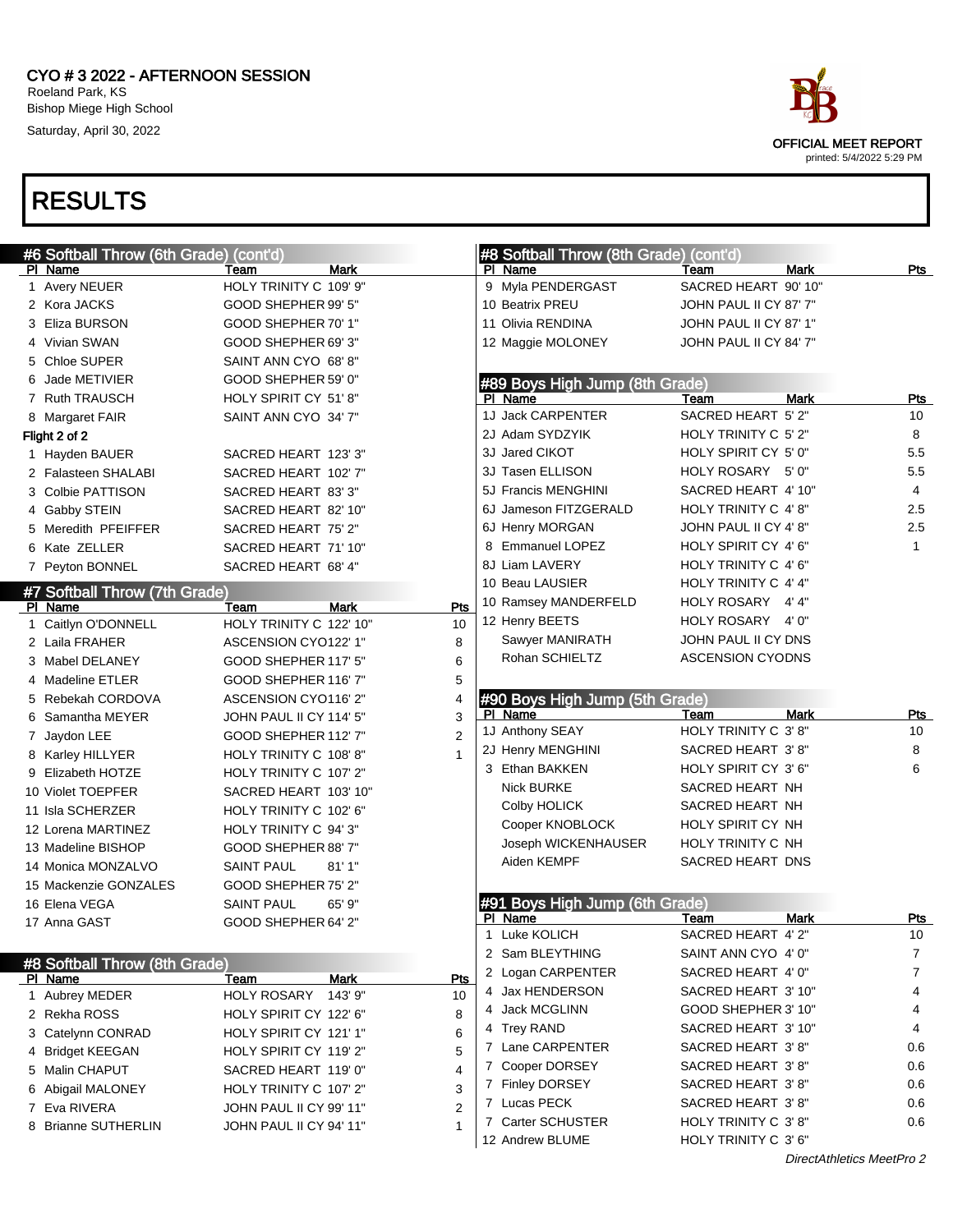#### CYO # 3 2022 - AFTERNOON SESSION Roeland Park, KS Bishop Miege High School Saturday, April 30, 2022



| #91 Boys High Jump (6th Grade) (cont'd) |                       |                |              | #95 Girls High Jump (6th Grade) (cont'd) |                                                     |                           |                  |
|-----------------------------------------|-----------------------|----------------|--------------|------------------------------------------|-----------------------------------------------------|---------------------------|------------------|
| PI Name                                 | Team                  | Mark           | Pts          | PI Name                                  | Team                                                | <b>Mark</b>               | Pts              |
| Quinn MCGIVERN                          | SACRED HEART NH       |                |              | 3 Emma PISCITELLO                        | HOLY SPIRIT CY 4' 0"                                |                           | 6                |
| J.j. MCKIBBIN                           | SACRED HEART NH       |                |              | 4J Bella CORNELL                         | HOLY TRINITY C 3' 10"                               |                           | 5                |
| James MOLONEY                           | JOHN PAUL II CY NH    |                |              | 5J Ellen DORSEY                          | SACRED HEART 3' 10"                                 |                           | $\overline{4}$   |
| Gavin GROW                              | HOLY SPIRIT CY DNS    |                |              | 6J Mira THOMAS                           | JOHN PAUL II CY 3' 10"                              |                           | 3                |
|                                         |                       |                |              | 7J Bella CONRAD                          | HOLY SPIRIT CY 3' 6"                                |                           | $\overline{2}$   |
| #92 Boys High Jump (7th Grade)          |                       |                |              | 8J Mia MCGLINN                           | GOOD SHEPHER 3' 6"                                  |                           | 1                |
| PI Name                                 | Team                  | <b>Mark</b>    | <b>Pts</b>   |                                          |                                                     |                           |                  |
| 1J Luke NIESEN                          | HOLY TRINITY C 4' 4"  | 10             |              | #96 Girls High Jump (5th Grade)          |                                                     |                           |                  |
| 2J Grady OGDEN                          | SACRED HEART 4' 4"    | 8              |              | PI Name                                  | Team                                                | <b>Mark</b>               | <b>Pts</b>       |
| 3 Nicholas THRASHER                     | HOLY TRINITY C 4' 2"  | 6              | $\mathbf{1}$ | Ella OLER                                | JOHN PAUL II CY 3' 6"                               |                           | 10               |
| 4J Joel BRADDY                          | HOLY SPIRIT CY 4' 0"  | 4.5            |              | <b>Bailey HOLTON</b>                     | HOLY TRINITY C NH                                   |                           |                  |
| 4J Daniel FITZGERALD                    | HOLY TRINITY C 4' 0"  | 4.5            |              | Kathryn CLINE                            | SACRED HEART NH                                     |                           |                  |
| 6J Drew BAKKEN                          | HOLY SPIRIT CY 4' 0"  | 3              |              | Sophia LEACH                             | HOLY SPIRIT CY NH                                   |                           |                  |
| 7J Tyler SHIVELY                        | HOLY SPIRIT CY 4' 0"  | $\overline{2}$ |              | Chloe ZELLER                             | SACRED HEART NH                                     |                           |                  |
| Dewayne WASHINGTON                      | SAINT ANN CYO NH      |                |              | Annie CHICK                              | SACRED HEART DNS                                    |                           |                  |
| Parker KREUTZ                           | HOLY TRINITY C DNS    |                |              |                                          |                                                     |                           |                  |
|                                         |                       |                |              | #97 Boys Long Jump (5th Grade)           |                                                     |                           |                  |
| #93 Girls High Jump (7th Grade)         |                       |                |              | PI Name                                  | Team                                                | <b>Mark</b>               | Pts              |
| PI Name                                 | Team                  | <b>Mark</b>    | Pts          | 1 Anthony BEZDEK                         | HOLY TRINITY C 13' 534 (NW)                         |                           | 10               |
| 1 Eleanor NICHOLS                       | SACRED HEART 4' 6"    | 10             |              | 2 Dominic CARA                           | JOHN PAUL II CY 13' 3" (NW)                         |                           | 8                |
| 2J Gianna CONNEALY                      | HOLY TRINITY C 4' 0"  | $\overline{7}$ |              | 3 Caleb STEINLAGE                        | SAINT PAUL                                          | 12' $3\frac{3}{4}$ (NW)   | 6                |
| 2J Grace ERB                            | GOOD SHEPHER 4' 0"    | $\overline{7}$ |              | 4 Aiden KEMPF                            | SACRED HEART 12' 1" (NW)                            |                           | 5                |
| 4J Madeline ETLER                       | GOOD SHEPHER 4' 0"    | 5              |              | 5 Ethan BAKKEN                           | HOLY SPIRIT CY 11' 9" (NW)                          |                           | 4                |
| 5J Sarah JOHNSON                        | HOLY TRINITY C 3'8"   | 3.5            |              | 6 Paul TRAUSCH                           | HOLY SPIRIT CY 11' 8 $\frac{3}{4}$ (NW)             |                           | 3                |
| 5J Caitlyn O'DONNELL                    | HOLY TRINITY C 3'8"   | 3.5            |              | 7 Gabriel DONEGAN                        | SAINT PAUL                                          | 10' 6 $\frac{1}{2}$ (NW)  | $\boldsymbol{2}$ |
| 7J Natalie YEHLE                        | SACRED HEART 3'8"     | 2              |              | 8 Henry MENGHINI                         | SACRED HEART 10' 5 <sup>1/4</sup> (NW)              |                           | $\mathbf{1}$     |
| 8J Delaney HASTON                       | GOOD SHEPHER 3' 6"    | 0.5            |              | 9 Brennan LEARY                          | JOHN PAUL II CY 10' 2" (NW)                         |                           |                  |
| 8J Ailish SLOAN                         | HOLY TRINITY C 3' 6"  | 0.5            |              | 10 Benjamin DUGAN                        | ASCENSION CYO10' 1 <sup>1</sup> /2 (NW)             |                           |                  |
| Karley HILLYER                          | HOLY TRINITY C NH     |                |              | 11 Felix BELL                            | JOHN PAUL II CY 9' 934 (NW)                         |                           |                  |
| Samantha MEYER                          | JOHN PAUL II CY NH    |                |              | 12 Nicolas BARENBERG                     | JOHN PAUL II CY 9' 434 (NW)                         |                           |                  |
|                                         |                       |                |              | 13 Cooper KNOBLOCK                       | HOLY SPIRIT CY 9'3" (NW)                            |                           |                  |
| #94 Girls High Jump (8th Grade)         |                       |                |              | 14 Davis FOSTER                          | GOOD SHEPHER 8' 9" (NW)                             |                           |                  |
| PI Name                                 | Team                  | <b>Mark</b>    | Pts          | 14 Ethan MCGUIRE                         | HOLY TRINITY C 8' 9" (NW)                           |                           |                  |
| 1J Aubrey MEDER                         | <b>HOLY ROSARY</b>    | 4'6''<br>10    |              | 16 Graeme ASHLEY                         | HOLY TRINITY C 7' 11" (NW)                          |                           |                  |
| 2J Sophia HART                          | JOHN PAUL II CY 4' 6" | 8              |              | Quinn O'CONNOR                           | HOLY TRINITY C DNS (NW)                             |                           |                  |
| 3 Annie TUMBERGER                       | HOLY SPIRIT CY 4' 4"  | 6              |              | Nathaniel MCLELLAN                       | ASCENSION CYODNS (NW)                               |                           |                  |
| 4J Malin CHAPUT                         | SACRED HEART 4' 2"    | 5              |              | <b>Nick BURKE</b>                        | SACRED HEART DNS (NW)                               |                           |                  |
| 5J Finley TAUSCHER                      | HOLY TRINITY C 4' 2"  | 4              |              | Hudson TEDDY                             | HOLY TRINITY C DNS (NW)                             |                           |                  |
| 6 Gabrielle HIGGINS                     | SAINT ANN CYO 3' 10"  | 3              |              |                                          |                                                     |                           |                  |
| 7 Ainsley HALL                          | ASCENSION CYO3' 8"    | 2              |              | #98 Boys Long Jump (6th Grade)           |                                                     |                           |                  |
| Lorelai FERNHOLZ                        | SACRED HEART NH       |                |              | PI Name                                  | Team                                                | <b>Mark</b>               | <u>Pts</u>       |
| <b>Bridget KEEGAN</b>                   | HOLY SPIRIT CY NH     |                | $\mathbf{1}$ | Ethan WHITE                              | HOLY SPIRIT CY 13' 9 <sup>1/4</sup> (NW)            |                           | 10               |
|                                         |                       |                |              | 2 Braden KEEGAN                          | HOLY SPIRIT CY 13' 1" (NW)                          |                           | 8                |
| #95 Girls High Jump (6th Grade)         |                       |                |              | 3 Finley DORSEY                          | SACRED HEART 13' 0" (NW)                            |                           | 5.5              |
| PI Name                                 | Team                  | <b>Mark</b>    | <b>Pts</b>   | 3 Andrew HOUSE                           | JOHN PAUL II CY 13' 0" (NW)                         |                           | 5.5              |
| 1 Mya LEE                               | ASCENSION CYO4' 2"    | 9              |              | 5 Logan CARPENTER                        | SACRED HEART 12' 6 <sup>1</sup> / <sub>2</sub> (NW) |                           | 3.5              |
| 1 Emma MALLORY                          | HOLY TRINITY C 4' 2"  | 9              |              | 5 Ryan WHALEN                            | SACRED HEART 12' 6 <sup>1</sup> / <sub>2</sub> (NW) |                           | 3.5              |
|                                         |                       |                |              |                                          |                                                     | DirectAthletics MeetPro 3 |                  |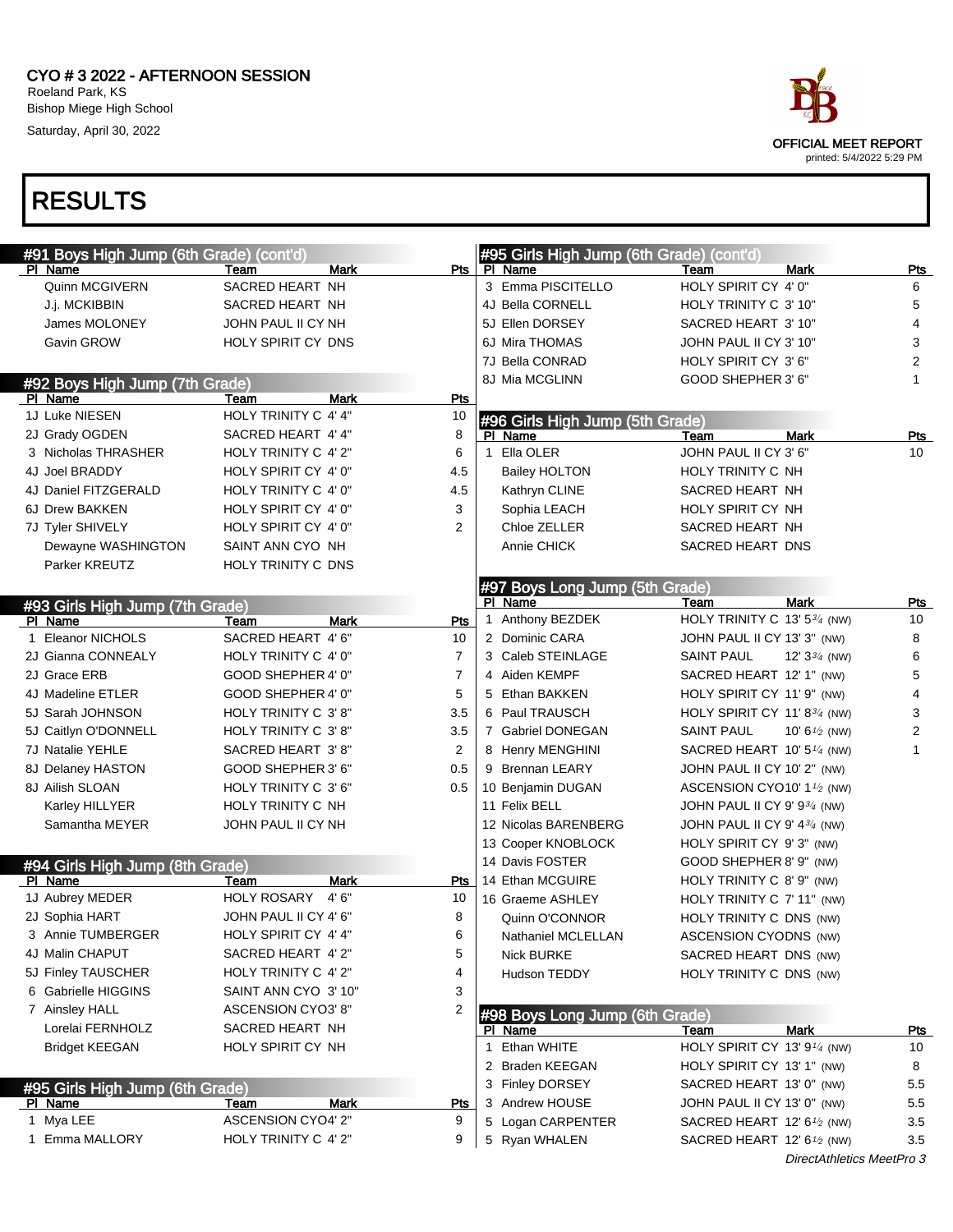

| #98 Boys Long Jump (6th Grade) (cont'd) |                                                         |             |                | #99 Boys Long Jump (8th Grade) (cont'd) |                                                         |                          |             |
|-----------------------------------------|---------------------------------------------------------|-------------|----------------|-----------------------------------------|---------------------------------------------------------|--------------------------|-------------|
| PI Name                                 | Team                                                    | Mark        | Pts            | PI Name                                 | Team                                                    | <b>Mark</b>              | Pts         |
| 7 Hayden STRATHMAN                      | HOLY TRINITY C 12' 4 <sup>1</sup> / <sub>2</sub> (NW)   |             | $\overline{2}$ | 20 Henry BEETS                          | HOLY ROSARY 10'3" (NW)                                  |                          |             |
| 8 Nolan FLOY                            | SACRED HEART 12' $2\frac{1}{2}$ (NW)                    |             | 1              | 21 John CAMPBELL                        | HOLY TRINITY C $9'$ 11 <sup>1</sup> / <sub>2</sub> (NW) |                          |             |
| 9 Jackson HARLEY                        | SACRED HEART 12' 2 $\frac{1}{4}$ (NW)                   |             |                | 22 Rowan O'CONNOR                       | HOLY TRINITY C 9' 7" (NW)                               |                          |             |
| 10 Carter SCHUSTER                      | HOLY TRINITY C 11' 11 $\frac{1}{2}$ (NW)                |             |                | 23 Jack KELLEY                          | SACRED HEART 8' 10" (NW)                                |                          |             |
| 11 Luke VONDEMKAMP                      | SACRED HEART 11' 11" (NW)                               |             |                | Eli SHULTE                              | HOLY TRINITY C DNS (NW)                                 |                          |             |
| 12 Wyatt O'HARA                         | HOLY TRINITY C 11' 8 <sup>1</sup> / <sub>2</sub> (NW)   |             |                |                                         |                                                         |                          |             |
| 13 Sam BLEYTHING                        | SAINT ANN CYO 11' $7\frac{1}{2}$ (NW)                   |             |                | #100 Boys Long Jump (7th Grade)         |                                                         |                          |             |
| 14 Cooper DORSEY                        | SACRED HEART 11' 6" (NW)                                |             |                | PI Name                                 | Team                                                    | <b>Mark</b>              | <b>Pts</b>  |
| 15 Isaac JAPS                           | ASCENSION CYO11' 5" (NW)                                |             | $\mathbf{1}$   | <b>Emmanuel FASCHING</b>                | ASCENSION CYO13' 11 <sup>1/4</sup> (NW)                 |                          | 10          |
| 16 James MOLONEY                        | JOHN PAUL II CY 11' 4 $\frac{1}{2}$ (NW)                |             | 2              | Daniel FITZGERALD                       | HOLY TRINITY C 12' 11 $\frac{1}{2}$ (NW)                |                          | 8           |
| 17 Brandon MEDER                        | HOLY ROSARY 11'3" (NW)                                  |             | 3              | Joel BRADDY                             | HOLY SPIRIT CY 12' 11" (NW)                             |                          | 6           |
| 18 Gavin MCKENZIE                       | SACRED HEART 11' $0\frac{1}{2}$ (NW)                    |             |                | 4 Carter SCHNEIDER                      | HOLY ROSARY $12' 91$ (NW)                               |                          | 5           |
| 19 Gabriel LUCK-SMITH                   | HOLY TRINITY C 10' $7\frac{1}{2}$ (NW)                  |             | 5              | Grady OGDEN                             | SACRED HEART 12' 0" (NW)                                |                          | 4           |
| 20 Dalton COX                           | GOOD SHEPHER 10' $3\frac{3}{4}$ (NW)                    |             |                | 6 Tyler SHIVELY                         | HOLY SPIRIT CY 11'7" (NW)                               |                          | 3           |
| 21 Andrew BLUME                         | HOLY TRINITY C 10' $0\frac{1}{2}$ (NW)                  |             |                | 7 Luke NIESEN                           | HOLY TRINITY C 11' 5 <sup>1</sup> / <sub>2</sub> (NW)   |                          | 2           |
| 21 Grant CHAPUT                         | SACRED HEART 10' 0 $\frac{1}{2}$ (NW)                   |             |                | 8 Cruz RICO                             | HOLY SPIRIT CY 11' 4" (NW)                              |                          | 1           |
| 23 Marco DIGIORGIO                      | SACRED HEART 9' 7" (NW)                                 |             | 9              | John HOWE                               | <b>SAINT PAUL</b>                                       | $11'3''$ (NW)            |             |
| 24 Tim RIORDAN                          | HOLY TRINITY C $9'5\frac{1}{2}$ (NW)                    |             |                | 10 Jack MCCULLAGH                       | GOOD SHEPHER 11' 23/4 (NW)                              |                          |             |
| 25 Grant GELHAUS                        | SAINT ANN CYO 9' 5 <sup>1/4</sup> (NW)                  |             |                | 11 Jonpaul DONEGAN                      | <b>SAINT PAUL</b>                                       | 11' 1 $\frac{1}{2}$ (NW) |             |
| 26 Quinn MCGIVERN                       | SACRED HEART 9' 4" (NW)                                 |             |                | 12 Vincent DUGAN                        | ASCENSION CYO10' 73/4 (NW)                              |                          |             |
| 27 Peter WALLER                         | HOLY SPIRIT CY 7' 2" (NW)                               |             |                | 13 Auggie COLLINS                       | ASCENSION CYO10' 7 <sup>1</sup> /2 (NW)                 |                          |             |
| Gavin GROW                              | HOLY SPIRIT CY DNS (NW)                                 |             |                | 14 Truman ELLISON                       | HOLY ROSARY $10'0'4$ (NW)                               |                          |             |
| Crawford ROTH                           | ASCENSION CYODNS (NW)                                   |             |                | 15 Elijah WAITIKI                       | <b>SAINT PAUL</b>                                       | 9' 11 $\frac{1}{4}$ (NW) |             |
| Leyton ZIMMER                           | ASCENSION CYODNS (NW)                                   |             |                | 16 Titus ELLISON                        | HOLY ROSARY $9'6''$ (NW)                                |                          |             |
|                                         |                                                         |             |                | 17 Luke JOHNSON                         | HOLY TRINITY C $9'5\frac{1}{4}$ (NW)                    |                          |             |
| #99 Boys Long Jump (8th Grade)          |                                                         |             |                | 18 Daniel ARMENTA                       | GOOD SHEPHER 8' 4" (NW)                                 |                          |             |
| PI Name                                 | Team                                                    | <b>Mark</b> | Pts            | 19 Ben MULLIN                           | HOLY TRINITY C 6' $7\frac{1}{2}$ (NW)                   |                          |             |
| 1 Ryan TROYER                           | HOLY TRINITY C 16' 634 (NW)                             |             | 10             | Fernando ANGELES                        | <b>SAINT PAUL</b>                                       | DNS (NW)                 |             |
| 2 Emmanuel OREGEL                       | HOLY TRINITY C 16' $4\frac{1}{2}$ (NW)                  |             | 8              | Dalton ASHLEY                           | HOLY TRINITY C DNS (NW)                                 |                          |             |
| 3 Jonah MYERS                           | HOLY TRINITY C 15' 5" (NW)                              |             | 6              | Joe CLARK                               | SAINT ANN CYO DNS (NW)                                  |                          |             |
| 4 Tasen ELLISON                         | HOLY ROSARY 14' 9" (NW)                                 |             | 5              | Peyton COFFEY                           | SACRED HEART DNS (NW)                                   |                          |             |
| 5 Alex MCNAMARA                         | HOLY SPIRIT CY 14' 7" (NW)                              |             | 4              | Logan CRUM                              | SACRED HEART DNS (NW)                                   |                          |             |
| 6 James VANDENBERG                      | HOLY TRINITY C 14' 6" (NW)                              |             | 3              | Vincent GRONBERG                        | ASCENSION CYODNS (NW)                                   |                          |             |
| 7 Jameson FITZGERALD                    | HOLY TRINITY C 14' 5" (NW)                              |             | 2              | <b>Christopher MCALISTER</b>            | JOHN PAUL II CY DNS (NW)                                |                          |             |
| 8 Andrew RICKERT                        | ASCENSION CYO13' 11 <sup>1</sup> /2 (NW)                |             | 1              | Ethan PEAK                              | HOLY TRINITY C DNS (NW)                                 |                          |             |
| 9 Liam LAVERY                           | HOLY TRINITY C 13' 8 <sup>1/2</sup> (NW)                |             |                | Jameson TEDDY                           | HOLY TRINITY C DNS (NW)                                 |                          |             |
| 10 Charlie HEINEN                       | HOLY TRINITY C 13' $6\frac{3}{4}$ (NW)                  |             |                | Owen VENA                               | HOLY TRINITY C DNS (NW)                                 |                          |             |
| 11 Sawyer MANIRATH                      | JOHN PAUL II CY 12' 11 <sup>1</sup> / <sub>2</sub> (NW) |             |                |                                         |                                                         |                          |             |
| 12 Beau LAUSIER                         | HOLY TRINITY C 12' 3" (NW)                              |             |                | #101 Girls Long Jump (7th Grade)        |                                                         |                          |             |
| 13 Aiden POSTON                         | HOLY ROSARY $12'0\frac{1}{2}$ (NW)                      |             |                | PI Name                                 | Team                                                    | Mark                     | $F(PI)$ Pts |
| 14 Jack GELHAUS                         | SAINT ANN CYO 11' 10 <sup>3/4</sup> (NW)                |             |                | 1 Maddy BURCHARD                        | HOLY TRINITY C 13' 0 <sup>1/2</sup> (NW)                |                          | 1(1)<br>10  |
| 15 Arden HORNUNG                        | HOLY SPIRIT CY 11' 10 $\frac{1}{2}$ (NW)                |             |                | 2 Madeline ETLER                        | GOOD SHEPHER 12' 11" (NW)                               |                          | 1(2)<br>8   |
| 16 Joseph KARIUKI                       | HOLY TRINITY C 11' 10" (NW)                             |             |                | 3 Sydney BLAINE                         | SACRED HEART 11'8" (NW)                                 |                          | 2(1)<br>6   |
| 17 Reece CHILDRESS                      | ASCENSION CYO11' 9" (NW)                                |             |                | 4 Delaney HASTON                        | GOOD SHEPHER 11' 7" (NW)                                |                          | 1(3)<br>5   |
| 18 Trent HELMER                         | HOLY TRINITY C 11' 7" (NW)                              |             |                | 5 Gianna CONNEALY                       | HOLY TRINITY C 11' 53/4 (NW)                            |                          | 1(4)<br>4   |
| 19 Joshua BRAUN                         | HOLY TRINITY C 11' 5" (NW)                              |             |                | 6 Samantha MEYER                        | JOHN PAUL II CY 11' 4 $\frac{1}{4}$ (NW)                |                          | 2(2)<br>3   |
|                                         |                                                         |             |                |                                         |                                                         |                          |             |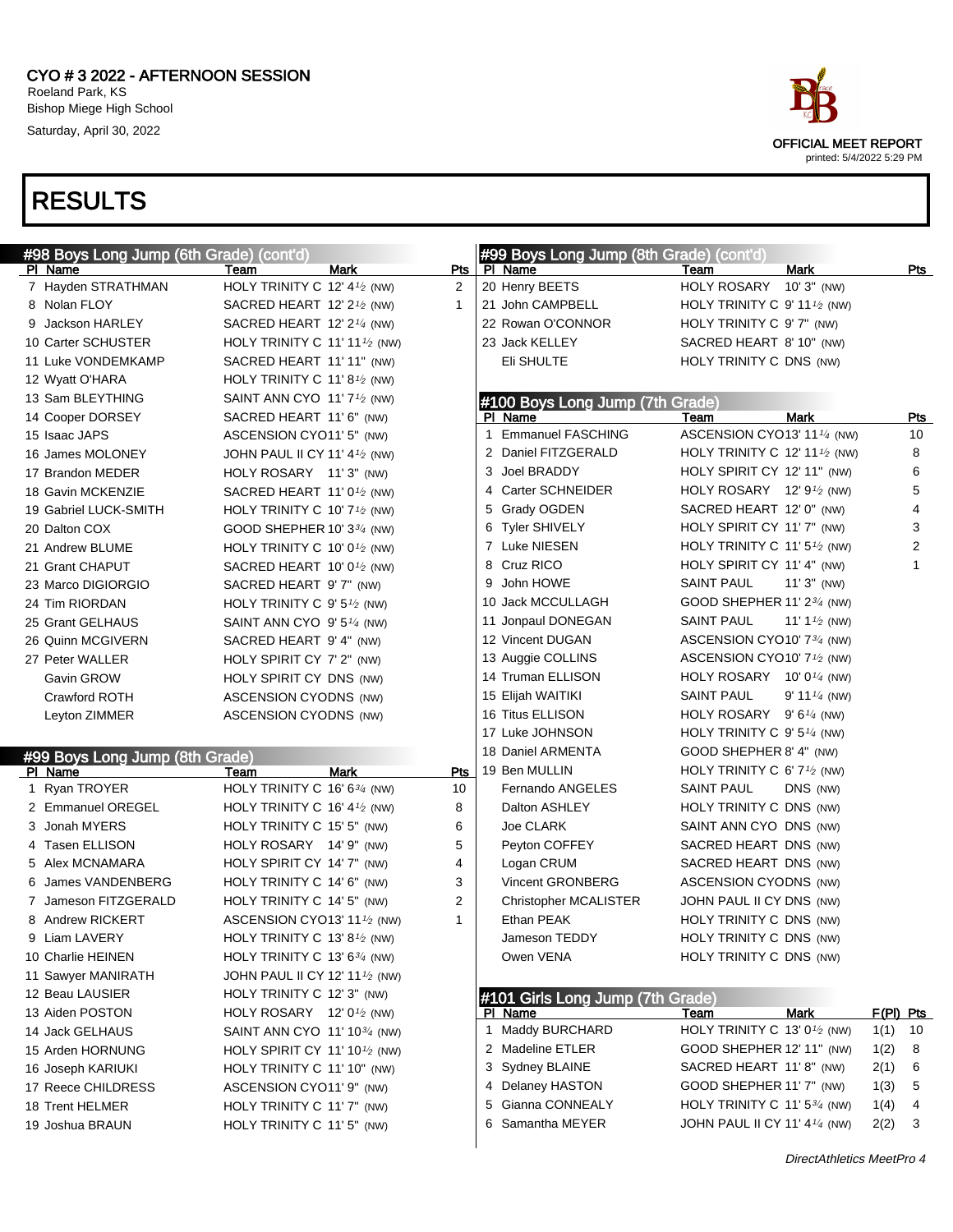

| #101 Girls Long Jump (7th Grade) (cont'd)   |                                                        |                          |                      |              | #102 Girls Long Jump (5th Grade) (cont'd)   |                                                       |                           |                         |
|---------------------------------------------|--------------------------------------------------------|--------------------------|----------------------|--------------|---------------------------------------------|-------------------------------------------------------|---------------------------|-------------------------|
| PI Name                                     | Team                                                   | Mark                     | $F(PI)$ Pts          |              | PI Name                                     | Team                                                  | <b>Mark</b>               | Pts                     |
| 7 Natalie YEHLE                             | SACRED HEART 11' 2 <sup>3/4</sup> (NW)                 |                          | 1(5)<br>2            |              | Eleanora HARRINGTON                         | ASCENSION CYODNS (NW)                                 |                           |                         |
| 8 Grace ERB                                 | GOOD SHEPHER 11' 0 <sup>1/4</sup> (NW)                 |                          | $\mathbf{1}$<br>1(6) |              | Kaitlyn PRINGLE                             | SACRED HEART DNS (NW)                                 |                           |                         |
| 9 Delani LUTTRELL                           | GOOD SHEPHER 10' 10 <sup>3/4</sup> (NW)                |                          | 2(3)                 |              |                                             |                                                       |                           |                         |
| 10 Lily FINAN                               | HOLY SPIRIT CY 10' 7" (NW)                             |                          | 1(7)                 |              | #103 Girls Long Jump (6th Grade)            |                                                       |                           |                         |
| 11 Elena VEGA                               | <b>SAINT PAUL</b>                                      | 10' $6\frac{1}{4}$ (NW)  | 1(8)                 |              | PI Name                                     | Team                                                  | <b>Mark</b>               | Pts                     |
| 12 Jaydon LEE                               | GOOD SHEPHER 10' 4 <sup>1/4</sup> (NW)                 |                          | 2(4)                 | $\mathbf{1}$ | Naomi ORTIZ                                 | JOHN PAUL II CY 13' 10" (NW)                          |                           | 10                      |
| 13 Piper KRESHA                             | SACRED HEART 8'9 $\frac{1}{2}$ (NW)                    |                          | 2(5)                 |              | 2 Mira THOMAS                               | JOHN PAUL II CY 12' 101/2 (NW)                        |                           | 8                       |
| 14 Elizabeth HOTZE                          | HOLY TRINITY C 8' $3^{1/2}$ (NW)                       |                          | 2(6)                 |              | 3 Ellen DORSEY                              | SACRED HEART 12' 2" (NW)                              |                           | 5.5                     |
| 15 Karley HILLYER                           | HOLY TRINITY C 7' 4" (NW)                              |                          | 2(7)                 |              | 3 Elliot SCHERZER                           | SACRED HEART 12' 2" (NW)                              |                           | 5.5                     |
| 16 Sloane DOERFLER                          | <b>SAINT PAUL</b>                                      | $6'7''$ (NW)             | 1(9)                 | 5            | Emma PISCITELLO                             | HOLY SPIRIT CY 12' $0\frac{1}{2}$ (NW)                |                           | 4                       |
|                                             |                                                        |                          |                      |              | 6 Kaitlyn KELLERMAN                         | SAINT ANN CYO 11' 9" (NW)                             |                           | 3                       |
| <b>FLIGHT RESULTS</b>                       |                                                        |                          |                      | 7            | EII KAMMERER                                | ASCENSION CYO11' 8 <sup>1</sup> /2 (NW)               |                           | $\overline{\mathbf{c}}$ |
| PI Name                                     | Team                                                   | Mark                     |                      | 8            | Alexa BOOS                                  | ASCENSION CYO11' $6\frac{1}{2}$ (NW)                  |                           | 1                       |
| Flight 1 of 2                               |                                                        |                          |                      |              | 9 Falasteen SHALABI                         | SACRED HEART 11' 0 <sup>1/4</sup> (NW)                |                           |                         |
| 1 Maddy BURCHARD                            | HOLY TRINITY C 13' 0 <sup>1</sup> / <sub>2</sub> (NW)  |                          |                      |              | 10 Bella CONRAD                             | HOLY SPIRIT CY 11' 0" (NW)                            |                           |                         |
| 2 Madeline ETLER                            | GOOD SHEPHER 12' 11" (NW)                              |                          |                      |              | 11 Mallory SMITH                            | HOLY TRINITY C 10' $5\frac{1}{4}$ (NW)                |                           |                         |
| 3 Delaney HASTON                            | GOOD SHEPHER 11' 7" (NW)                               |                          |                      |              | 12 Kate HUNTER                              | SAINT ANN CYO 10' 4 $\frac{3}{4}$ (NW)                |                           |                         |
| 4 Gianna CONNEALY                           | HOLY TRINITY C 11' 5 $\frac{3}{4}$ (NW)                |                          |                      |              | 13 Brianna MONZALVO                         | <b>SAINT PAUL</b>                                     | 7' 10" (NW)               |                         |
| 5 Natalie YEHLE                             | SACRED HEART 11' 2 <sup>3/4</sup> (NW)                 |                          |                      |              | Kate DICARLO                                | ASCENSION CYODNS (NW)                                 |                           |                         |
| 6 Grace ERB                                 | GOOD SHEPHER 11' 0 <sup>1/4</sup> (NW)                 |                          |                      |              | Ashley RAMOS                                | JOHN PAUL II CY DNS (NW)                              |                           |                         |
| 7 Lily FINAN                                | HOLY SPIRIT CY 10' 7" (NW)                             |                          |                      |              | Keira RIORDAN                               | HOLY TRINITY C DNS (NW)                               |                           |                         |
| 8 Elena VEGA                                | <b>SAINT PAUL</b>                                      | 10' 6 $\frac{1}{4}$ (NW) |                      |              | Genevieve SMITH                             | HOLY SPIRIT CY DNS (NW)                               |                           |                         |
| 9 Sloane DOERFLER                           | SAINT PAUL                                             | 6' 7" (NW)               |                      |              |                                             |                                                       |                           |                         |
|                                             |                                                        |                          |                      |              |                                             |                                                       |                           |                         |
| Flight 2 of 2                               |                                                        |                          |                      |              |                                             |                                                       |                           |                         |
| 1 Sydney BLAINE                             | SACRED HEART 11'8" (NW)                                |                          |                      |              | #104 Girls Long Jump (8th Grade)<br>PI Name | Team                                                  | <b>Mark</b>               | <u>Pts</u>              |
| 2 Samantha MEYER                            | JOHN PAUL II CY 11' 4 $\frac{1}{4}$ (NW)               |                          |                      | 1.           | <b>Finley TAUSCHER</b>                      | HOLY TRINITY C 13' $5\frac{1}{4}$ (NW)                |                           | 10                      |
| 3 Delani LUTTRELL                           | GOOD SHEPHER 10' 10 $\frac{3}{4}$ (NW)                 |                          |                      |              | 2 Jasmine LUCK-SMITH                        | HOLY TRINITY C 11' 11 $\frac{1}{2}$ (NW)              |                           | 8                       |
| 4 Jaydon LEE                                | GOOD SHEPHER 10' 4 $\frac{1}{4}$ (NW)                  |                          |                      |              | 3 Lauren KINCAID                            | SACRED HEART 11' 11" (NW)                             |                           | 6                       |
| 5 Piper KRESHA                              | SACRED HEART 8'91/2 (NW)                               |                          |                      |              | 4 Amelia SHARBAUGH                          | HOLY TRINITY C 11' 8 <sup>1</sup> / <sub>2</sub> (NW) |                           | 5                       |
| 6 Elizabeth HOTZE                           | HOLY TRINITY C 8' $3^{1/2}$ (NW)                       |                          |                      | 5            | Annie TUMBERGER                             | HOLY SPIRIT CY 11' $7\frac{1}{2}$ (NW)                |                           | 4                       |
| 7 Karley HILLYER                            | HOLY TRINITY C 7' 4" (NW)                              |                          |                      | 6            | Erica STRATHMAN                             | HOLY TRINITY C 11' 6" (NW)                            |                           | 3                       |
|                                             |                                                        |                          |                      |              | 7 Gabrielle HIGGINS                         | SAINT ANN CYO 11' 0 $\frac{1}{4}$ (NW)                |                           | $\overline{\mathbf{c}}$ |
| #102 Girls Long Jump (5th Grade)<br>PI Name | Team                                                   | <b>Mark</b>              | Pts                  |              | 8 Lilly LEMMON                              | HOLY TRINITY C 10' 11 $\frac{1}{2}$ (NW)              |                           | 1                       |
| 1 Emma HARTTER                              | <b>HOLY ROSARY</b>                                     | 12' $6\frac{1}{2}$ (NW)  | 10                   |              | 9 Hannah DRONE                              | HOLY SPIRIT CY 10' 10 $\frac{3}{4}$ (NW)              |                           |                         |
| 2 Riley KRAMER                              | HOLY SPIRIT CY 11' 2" (NW)                             |                          | 8                    |              | 10 Krista HOBACK                            | <b>SAINT PAUL</b>                                     | 10' 10 $\frac{1}{2}$ (NW) |                         |
| 3 Sarah VEGA                                | SAINT PAUL 10' 10 <sup>3/4</sup> (NW)                  |                          | 6                    |              | 11 Maddy LAVERY                             | HOLY TRINITY C 10' 6 $\frac{1}{2}$ (NW)               |                           |                         |
| 4 Molly BRETHORST                           | SACRED HEART 10' 3 <sup>1/4</sup> (NW)                 |                          | 5                    |              | 12 Olivia RENDINA                           | JOHN PAUL II CY 10' 31⁄2 (NW)                         |                           |                         |
| 5 Teja LOMSHEK                              | ASCENSION CYO9' 11 $\frac{1}{2}$ (NW)                  |                          | 4                    |              | 13 Brianne SUTHERLIN                        | JOHN PAUL II CY 9' 10 <sup>3/4</sup> (NW)             |                           |                         |
| 6 Elizabeth ANGELES                         | SAINT PAUL                                             | $9' 4^{3/4}$ (NW)        | 3                    |              | 14 Myla PENDERGAST                          | SACRED HEART 9'8" (NW)                                |                           |                         |
| 7 Sophia LEACH                              | HOLY SPIRIT CY 9' 2" (NW)                              |                          | 2                    |              | 15 Maggie MOLONEY                           | JOHN PAUL II CY 9' 4" (NW)                            |                           |                         |
| 8 Elizabeth CLARK                           | SAINT ANN CYO $9' 11$ /2 (NW)                          |                          |                      |              | 16 Emily ELLWANGER                          | HOLY TRINITY C 9' 2" (NW)                             |                           |                         |
| 9 Ella MALONEY                              | SAINT ANN CYO 8' $91$ /2 (NW)                          |                          |                      |              | 17 Annie MCGUIRE                            | HOLY TRINITY C 8' 10 <sup>1/2</sup> (NW)              |                           |                         |
| 10 Lucy KELLEY                              | HOLY TRINITY C $7'$ 1 <sup>1</sup> / <sub>2</sub> (NW) |                          |                      |              | 18 Haven BAUMAN                             | JOHN PAUL II CY 8' 0 <sup>1/4</sup> (NW)              |                           |                         |
| 11 Kathryn CLINE                            | SACRED HEART 5' 9 <sup>1</sup> /2 (NW)                 |                          |                      |              | 19 Abigail MALONEY                          | HOLY TRINITY C 7' 11" (NW)                            |                           |                         |
| 12 Courtney KUEFLER                         | SAINT PAUL                                             | 5' 4 $\frac{1}{2}$ (NW)  |                      |              | <b>Beatrix PREU</b>                         | JOHN PAUL II CY DNS (NW)                              |                           |                         |
| Caroline BODDICKER                          | ASCENSION CYODNS (NW)                                  |                          |                      |              |                                             |                                                       |                           |                         |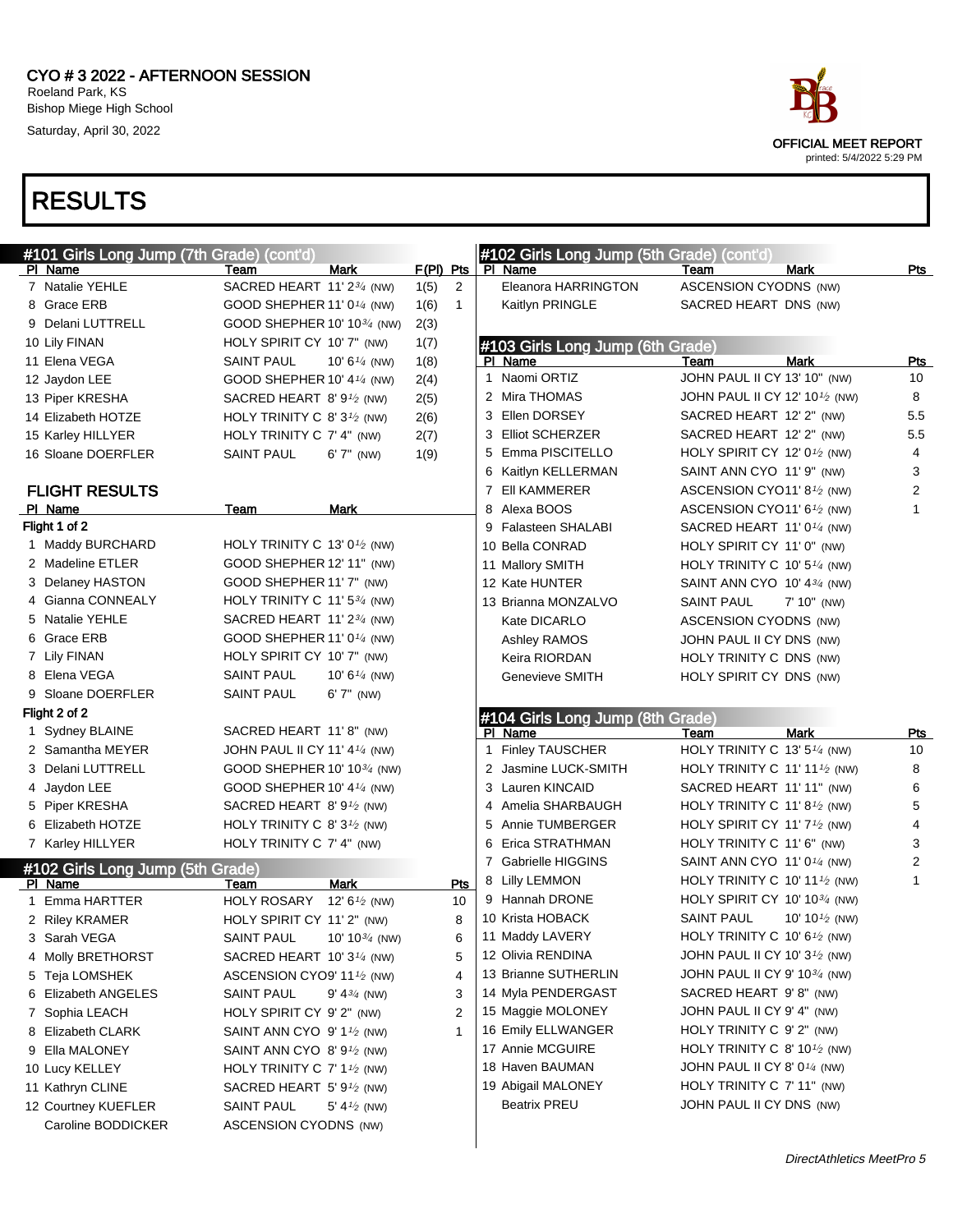

DirectAthletics MeetPro 6



printed: 5/4/2022 5:29 PM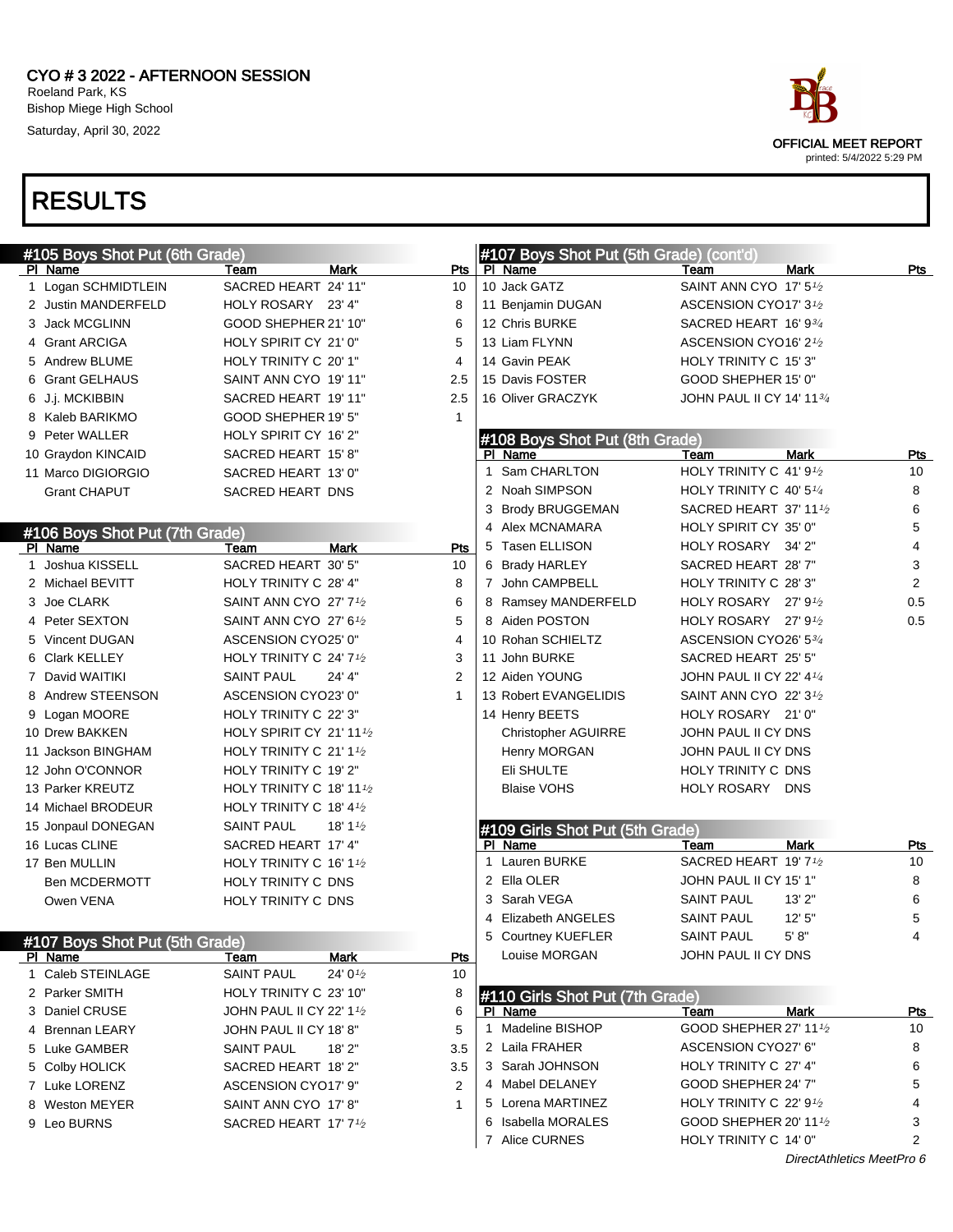

| #111 Girls Shot Put (8th Grade)    |                                                  |             |                |              | #203 Girls 1600 Meters (8th Grade) (cont'd) |                          |            |              |
|------------------------------------|--------------------------------------------------|-------------|----------------|--------------|---------------------------------------------|--------------------------|------------|--------------|
| PI Name                            | Team                                             | Mark        | Pts            |              | PI Name                                     | Team                     | Time       | <u>Pts</u>   |
| 1 Caroline MARTIN                  | HOLY SPIRIT CY 27' 1"                            |             | 10             |              | 5 Krista HOBACK                             | <b>SAINT PAUL</b>        | 7:31.80    | 4            |
| 2 Sophia HART                      | JOHN PAUL II CY 25' 6"                           |             | 8              |              | 6 Gabrielle HIGGINS                         | <b>SAINT ANN CYO</b>     | 7:39.54    | 3            |
| 3 Amri EISCHEN                     | HOLY SPIRIT CY 24' 43/4                          |             | 6              |              | Haven BAUMAN                                | JOHN PAUL II CY          | <b>DNS</b> |              |
| 4 Catelynn CONRAD                  | HOLY SPIRIT CY 23' 9"                            |             | 5              |              |                                             |                          |            |              |
| 5 Eva RIVERA                       | JOHN PAUL II CY 23' 3"                           |             | 4              |              | #204 Boys 1600 Meters (5th Grade)           |                          |            |              |
| 6 Abigail MALONEY                  | HOLY TRINITY C 22' 0"                            |             | 3              |              | PI Name                                     | Team                     | Time       | <b>Pts</b>   |
|                                    |                                                  |             |                | 1            | Paul TRAUSCH                                | HOLY SPIRIT CY           | 6:32.88    | 10           |
| #112 Girls Shot Put (6th Grade)    |                                                  |             |                |              | 2 Anthony SEAY                              | HOLY TRINITY C           | 6:56.77    | 8            |
| PI Name                            | Team                                             | <b>Mark</b> | <b>Pts</b>     |              | 3 Davis FOSTER                              | <b>GOOD SHEPHER</b>      | 7:20.71    | 6            |
| 1 Meredith PFEIFFER                | SACRED HEART 20' 21/2                            |             | 10             |              |                                             |                          |            |              |
| 2 Kate ZELLER                      | SACRED HEART 20' 0"                              |             | 8              |              | #205 Boys 1600 Meters (6th Grade)           |                          |            |              |
| 3 Sydnie BRULEZ                    | HOLY TRINITY C 19' 8 <sup>1/2</sup>              |             | 6              |              | PI Name                                     | Team                     | Time       | Pts          |
| 4 Mia MCGLINN                      | GOOD SHEPHER 19' 2"                              |             | 5              | 1            | <b>Edward CURRAN</b>                        | HOLY TRINITY C           | 6:00.42    | 10           |
| 5 Mallory SMITH                    | HOLY TRINITY C 19' 0 <sup>1</sup> / <sub>2</sub> |             | 4              |              | 2 Wyatt O'HARA                              | HOLY TRINITY C           | 6:05.80    | 8            |
| 6 Chloe SUPER                      | SAINT ANN CYO 17' 11"                            |             | 3              |              | 3 Jax HENDERSON                             | <b>SACRED HEART</b>      | 6:10.60    | 6            |
| 7 Cameil TROYER                    | HOLY TRINITY C 17' 8"                            |             | $\overline{2}$ |              | 4 Kaleb BARIKMO                             | <b>GOOD SHEPHER</b>      | 6:12.01    | 5            |
| 8 Peyton BONNEL                    | SACRED HEART 16' 101/2                           |             | 1              |              | 5 Tim RIORDAN                               | <b>HOLY TRINITY C</b>    | 6:14.17    | 4            |
| 9 Katherine ALFARO                 | <b>SAINT PAUL</b>                                | 15'2"       |                | 6            | Isaac JAPS                                  | <b>ASCENSION CYO</b>     | 6:20.63    | 3            |
|                                    |                                                  |             |                |              | 7 Lane CARPENTER                            | <b>SACRED HEART</b>      | 6:32.94    | 2            |
| #200 Girls 1600 Meters (5th Grade) |                                                  |             |                | 8            | Dalton COX                                  | <b>GOOD SHEPHER</b>      | 7:20.06    | $\mathbf{1}$ |
| PI Name                            | Team                                             | Time        | Pts            |              | 9 Peter WALLER                              | <b>HOLY SPIRIT CY</b>    | 8:45.16    |              |
| 1 Kaitlyn PRINGLE                  | <b>SACRED HEART</b>                              | 6:40.67     | 10             |              |                                             |                          |            |              |
| 2 Lucille BLECKMAN                 | <b>GOOD SHEPHER</b>                              | 7:18.30     | 8              |              | #206 Boys 1600 Meters (7th Grade)           |                          |            |              |
| 3 Grace KAUFMAN                    | <b>HOLY TRINITY C</b>                            | 7:39.48     | 6              |              | PI Name                                     | Team                     | Time       | <u>Pts</u>   |
|                                    |                                                  |             |                | $\mathbf{1}$ | Vincent GRONBERG                            | <b>ASCENSION CYO</b>     | 5:38.52    | 10           |
| #201 Girls 1600 Meters (6th Grade) |                                                  |             |                | 2            | Joel BRADDY                                 | HOLY SPIRIT CY           | 5:56.22    | 8            |
| PI Name                            | Team                                             | Time        | Pts            |              | 3 Truman ELLISON                            | <b>HOLY ROSARY</b>       | 6:09.76    | 6            |
| 1 Clare DOUGLAS                    | HOLY TRINITY C                                   | 6:26.13     | 10             |              | 4 Eli ROSENDAHL                             | <b>SACRED HEART</b>      | 6:10.51    | 5            |
| 2 Keira RIORDAN                    | HOLY TRINITY C                                   | 6:40.45     | 8              |              | 5 Luke JOHNSON                              | <b>HOLY TRINITY C</b>    | 6:47.43    | 4            |
| 3 Ruth TRAUSCH                     | HOLY SPIRIT CY                                   | 7:17.08     | 6              |              | Leo CISPER                                  | <b>HOLY TRINITY C</b>    | <b>DNS</b> |              |
| Rachel SEGER                       | <b>ASCENSION CYO</b>                             | <b>DNS</b>  |                |              |                                             |                          |            |              |
|                                    |                                                  |             |                |              |                                             |                          |            |              |
|                                    |                                                  |             |                |              | #207 Boys 1600 Meters (8th Grade)           |                          |            |              |
| #202 Girls 1600 Meters (7th Grade) |                                                  |             |                |              | PI Name                                     | Team                     | Time       | <u>Pts</u>   |
| PI Name                            | Team                                             | Time        | <b>Pts</b>     | $\mathbf{1}$ | James PECK                                  | <b>SACRED HEART</b>      | 5:22.11    | 10           |
| 1 Anna MENGHINI                    | <b>ASCENSION CYO</b>                             | 6:42.55     | 10             |              | 2 Rowan O'CONNOR                            | HOLY TRINITY C           | 6:52.85    | 8            |
| 2 Javdon LEE                       | <b>GOOD SHEPHER</b>                              | 6:52.74     | 8              |              | 3 Joshua BRAUN                              | <b>HOLY TRINITY C</b>    | 6:55.34    | 6            |
| 3 Mackenzie GONZALES               | GOOD SHEPHER                                     | 7:10.72     | 6              |              |                                             |                          |            |              |
| 4 Carys SKAHAN                     | SACRED HEART                                     | 7:37.18     | 5              |              | #208 Girls 100 Meters (5th Grade)           |                          |            |              |
| 5 Joanna MAY                       | SACRED HEART                                     | 8:00.74     | 4              |              | PI Name                                     | Team                     | Time       | $H(PI)$ Pts  |
| 6 Nadia WACKER                     | <b>GOOD SHEPHER</b>                              | 8:13.54     | 3              | 1            | Emma HARTTER                                | <b>HOLY ROSARY</b>       | 15.87 (NW) | 3(1)<br>10   |
|                                    |                                                  |             |                |              | 2 Marin KRUSE                               | GOOD SHEPHER 16.45 (NW)  |            | 2(1)<br>8    |
| #203 Girls 1600 Meters (8th Grade) |                                                  |             |                |              | 3 Quinn BAILEY                              | GOOD SHEPHER 16.50 (NW)  |            | 3(2)<br>6    |
| PI Name                            | Team                                             | Time        | Pts            |              | 4 Ellie MCDERMOTT                           | HOLY TRINITY C           | 16.75 (NW) | 5<br>2(2)    |
| 1 Bridget KEEGAN                   | <b>HOLY SPIRIT CY</b>                            | 6:19.27     | 10             |              | 5 Teja LOMSHEK                              | ASCENSION CYO 16.76 (NW) |            | 3(3)<br>4    |
| 2 Erica STRATHMAN                  | <b>HOLY TRINITY C</b>                            | 6:40.34     | 8              |              | 6 Elizabeth ANGELES                         | <b>SAINT PAUL</b>        | 18.39 (NW) | 2(3)<br>3    |
| 3 Hannah GRACE                     | <b>ASCENSION CYO</b>                             | 7:01.30     | 6              |              | 7 Ella MALONEY                              | SAINT ANN CYO            | 18.46 (NW) | 2(4)<br>2    |
| 4 Lorelai FERNHOLZ                 | SACRED HEART                                     | 7:20.53     | 5              |              | 8 Courtney KUEFLER                          | <b>SAINT PAUL</b>        | 21.08 (NW) | 2(5)<br>1    |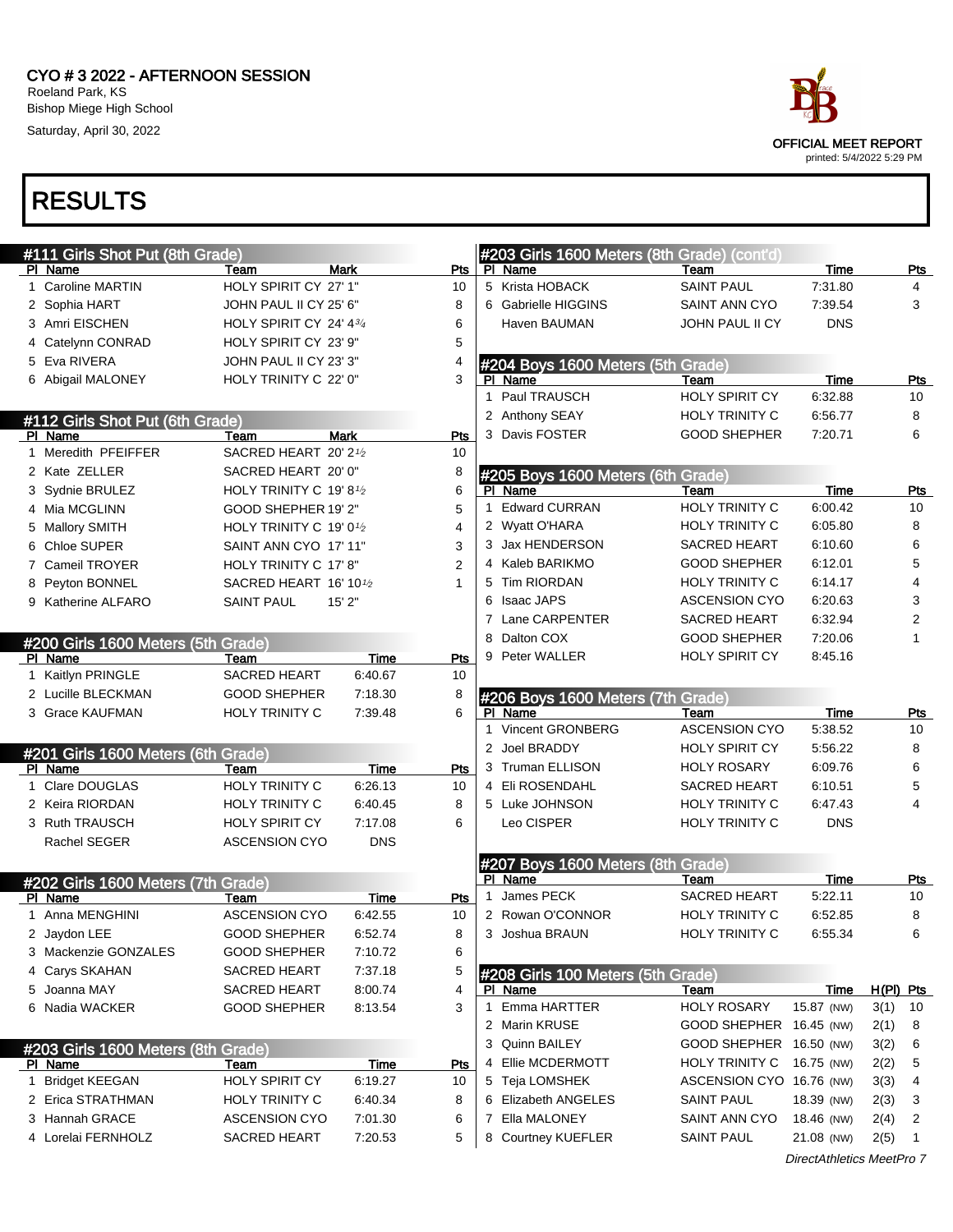

| #208 Girls 100 Meters (5th Grade) (cont'd)          |                            |             |            |              |   | #209 Girls 100 Meters (6th Grade) (cont'd)   |                           |            |              |              |
|-----------------------------------------------------|----------------------------|-------------|------------|--------------|---|----------------------------------------------|---------------------------|------------|--------------|--------------|
| PI Name                                             | Team                       | Time        | H(PI) Pts  |              |   | PI Name                                      | Team                      | Time       |              | $H(PI)$ Pts  |
| 9 Skyler HAYS                                       | <b>SACRED HEART</b>        | 21.77 (NW)  | 2(6)       |              |   | 11 Clare DOUGLAS                             | HOLY TRINITY C            | 17.58 (NW) | 2(7)         |              |
| 10 Sarah VEGA                                       | <b>SAINT PAUL</b>          | 28.70 (NW)  | 1(1)       |              |   | 12 Katherine ALFARO                          | <b>SAINT PAUL</b>         | 17.59 (NW) | 1(5)         |              |
| 11 Chloe ZELLER                                     | SACRED HEART               | 29.07 (NW)  | 1(2)       |              |   | 13 Jade METIVIER                             | GOOD SHEPHER 17.93 (NW)   |            | 2(8)         |              |
| 12 Sophia POLANCO                                   | HOLY TRINITY C             | 29.55 (NW)  | 1(3)       |              |   | 14 Gabby STEIN                               | SACRED HEART              | 18.55 (NW) | 3(1)         |              |
| 13 Ella OLER                                        | JOHN PAUL II CY 29.95 (NW) |             | 1(4)       |              |   | Isabella RYAN                                | <b>ASCENSION CYO</b>      | DNS (NW)   | 1            |              |
| 14 Lucy NGUYEN                                      | SAINT ANN CYO              | 30.35 (NW)  | 1(5)       |              |   | Ashley RAMOS                                 | JOHN PAUL II CY           | DNS (NW)   | 1            |              |
| 15 Louise MORGAN                                    | JOHN PAUL II CY            | 32.66 (NW)  | 1(6)       |              |   | Genevieve SMITH                              | <b>HOLY SPIRIT CY</b>     | DNS (NW)   | $\mathbf{1}$ |              |
| Kathryn CLINE                                       | <b>SACRED HEART</b>        | DNS (NW)    | 3          |              |   | <b>Brianna EBLE</b>                          | <b>SACRED HEART</b>       | DNS (NW)   | 3            |              |
| Caroline BODDICKER                                  | <b>ASCENSION CYO</b>       | DNS (NW)    | 3          |              |   |                                              |                           |            |              |              |
| Eleanora HARRINGTON                                 | ASCENSION CYO              | DNS (NW)    | 3          |              |   | <b>SECTION RESULTS</b>                       |                           |            |              |              |
|                                                     |                            |             |            |              |   | PI Name                                      | Team                      | Time       |              |              |
| <b>SECTION RESULTS</b>                              |                            |             |            |              |   | Section 1 of 3                               |                           |            | Wind: (NW)   |              |
| PI Name                                             | Team                       | Time        |            |              |   | 1 Naomi ORTIZ                                | <b>JOHN PAUL II CY</b>    | 14.87      |              |              |
| Section 1 of 3                                      |                            |             | Wind:      | (NW)         |   | 2 Avery NEUER                                | HOLY TRINITY C            | 15.63      |              |              |
| 1 Sarah VEGA                                        | <b>SAINT PAUL</b>          | 28.70       |            |              |   | 3 Emma RADKE                                 | <b>ASCENSION CYO</b>      | 16.00      |              |              |
| 2 Chloe ZELLER                                      | <b>SACRED HEART</b>        | 29.07       |            |              |   | 4 Vivian SWAN                                | <b>GOOD SHEPHER</b>       | 16.11      |              |              |
| 3 Sophia POLANCO                                    | <b>HOLY TRINITY C</b>      | 29.55       |            |              |   | 5 Katherine ALFARO                           | <b>SAINT PAUL</b>         | 17.59      |              |              |
| 4 Ella OLER                                         | JOHN PAUL II CY            | 29.95       |            |              |   | <b>Isabella RYAN</b>                         | <b>ASCENSION CYO</b>      | <b>DNS</b> |              |              |
| 5 Lucy NGUYEN                                       | SAINT ANN CYO              | 30.35       |            |              |   | Ashley RAMOS                                 | JOHN PAUL II CY           | <b>DNS</b> |              |              |
| 6 Louise MORGAN                                     | JOHN PAUL II CY            | 32.66       |            |              |   | Genevieve SMITH                              | HOLY SPIRIT CY            | <b>DNS</b> |              |              |
| Section 2 of 3                                      |                            |             | Wind: (NW) |              |   | Section 2 of 3                               |                           |            | Wind: (NW)   |              |
| 1 Marin KRUSE                                       | <b>GOOD SHEPHER</b>        | 16.45       |            |              |   | 1 Emma MALLORY                               | HOLY TRINITY C            | 15.57      |              |              |
| 2 Ellie MCDERMOTT                                   | HOLY TRINITY C             | 16.75       |            |              |   | 2 Kaitlyn KELLERMAN                          | SAINT ANN CYO             | 15.88      |              |              |
| 3 Elizabeth ANGELES                                 | <b>SAINT PAUL</b>          | 18.39       |            |              |   | 3 EII KAMMERER                               | <b>ASCENSION CYO</b>      | 16.18      |              |              |
| 4 Ella MALONEY                                      | SAINT ANN CYO              | 18.46       |            |              |   | 4 Alexa BOOS                                 | <b>ASCENSION CYO</b>      | 16.38      |              |              |
| 5 Courtney KUEFLER                                  | <b>SAINT PAUL</b>          | 21.08       |            |              | 5 | <b>Bella CONRAD</b>                          | <b>HOLY SPIRIT CY</b>     | 16.63      |              |              |
| 6 Skyler HAYS                                       | <b>SACRED HEART</b>        | 21.77       |            |              |   | 6 Mia MCGLINN                                | <b>GOOD SHEPHER</b>       | 17.30      |              |              |
| Section 3 of 3                                      |                            |             | Wind: (NW) |              |   | 7 Clare DOUGLAS                              | <b>HOLY TRINITY C</b>     | 17.58      |              |              |
| 1 Emma HARTTER                                      | <b>HOLY ROSARY</b>         | 15.87       |            |              |   | 8 Jade METIVIER                              | <b>GOOD SHEPHER</b>       | 17.93      |              |              |
| 2 Quinn BAILEY                                      | <b>GOOD SHEPHER</b>        | 16.50       |            |              |   | Section 3 of 3                               |                           |            | Wind: (NW)   |              |
| 3 Teja LOMSHEK                                      | <b>ASCENSION CYO</b>       | 16.76       |            |              |   | 1 Gabby STEIN                                | <b>SACRED HEART</b>       | 18.55      |              |              |
| Kathryn CLINE                                       | <b>SACRED HEART</b>        | <b>DNS</b>  |            |              |   | Brianna EBLE                                 | <b>SACRED HEART</b>       | DNS        |              |              |
| Caroline BODDICKER                                  | <b>ASCENSION CYO</b>       | <b>DNS</b>  |            |              |   |                                              |                           |            |              |              |
| Eleanora HARRINGTON                                 | <b>ASCENSION CYO</b>       | <b>DNS</b>  |            |              |   | #210 Girls 100 Meters (7th Grade)<br>PI Name | Team                      | Time       |              | $H(PI)$ Pts  |
|                                                     |                            |             |            |              |   | 1 Maddy BURCHARD                             | <b>HOLY TRINITY C</b>     | 14.84 (NW) | 2(1)         | 10           |
| #209 Girls 100 Meters (6th Grade)<br><u>PI Name</u> | <u>ream</u>                | <b>Time</b> | H(PI) Pts  |              |   | 2 Laila FRAHER                               | ASCENSION CYO 15.87 (NW)  |            | 2(2)         | 8            |
| 1 Naomi ORTIZ                                       | JOHN PAUL II CY 14.87 (NW) |             | 1(1)       | 10           |   | 3 Delaney HASTON                             | GOOD SHEPHER 15.87 (NW)   |            | 2(3)         | -6           |
| 2 Emma MALLORY                                      | HOLY TRINITY C 15.57 (NW)  |             | 2(1)       | 8            |   | 4 Lucero CARRENO ROMAN                       | <b>SAINT PAUL</b>         | 15.95 (NW) | 2(4)         | 5            |
| 3 Avery NEUER                                       | HOLY TRINITY C 15.63 (NW)  |             | 1(2)       | 6            |   | 5 Isla SCHERZER                              | HOLY TRINITY C 16.21 (NW) |            | 1(1)         | 4            |
| 4 Kaitlyn KELLERMAN                                 | SAINT ANN CYO 15.88 (NW)   |             | 2(2)       | 5            |   | 6 Violet TOEPFER                             | SACRED HEART 16.39 (NW)   |            | 1(2)         | 3            |
| 5 Emma RADKE                                        | ASCENSION CYO 16.00 (NW)   |             | 1(3)       | 4            |   | 7 Delani LUTTRELL                            | GOOD SHEPHER 16.52 (NW)   |            | 1(3)         | 2            |
| 6 Vivian SWAN                                       | GOOD SHEPHER 16.11 (NW)    |             | 1(4)       | 3            |   | 8 Isabella MORALES                           | GOOD SHEPHER 16.66 (NW)   |            | 1(4)         | $\mathbf{1}$ |
| 7 EII KAMMERER                                      | ASCENSION CYO 16.18 (NW)   |             | 2(3)       | 2            |   | 9 Lorena MARTINEZ                            | HOLY TRINITY C 16.80 (NW) |            | 1(5)         |              |
| 8 Alexa BOOS                                        | ASCENSION CYO 16.38 (NW)   |             | 2(4)       | $\mathbf{1}$ |   | 10 Leighton DODD                             | SACRED HEART 16.82 (NW)   |            | 2(5)         |              |
| 9 Bella CONRAD                                      | HOLY SPIRIT CY 16.63 (NW)  |             | 2(5)       |              |   | 11 Piper KRESHA                              | SACRED HEART 17.82 (NW)   |            | 1(6)         |              |
| 10 Mia MCGLINN                                      | GOOD SHEPHER 17.30 (NW)    |             | 2(6)       |              |   | 12 Elizabeth HOTZE                           | <b>HOLY TRINITY C</b>     | 18.08 (NW) |              |              |
|                                                     |                            |             |            |              |   |                                              |                           |            | 2(6)         |              |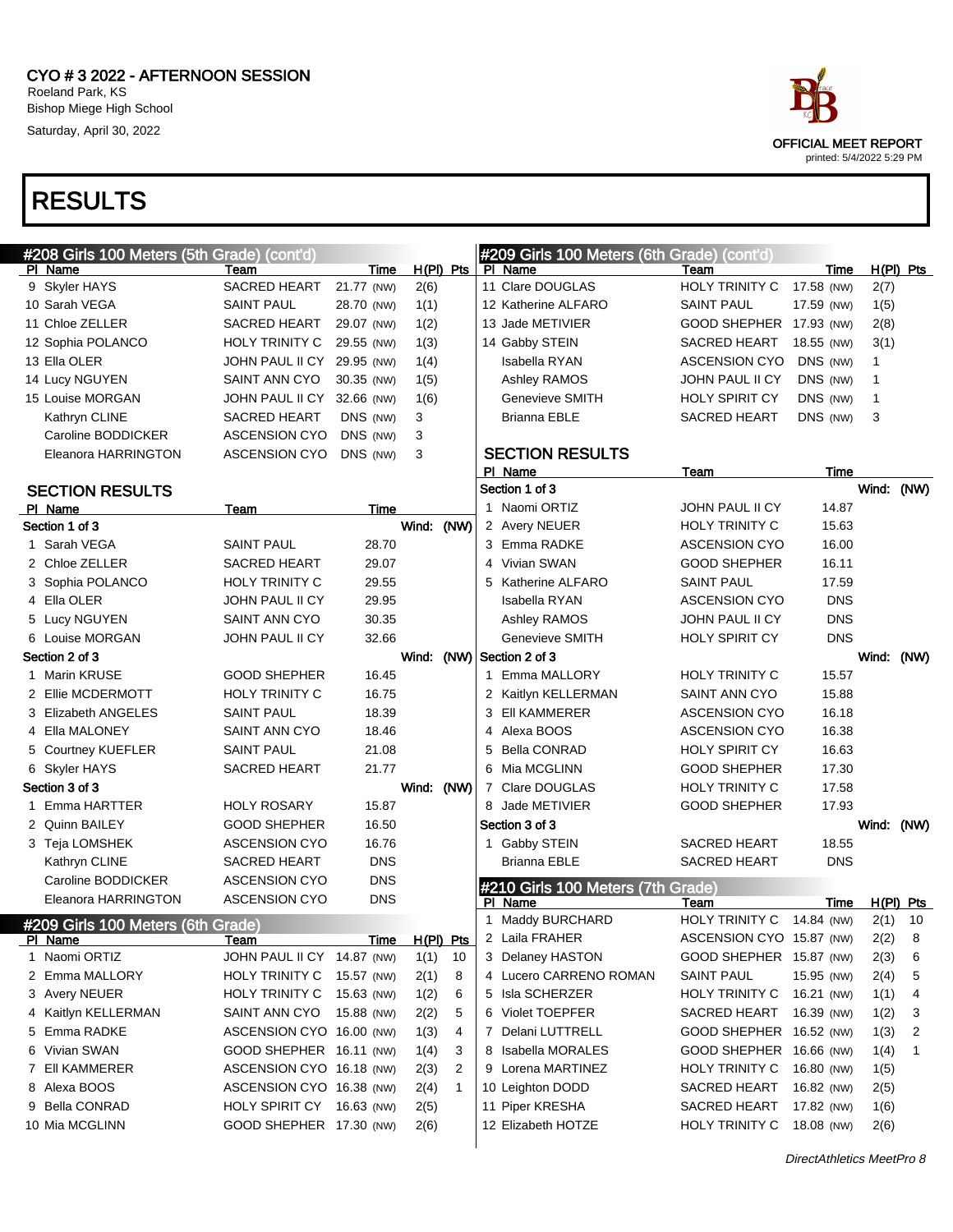

| #210 Girls 100 Meters (7th Grade) (cont'd)   |                            |            |              |              | #211 Girls 100 Meters (8th Grade) (cont'd) |                                            |                |                               |          |
|----------------------------------------------|----------------------------|------------|--------------|--------------|--------------------------------------------|--------------------------------------------|----------------|-------------------------------|----------|
| PI Name                                      | Team                       | Time       | $H(PI)$ Pts  |              | PI Name                                    | Team                                       | Time           |                               |          |
| 13 Sloane DOERFLER                           | <b>SAINT PAUL</b>          | 18.81 (NW) | 2(7)         |              | Section 2 of 2                             |                                            |                | Wind: (NW)                    |          |
| 14 Alice CURNES                              | <b>HOLY TRINITY C</b>      | 19.04 (NW) | 2(8)         |              | 1 Jasmine LUCK-SMITH                       | HOLY TRINITY C                             | 14.83          |                               |          |
| Monica MONZALVO                              | <b>SAINT PAUL</b>          | DNS (NW)   | $\mathbf{1}$ |              | 2 Lauren KINCAID                           | SACRED HEART                               | 15.25          |                               |          |
|                                              |                            |            |              |              | 3 Emily ELLWANGER                          | <b>HOLY TRINITY C</b>                      | 15.64          |                               |          |
| <b>SECTION RESULTS</b>                       |                            |            |              |              | 4 Lilly LEMMON                             | HOLY TRINITY C                             | 15.72          |                               |          |
| PI Name                                      | Team                       | Time       |              |              | 5 Maddy LAVERY                             | HOLY TRINITY C                             | 16.72          |                               |          |
| Section 1 of 2                               |                            |            | Wind:        | (NW)         | 6 Hannah DRONE                             | <b>HOLY SPIRIT CY</b>                      | 16.85          |                               |          |
| 1 Isla SCHERZER                              | <b>HOLY TRINITY C</b>      | 16.21      |              |              | #212 Boys 100 Meters (5th Grade)           |                                            |                |                               |          |
| 2 Violet TOEPFER                             | <b>SACRED HEART</b>        | 16.39      |              |              | PI Name                                    | Team                                       | Time           | $H(PI)$ Pts                   |          |
| 3 Delani LUTTRELL                            | <b>GOOD SHEPHER</b>        | 16.52      |              |              | 1 Jasper GUERRA                            | ASCENSION CYO 15.65 (NW)                   |                | 2(1)                          | 10       |
| 4 Isabella MORALES                           | <b>GOOD SHEPHER</b>        | 16.66      |              |              | 2 Parker SMITH                             | HOLY TRINITY C 16.11 (NW)                  |                | 1(1)                          | 8        |
| 5 Lorena MARTINEZ                            | <b>HOLY TRINITY C</b>      | 16.80      |              |              | Daniel CRUSE<br>3                          | JOHN PAUL II CY 17.11 (NW)                 |                | 2(2)                          | 6        |
| 6 Piper KRESHA                               | <b>SACRED HEART</b>        | 17.82      |              |              | Joseph WICKENHAUSER<br>4                   | HOLY TRINITY C                             | 17.32 (NW)     | 1(2)                          | 5        |
| Monica MONZALVO                              | <b>SAINT PAUL</b>          | <b>DNS</b> |              |              | <b>Gabriel DONEGAN</b><br>5                | <b>SAINT PAUL</b>                          | 17.37 (NW)     | 2(3)                          | 4        |
| Section 2 of 2                               |                            |            | Wind: (NW)   |              | 6 Brennan LEARY                            | JOHN PAUL II CY 17.38 (NW)                 |                | 2(4)                          | 3        |
| 1 Maddy BURCHARD                             | <b>HOLY TRINITY C</b>      | 14.84      |              |              | 7 Liam FLYNN                               | ASCENSION CYO 18.56 (NW)                   |                | 2(5)                          | 2        |
| 2 Laila FRAHER                               | <b>ASCENSION CYO</b>       | 15.87      |              |              | <b>Chris BURKE</b><br>8                    | SACRED HEART 19.23 (NW)                    |                | 1(3)                          | 1        |
| 3 Delaney HASTON                             | <b>GOOD SHEPHER</b>        | 15.87      |              |              | <b>Oliver GRACZYK</b><br>9                 | JOHN PAUL II CY 20.50 (NW)                 |                | 2(6)                          |          |
| 4 Lucero CARRENO ROMAN                       | <b>SAINT PAUL</b>          | 15.95      |              |              | 10 Xander SLOWIK                           | JOHN PAUL II CY 24.80 (NW)                 |                | 1(4)                          |          |
| 5 Leighton DODD                              | <b>SACRED HEART</b>        | 16.82      |              |              | <b>Benjamin PHILLIPS</b>                   | <b>GOOD SHEPHER</b>                        | DNS (NW)       | 1                             |          |
| 6 Elizabeth HOTZE                            | <b>HOLY TRINITY C</b>      | 18.08      |              |              | Austin RISCOE                              | ASCENSION CYO                              | DNS (NW)       | 1                             |          |
| 7 Sloane DOERFLER                            | <b>SAINT PAUL</b>          | 18.81      |              |              |                                            |                                            |                |                               |          |
| 8 Alice CURNES                               | <b>HOLY TRINITY C</b>      | 19.04      |              |              |                                            |                                            |                |                               |          |
|                                              |                            |            |              |              |                                            |                                            |                |                               |          |
|                                              |                            |            |              |              | <b>SECTION RESULTS</b><br>PI Name          | Team                                       | <b>Time</b>    |                               |          |
| #211 Girls 100 Meters (8th Grade)<br>PI Name | Team                       | Time       | $H(PI)$ Pts  |              | Section 1 of 2                             |                                            |                | Wind: (NW)                    |          |
| 1 Finley TAUSCHER                            | <b>HOLY TRINITY C</b>      | 14.82 (NW) | 1(1)         | 10           | 1 Parker SMITH                             | <b>HOLY TRINITY C</b>                      | 16.11          |                               |          |
| 2 Jasmine LUCK-SMITH                         | <b>HOLY TRINITY C</b>      | 14.83 (NW) | 2(1)         | 8            | 2 Joseph WICKENHAUSER                      | <b>HOLY TRINITY C</b>                      | 17.32          |                               |          |
| 3 Grace DENNING                              | <b>SAINT PAUL</b>          | 15.05 (NW) | 1(2)         | 6            | 3 Chris BURKE                              | <b>SACRED HEART</b>                        | 19.23          |                               |          |
| 4 Rekha ROSS                                 | <b>HOLY SPIRIT CY</b>      | 15.13 (NW) | 1(3)         | 5            | 4 Xander SLOWIK                            | JOHN PAUL II CY                            | 24.80          |                               |          |
| 5 Lauren KINCAID                             | SACRED HEART               | 15.25 (NW) | 2(2)         | 4            | <b>Benjamin PHILLIPS</b>                   | <b>GOOD SHEPHER</b>                        | <b>DNS</b>     |                               |          |
| 6 Caroline MARTIN                            | <b>HOLY SPIRIT CY</b>      | 15.32 (NW) | 1(4)         | 3            | <b>Austin RISCOE</b>                       | <b>ASCENSION CYO</b>                       | <b>DNS</b>     |                               |          |
| 7 Emily ELLWANGER                            | HOLY TRINITY C             | 15.64 (NW) | 2(3)         | 2            | Section 2 of 2                             |                                            |                | Wind: (NW)                    |          |
| 8 Lilly LEMMON                               | HOLY TRINITY C             | 15.72 (NW) | 2(4)         | $\mathbf{1}$ | 1 Jasper GUERRA                            | <b>ASCENSION CYO</b>                       | 15.65          |                               |          |
| 9 Gianna WHALEN                              | SACRED HEART               | 15.99 (NW) | 1(5)         |              | 2 Daniel CRUSE                             | JOHN PAUL II CY                            | 17.11          |                               |          |
| 10 Maddy LAVERY                              | HOLY TRINITY C             | 16.72 (NW) |              |              | 3 Gabriel DONEGAN                          | <b>SAINT PAUL</b>                          | 17.37          |                               |          |
| 11 Hannah DRONE                              | HOLY SPIRIT CY 16.85 (NW)  |            | 2(5)         |              | 4                                          |                                            |                |                               |          |
| 12 Brianne SUTHERLIN                         | JOHN PAUL II CY 16.94 (NW) |            | 2(6)<br>1(6) |              | <b>Brennan LEARY</b><br>5 Liam FLYNN       | JOHN PAUL II CY<br><b>ASCENSION CYO</b>    | 17.38<br>18.56 |                               |          |
|                                              |                            |            |              |              | 6 Oliver GRACZYK                           | JOHN PAUL II CY                            | 20.50          |                               |          |
| <b>SECTION RESULTS</b>                       |                            |            |              |              |                                            |                                            |                |                               |          |
| <b>PI Name</b>                               | Team                       | Time       |              |              | #213 Boys 100 Meters (6th Grade)           |                                            |                |                               |          |
| Section 1 of 2                               |                            |            | Wind: (NW)   |              | <u>PI Name</u><br>1 Andrew HOUSE           | <u>Team</u>                                | <u>Time</u>    | <u>H(PI) Pts</u><br>$3(1)$ 10 |          |
| 1 Finley TAUSCHER                            | <b>HOLY TRINITY C</b>      | 14.82      |              |              | 2 Jackson HARLEY                           | JOHN PAUL II CY 14.40 (NW)                 |                |                               |          |
| 2 Grace DENNING                              | <b>SAINT PAUL</b>          | 15.05      |              |              |                                            | SACRED HEART 14.42 (NW)                    |                | 3(2)                          | -8       |
| 3 Rekha ROSS                                 | <b>HOLY SPIRIT CY</b>      | 15.13      |              |              | 3 Luke KOLICH                              | SACRED HEART                               | 15.14 (NW)     | 2(1)                          | 6        |
| 4 Caroline MARTIN                            | <b>HOLY SPIRIT CY</b>      | 15.32      |              |              | 4 Nolan FLOY                               | SACRED HEART                               | 15.51 (NW)     | 3(3)                          | 5        |
| 5 Gianna WHALEN                              | SACRED HEART               | 15.99      |              |              | 5 Ethan WHITE<br>6 Max LUKERT              | HOLY SPIRIT CY 15.51 (NW)<br>SAINT ANN CYO | 15.61 (NW)     | 1(1)<br>2(2)                  | 4<br>- 3 |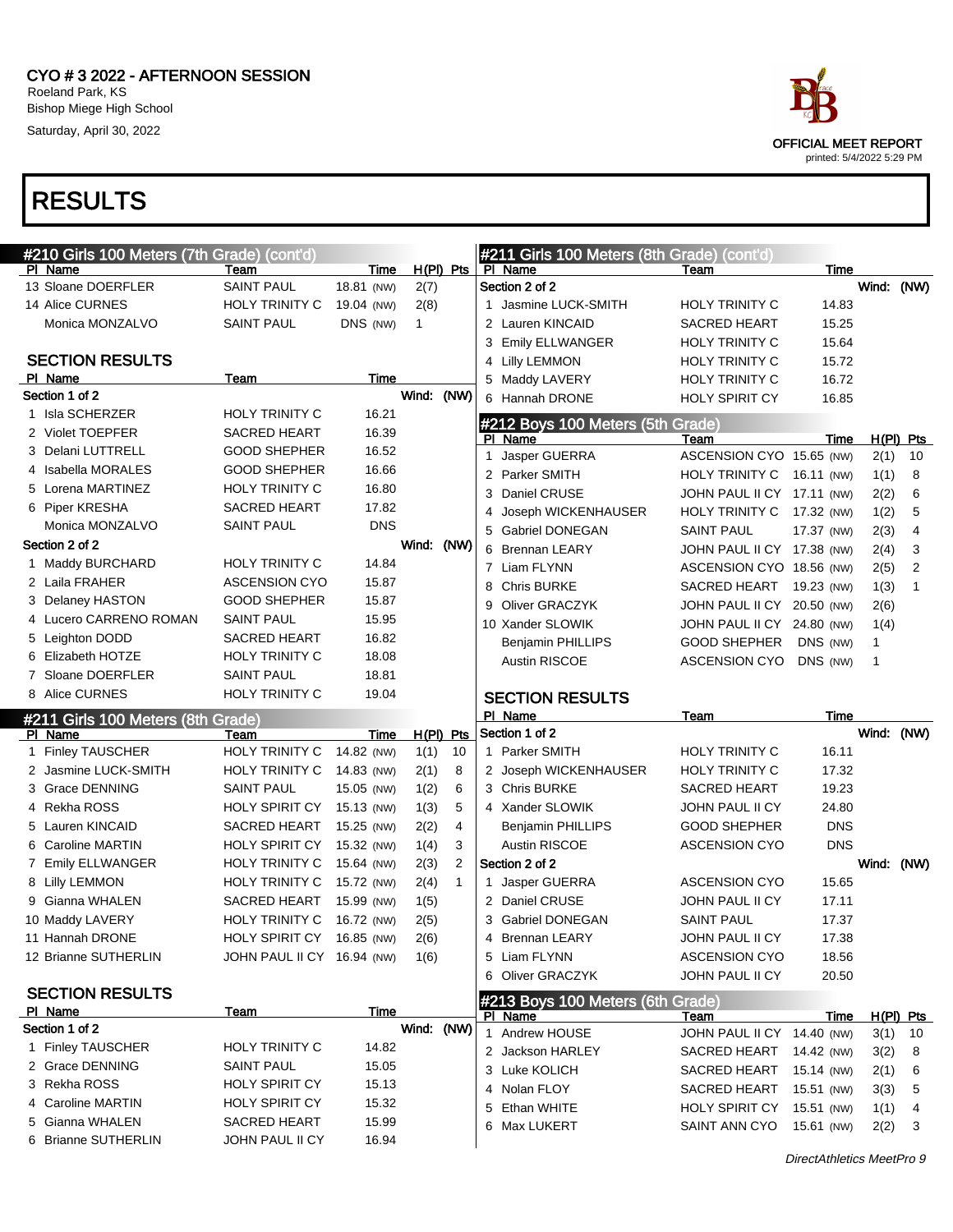|   | #213 Boys 100 Meters (6th Grade) (cont'd)<br>PI Name | Team                       |                    |                     |              | #214 Boys 100 Meters (7th Grade) (cont'd)<br>PI Name | Team                       |                    |            |                  |
|---|------------------------------------------------------|----------------------------|--------------------|---------------------|--------------|------------------------------------------------------|----------------------------|--------------------|------------|------------------|
|   | 7 Luke VONDEMKAMP                                    | <b>SACRED HEART</b>        | Time<br>15.82 (NW) | $H(PI)$ Pts<br>1(2) | 2            | 3 Drew MORTIMER                                      | <b>HOLY TRINITY C</b>      | Time<br>14.58 (NW) | 3(1)       | $H(PI)$ Pts<br>6 |
|   | 8 Jack KRATOFIL                                      | ASCENSION CYO 15.88 (NW)   |                    | 2(3)                | $\mathbf{1}$ | 4 Dewayne WASHINGTON                                 | SAINT ANN CYO              | 14.76 (NW)         | 1(1)       | 5                |
|   | 9 Brandon MEDER                                      | <b>HOLY ROSARY</b>         | 16.06 (NW)         | 2(4)                |              | 5 Joshua BARNEY                                      | JOHN PAUL II CY 14.84 (NW) |                    | 5(1)       | 4                |
|   | 10 Ryan WHALEN                                       | <b>SACRED HEART</b>        | 16.52 (NW)         | 1(3)                |              | 6 Grady OGDEN                                        | <b>SACRED HEART</b>        | 15.02 (NW)         | 3(2)       | 3                |
|   | 11 Dominic BARKMAN                                   | HOLY TRINITY C             | 16.85 (NW)         | 3(4)                |              | 7 Cruz RICO                                          | <b>HOLY SPIRIT CY</b>      | 15.14 (NW)         | 2(2)       | $\overline{2}$   |
|   | 12 James MOLONEY                                     | JOHN PAUL II CY 17.21 (NW) |                    | 2(5)                |              | 8 Auggie COLLINS                                     | ASCENSION CYO 15.21 (NW)   |                    | 4(2)       | $\mathbf{1}$     |
|   | 13 Gabriel LUCK-SMITH                                | <b>HOLY TRINITY C</b>      | 17.74 (NW)         | 3(5)                |              | 9 Anthony MENGHINI                                   | <b>SACRED HEART</b>        | 15.21 (NW)         | 3(3)       |                  |
|   | 14 Nicholas NOSWORTHY                                | ASCENSION CYO 17.92 (NW)   |                    | 2(6)                |              | 10 Joe CLARK                                         | SAINT ANN CYO              | 15.33 (NW)         | 5(2)       |                  |
|   | 15 Lyndon GITTEMEIER                                 | ASCENSION CYO 17.98 (NW)   |                    | 3(6)                |              | 11 Jack MCCULLAGH                                    | GOOD SHEPHER 15.35 (NW)    |                    | 3(4)       |                  |
|   | 16 Marco DIGIORGIO                                   | <b>SACRED HEART</b>        | 18.48 (NW)         | 3(7)                |              | 12 Drew BAKKEN                                       | <b>HOLY SPIRIT CY</b>      | 15.66 (NW)         | 5(3)       |                  |
|   | 17 Mitchell MCCALL                                   | ASCENSION CYO 18.81 (NW)   |                    | 2(7)                |              | 13 Michael BEVITT                                    | HOLY TRINITY C             | 15.78 (NW)         | 5(4)       |                  |
|   | 18 Grant ARCIGA                                      | <b>HOLY SPIRIT CY</b>      | 20.05 (NW)         | 2(8)                |              | 14 Anthony KEMPF                                     | <b>SACRED HEART</b>        | 15.89 (NW)         | 3(5)       |                  |
|   | 19 Fernand ANGELES                                   | <b>SAINT PAUL</b>          | 20.51 (NW)         | 1(4)                |              | 15 Andrew STEENSON                                   | ASCENSION CYO 15.91 (NW)   |                    | 1(2)       |                  |
|   | Leyton ZIMMER                                        | <b>ASCENSION CYO</b>       | DNS (NW)           | $\mathbf{1}$        |              | 16 Peyton COFFEY                                     | <b>SACRED HEART</b>        | 16.15 (NW)         | 4(3)       |                  |
|   | Augustin JENNISON                                    | <b>ASCENSION CYO</b>       | DNS (NW)           | 3                   |              | 17 Grant OYLER                                       | HOLY TRINITY C             | 16.17 (NW)         | 2(3)       |                  |
|   |                                                      |                            |                    |                     |              | 18 Michael JOHNSON                                   | <b>HOLY TRINITY C</b>      | 16.43 (NW)         | 4(4)       |                  |
|   | <b>SECTION RESULTS</b>                               |                            |                    |                     |              | 19 Jonpaul DONEGAN                                   | <b>SAINT PAUL</b>          | 16.51 (NW)         | 4(5)       |                  |
|   | PI Name                                              | Team                       | Time               |                     |              | 20 Lucas CLINE                                       | <b>SACRED HEART</b>        | 17.04 (NW)         | 5(5)       |                  |
|   | Section 1 of 3                                       |                            |                    | Wind:               | (NW)         | 21 Truman ELLISON                                    | <b>HOLY ROSARY</b>         | 17.09 (NW)         | 4(6)       |                  |
| 1 | Ethan WHITE                                          | <b>HOLY SPIRIT CY</b>      | 15.51              |                     |              | 22 Daniel FITZGERALD                                 | <b>HOLY TRINITY C</b>      | 17.38 (NW)         | 4(7)       |                  |
|   | 2 Luke VONDEMKAMP                                    | <b>SACRED HEART</b>        | 15.82              |                     |              | 23 Ben MULLIN                                        | HOLY TRINITY C             | 17.71 (NW)         | 3(6)       |                  |
|   | 3 Ryan WHALEN                                        | <b>SACRED HEART</b>        | 16.52              |                     |              | 24 Clark KELLEY                                      | HOLY TRINITY C             | 17.72 (NW)         | 5(6)       |                  |
|   | 4 Fernand ANGELES                                    | <b>SAINT PAUL</b>          | 20.51              |                     |              | 25 Ethan PEAK                                        | HOLY TRINITY C             | 18.40 (NW)         | 2(4)       |                  |
|   | Leyton ZIMMER                                        | <b>ASCENSION CYO</b>       | <b>DNS</b>         |                     |              | Owen VENA                                            | HOLY TRINITY C             | DNS (NW)           | 1          |                  |
|   | Section 2 of 3                                       |                            |                    | Wind:               | (NW)         | <b>Ben MCDERMOTT</b>                                 | <b>HOLY TRINITY C</b>      | DNS (NW)           | 3          |                  |
|   | 1 Luke KOLICH                                        | <b>SACRED HEART</b>        | 15.14              |                     |              | Andrew NGUYEN                                        | <b>HOLY TRINITY C</b>      | DNS (NW)           | 3          |                  |
|   | 2 Max LUKERT                                         | SAINT ANN CYO              | 15.61              |                     |              | Fernando ANGELES                                     | <b>SAINT PAUL</b>          | DNS (NW)           | 4          |                  |
|   | 3 Jack KRATOFIL                                      | <b>ASCENSION CYO</b>       | 15.88              |                     |              | Daniel ARMENTA                                       | <b>GOOD SHEPHER</b>        | DNS (NW)           | 5          |                  |
|   | 4 Brandon MEDER                                      | <b>HOLY ROSARY</b>         | 16.06              |                     |              | Dalton ASHLEY                                        | <b>HOLY TRINITY C</b>      | DNS (NW)           | 5          |                  |
| 5 | James MOLONEY                                        | JOHN PAUL II CY            | 17.21              |                     |              |                                                      |                            |                    |            |                  |
|   | 6 Nicholas NOSWORTHY                                 | <b>ASCENSION CYO</b>       | 17.92              |                     |              | <b>SECTION RESULTS</b>                               |                            |                    |            |                  |
|   | 7 Mitchell MCCALL                                    | <b>ASCENSION CYO</b>       | 18.81              |                     |              | PI Name                                              | Team                       | Time               |            |                  |
|   | 8 Grant ARCIGA                                       | HOLY SPIRIT CY             | 20.05              |                     |              | Section 1 of 5                                       |                            |                    | Wind: (NW) |                  |
|   | Section 3 of 3                                       |                            |                    | Wind: (NW)          |              | 1 Dewayne WASHINGTON                                 | SAINT ANN CYO              | 14.76              |            |                  |
|   | 1 Andrew HOUSE                                       | JOHN PAUL II CY            | 14.40              |                     |              | 2 Andrew STEENSON                                    | <b>ASCENSION CYO</b>       | 15.91              |            |                  |
|   | 2 Jackson HARLEY                                     | <b>SACRED HEART</b>        | 14.42              |                     |              | Owen VENA                                            | <b>HOLY TRINITY C</b>      | <b>DNS</b>         |            |                  |
|   | 3 Nolan FLOY                                         | SACRED HEART               | 15.51              |                     |              | Section 2 of 5                                       |                            |                    | Wind: (NW) |                  |
|   | Dominic BARKMAN                                      | <b>HOLY TRINITY C</b>      | 16.85              |                     |              | 1 Carter SCHNEIDER                                   | <b>HOLY ROSARY</b>         | 14.17              |            |                  |
|   | 5 Gabriel LUCK-SMITH                                 | <b>HOLY TRINITY C</b>      | 17.74              |                     |              | 2 Cruz RICO                                          | <b>HOLY SPIRIT CY</b>      | 15.14              |            |                  |
|   | 6 Lyndon GITTEMEIER                                  | <b>ASCENSION CYO</b>       | 17.98              |                     |              | 3 Grant OYLER                                        | HOLY TRINITY C             | 16.17              |            |                  |
|   | 7 Marco DIGIORGIO                                    | <b>SACRED HEART</b>        | 18.48              |                     |              | 4 Ethan PEAK                                         | HOLY TRINITY C             | 18.40              |            |                  |
|   | Augustin JENNISON                                    | <b>ASCENSION CYO</b>       | <b>DNS</b>         |                     |              | Section 3 of 5                                       |                            |                    | Wind: (NW) |                  |
|   | #214 Boys 100 Meters (7th Grade)                     |                            |                    |                     |              | 1 Drew MORTIMER                                      | HOLY TRINITY C             | 14.58              |            |                  |
|   | PI Name                                              | Team                       | <u>Time</u>        | $H(PI)$ Pts         |              | 2 Grady OGDEN                                        | <b>SACRED HEART</b>        | 15.02              |            |                  |
|   | 1 Carter SCHNEIDER                                   | <b>HOLY ROSARY</b>         | 14.17 (NW)         | 2(1)                | 10           | 3 Anthony MENGHINI                                   | SACRED HEART               | 15.21              |            |                  |
|   | 2 Emmanuel FASCHING                                  | ASCENSION CYO 14.50 (NW)   |                    | 4(1)                | 8            | 4 Jack MCCULLAGH                                     | <b>GOOD SHEPHER</b>        | 15.35              |            |                  |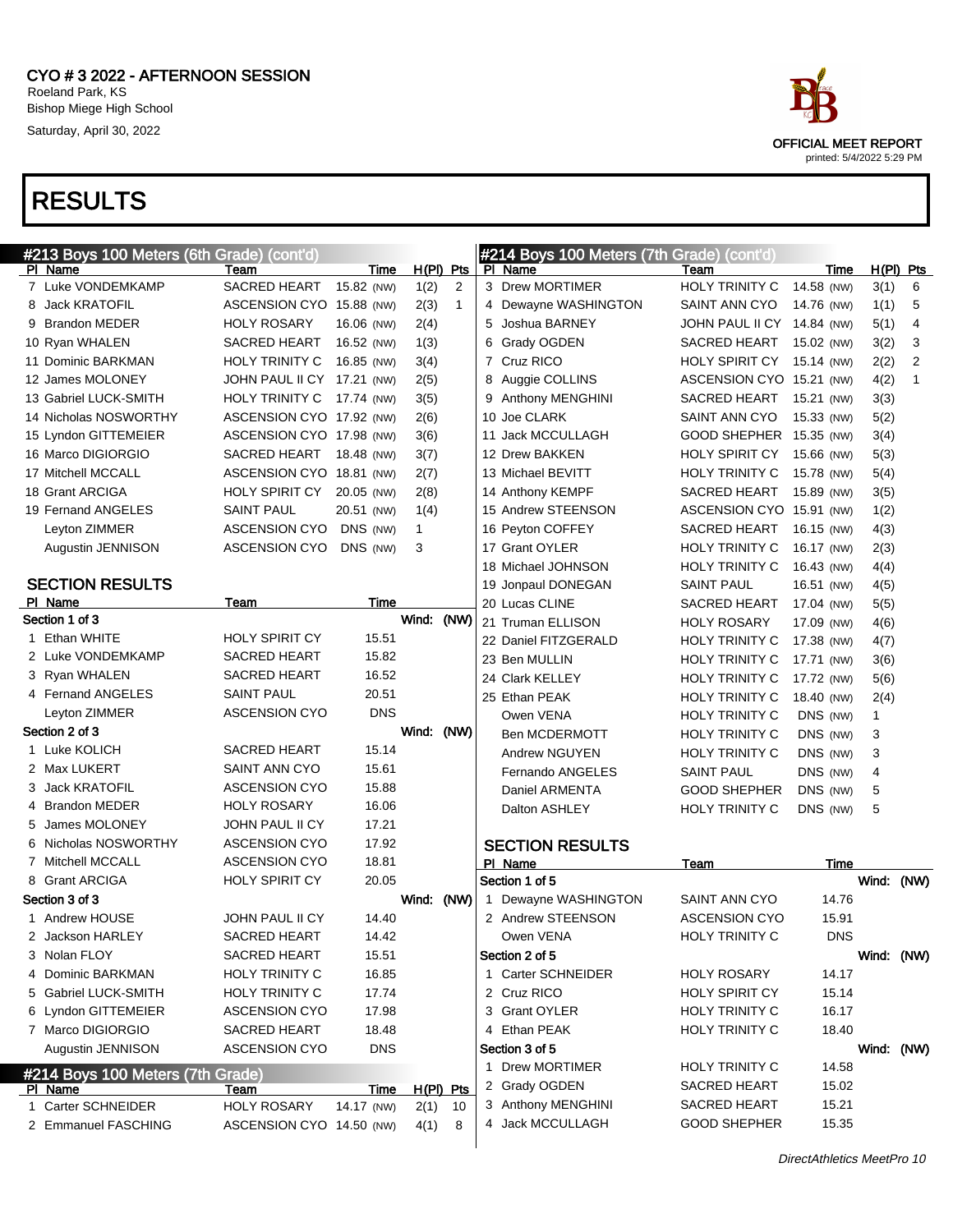



printed: 5/4/2022 5:29 PM

DirectAthletics MeetPro 11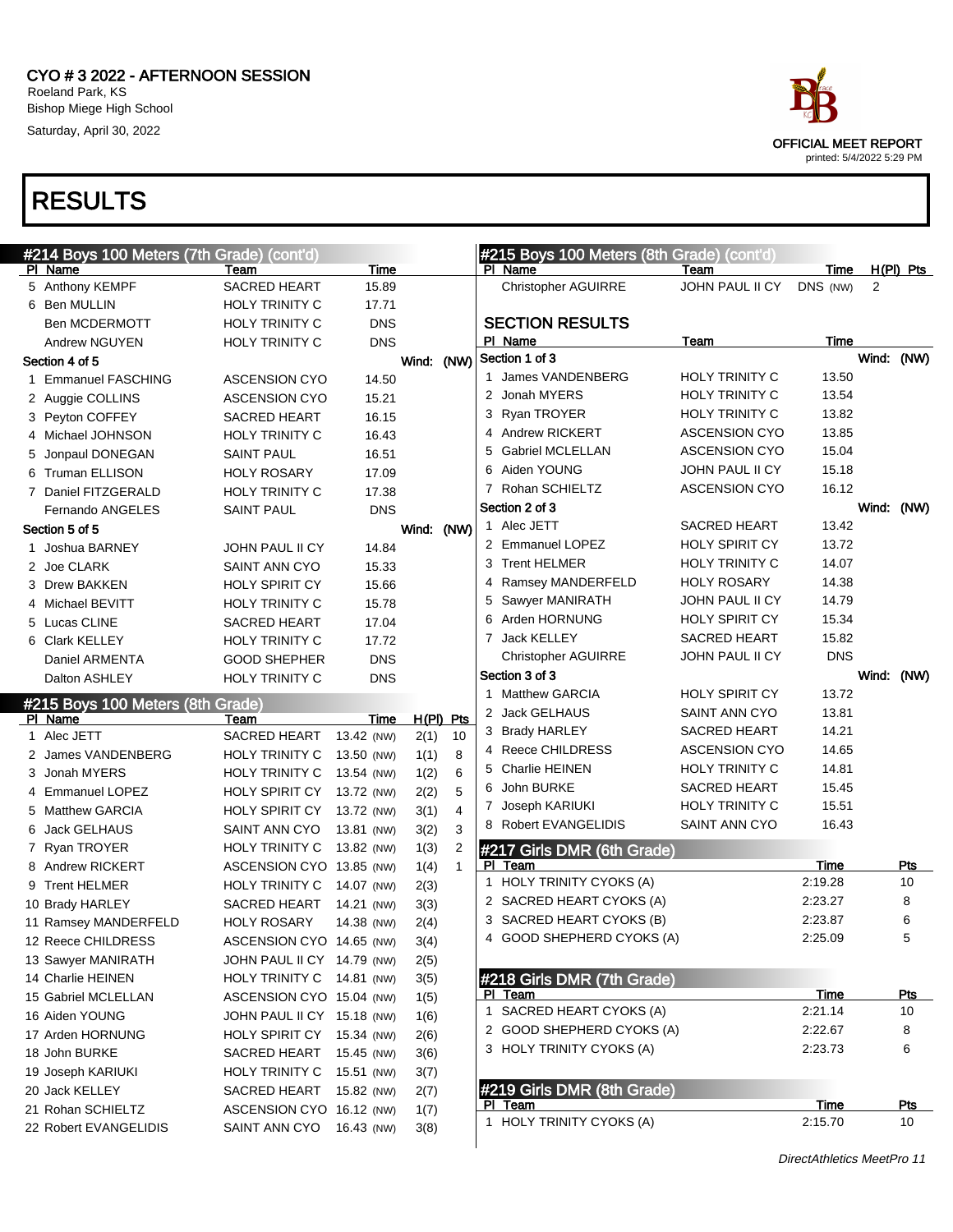



| #220 Boys DMR (5th Grade)        |                            |            |             |                |   | #224 Girls 60 Meters (5th Grade) (cont'd) |                       |            |              |                |
|----------------------------------|----------------------------|------------|-------------|----------------|---|-------------------------------------------|-----------------------|------------|--------------|----------------|
| PI Team                          |                            | Time       |             | Pts            |   | PI Name                                   | Team                  | Time       |              |                |
| 1 HOLY TRINITY CYOKS (A)         |                            | 2:48.16    |             | 10             |   | 2 Bailey HOLTON                           | <b>HOLY TRINITY C</b> | 11.18      |              |                |
|                                  |                            |            |             |                |   | 3 Teja LOMSHEK                            | <b>ASCENSION CYO</b>  | 11.44      |              |                |
| #221 Boys DMR (6th Grade)        |                            |            |             |                |   | 4 Quinn BAILEY                            | <b>GOOD SHEPHER</b>   | 11.47      |              |                |
| PI Team                          |                            | Time       |             | Pts            |   | 5 Sophia LEACH                            | HOLY SPIRIT CY        | 12.56      |              |                |
| 1 SACRED HEART CYOKS (A)         |                            | 2:28.68    |             | 10             |   | 6 Kathryn CLINE                           | <b>SACRED HEART</b>   | 13.34      |              |                |
|                                  |                            |            |             |                |   | Section 3 of 3                            |                       |            | Wind: (NW)   |                |
| #222 Boys DMR (7th Grade)        |                            |            |             |                |   | 1 Lauren BURKE                            | <b>SACRED HEART</b>   | 9.35       |              |                |
| PI Team                          |                            | Time       |             | Pts            |   | 2 Elizabeth CLARK                         | SAINT ANN CYO         | 9.43       |              |                |
| 1 HOLY TRINITY CYOKS (A)         |                            | 2:31.94    |             | 10             |   | 3 Molly BRETHORST                         | <b>SACRED HEART</b>   | 9.78       |              |                |
|                                  |                            |            |             |                |   | 4 Annie CHICK                             | <b>SACRED HEART</b>   | 10.87      |              |                |
| #223 Boys DMR (8th Grade)        |                            |            |             |                | 5 | Lucille BLECKMAN                          | <b>GOOD SHEPHER</b>   | 10.87      |              |                |
| PI Team                          |                            | Time       |             | Pts            |   | 6 Courtney KUEFLER                        | <b>SAINT PAUL</b>     | 11.62      |              |                |
| 1 SACRED HEART CYOKS (A)         |                            | 2:06.35    |             | 10             |   | #225 Girls 60 Meters (6th Grade)          |                       |            |              |                |
| 2 HOLY TRINITY CYOKS (A)         |                            | 2:09.16    |             | 8              |   | PI Name                                   | Team                  | Time       |              | $H(PI)$ Pts    |
|                                  |                            |            |             |                |   | 1 Avery NEUER                             | HOLY TRINITY C        | 8.58 (NW)  | 1(1)         | 10             |
| #224 Girls 60 Meters (5th Grade) |                            |            |             |                |   | 2 Hayden BAUER                            | <b>SACRED HEART</b>   | 8.62 (NW)  | 3(1)         | 8              |
| PI Name                          | Team                       | Time       | $H(PI)$ Pts |                |   | 3 Emma RADKE                              | <b>ASCENSION CYO</b>  | 8.70 (NW)  | 1(2)         | 6              |
| Ellie MCDERMOTT<br>$\mathbf 1$   | <b>HOLY TRINITY C</b>      | 9.32 (NW)  | 1(1)        | 10             |   | 4 Falasteen SHALABI                       | <b>SACRED HEART</b>   | 8.78 (NW)  | 3(2)         | 5              |
| 2 Lauren BURKE                   | <b>SACRED HEART</b>        | 9.35 (NW)  | 3(1)        | 8              |   | 5 Makayla GONZALES                        | <b>GOOD SHEPHER</b>   | 8.86 (NW)  | 2(1)         | 4              |
| <b>Elizabeth CLARK</b><br>3      | SAINT ANN CYO              | 9.43 (NW)  | 3(2)        | 6              |   | 6 EII KAMMERER                            | <b>ASCENSION CYO</b>  | 8.88 (NW)  | 2(2)         | 3              |
| 4 Molly BRETHORST                | <b>SACRED HEART</b>        | 9.78 (NW)  | 3(3)        | 5              |   | 7 Sydnie BRULEZ                           | HOLY TRINITY C        | 9.12 (NW)  | 2(3)         | $\overline{2}$ |
| 5 Sophia POLANCO                 | HOLY TRINITY C             | 9.83 (NW)  | 1(2)        | 4              |   | 8 Elliot SCHERZER                         | SACRED HEART          | 9.17 (NW)  | 3(3)         | $\mathbf{1}$   |
| 6 Ella OLER                      | JOHN PAUL II CY            | 9.85 (NW)  | 1(3)        | 3              |   | 9 Jade METIVIER                           | <b>GOOD SHEPHER</b>   | 9.39 (NW)  | 2(4)         |                |
| 7 Lucy NGUYEN                    | SAINT ANN CYO              | 10.47 (NW) | 1(4)        | $\overline{2}$ |   | 10 Clare DOUGLAS                          | HOLY TRINITY C        | 9.49 (NW)  | 2(5)         |                |
| Ella MALONEY<br>8                | SAINT ANN CYO              | 10.47 (NW) | 1(5)        | $\mathbf{1}$   |   | 11 Meredith PFEIFFER                      | <b>SACRED HEART</b>   | 9.52 (NW)  | 3(4)         |                |
| Annie CHICK<br>9                 | <b>SACRED HEART</b>        | 10.87 (NW) | 3(4)        |                |   | 12 Katherine ALFARO                       | <b>SAINT PAUL</b>     | 9.71 (NW)  | 1(3)         |                |
| 10 Lucille BLECKMAN              | GOOD SHEPHER 10.87 (NW)    |            | 3(5)        |                |   | 13 Kate HUNTER                            | SAINT ANN CYO         | 9.76 (NW)  | 2(6)         |                |
| 11 Emma HARTTER                  | <b>HOLY ROSARY</b>         | 11.13 (NW) | 2(1)        |                |   | 14 Kate ZELLER                            | <b>SACRED HEART</b>   | 10.08 (NW) | 3(5)         |                |
| 12 Bailey HOLTON                 | HOLY TRINITY C             | 11.18 (NW) | 2(2)        |                |   | 15 Cameil TROYER                          | HOLY TRINITY C        | 10.20 (NW) | 1(4)         |                |
| 13 Louise MORGAN                 | JOHN PAUL II CY 11.32 (NW) |            | 1(6)        |                |   | 16 Gabby STEIN                            | <b>SACRED HEART</b>   | 10.28 (NW) | 3(6)         |                |
| 14 Teja LOMSHEK                  | ASCENSION CYO 11.44 (NW)   |            | 2(3)        |                |   | 17 Brianna MONZALVO                       | <b>SAINT PAUL</b>     | 10.57 (NW) | 2(7)         |                |
| 15 Quinn BAILEY                  | GOOD SHEPHER 11.47 (NW)    |            | 2(4)        |                |   | 18 Margaret FAIR                          | SAINT ANN CYO         | 11.61 (NW) | 2(8)         |                |
| 16 Courtney KUEFLER              | <b>SAINT PAUL</b>          | 11.62 (NW) | 3(6)        |                |   | Eva RIVERA                                | JOHN PAUL II CY       | DNS (NW)   | 1            |                |
| 17 Sophia LEACH                  | HOLY SPIRIT CY             | 12.56 (NW) | 2(5)        |                |   | Ashley RAMOS                              | JOHN PAUL II CY       | DNS (NW)   | 1            |                |
| 18 Kathryn CLINE                 | SACRED HEART               | 13.34 (NW) | 2(6)        |                |   | Isabella RYAN                             | <b>ASCENSION CYO</b>  | DNS (NW)   | 1            |                |
| <b>SECTION RESULTS</b>           |                            |            |             |                |   | Genevieve SMITH                           | <b>HOLY SPIRIT CY</b> | DNS (NW)   | $\mathbf{1}$ |                |
| PI Name                          | Team                       | Time       |             |                |   | <b>Brianna EBLE</b>                       | <b>SACRED HEART</b>   | DNS (NW)   | 3            |                |
| Section 1 of 3                   |                            |            | Wind: (NW)  |                |   |                                           |                       |            |              |                |
| 1 Ellie MCDERMOTT                | HOLY TRINITY C             | 9.32       |             |                |   | <b>SECTION RESULTS</b>                    |                       |            |              |                |
| 2 Sophia POLANCO                 | HOLY TRINITY C             | 9.83       |             |                |   | PI Name                                   | <u>Team</u>           | Time       |              |                |
| 3 Ella OLER                      | JOHN PAUL II CY            | 9.85       |             |                |   | Section 1 of 3                            |                       |            | Wind: (NW)   |                |
| 4 Lucy NGUYEN                    | SAINT ANN CYO              | 10.47      |             |                |   | 1 Avery NEUER                             | HOLY TRINITY C        | 8.58       |              |                |
| 5 Ella MALONEY                   | SAINT ANN CYO              | 10.47      |             |                |   | 2 Emma RADKE                              | <b>ASCENSION CYO</b>  | 8.70       |              |                |
| 6 Louise MORGAN                  | JOHN PAUL II CY            | 11.32      |             |                |   | 3 Katherine ALFARO                        | <b>SAINT PAUL</b>     | 9.71       |              |                |
| Section 2 of 3                   |                            |            | Wind: (NW)  |                |   | 4 Cameil TROYER                           | HOLY TRINITY C        | 10.20      |              |                |
| 1 Emma HARTTER                   | <b>HOLY ROSARY</b>         | 11.13      |             |                |   | Eva RIVERA                                | JOHN PAUL II CY       | <b>DNS</b> |              |                |
|                                  |                            |            |             |                |   |                                           |                       |            |              |                |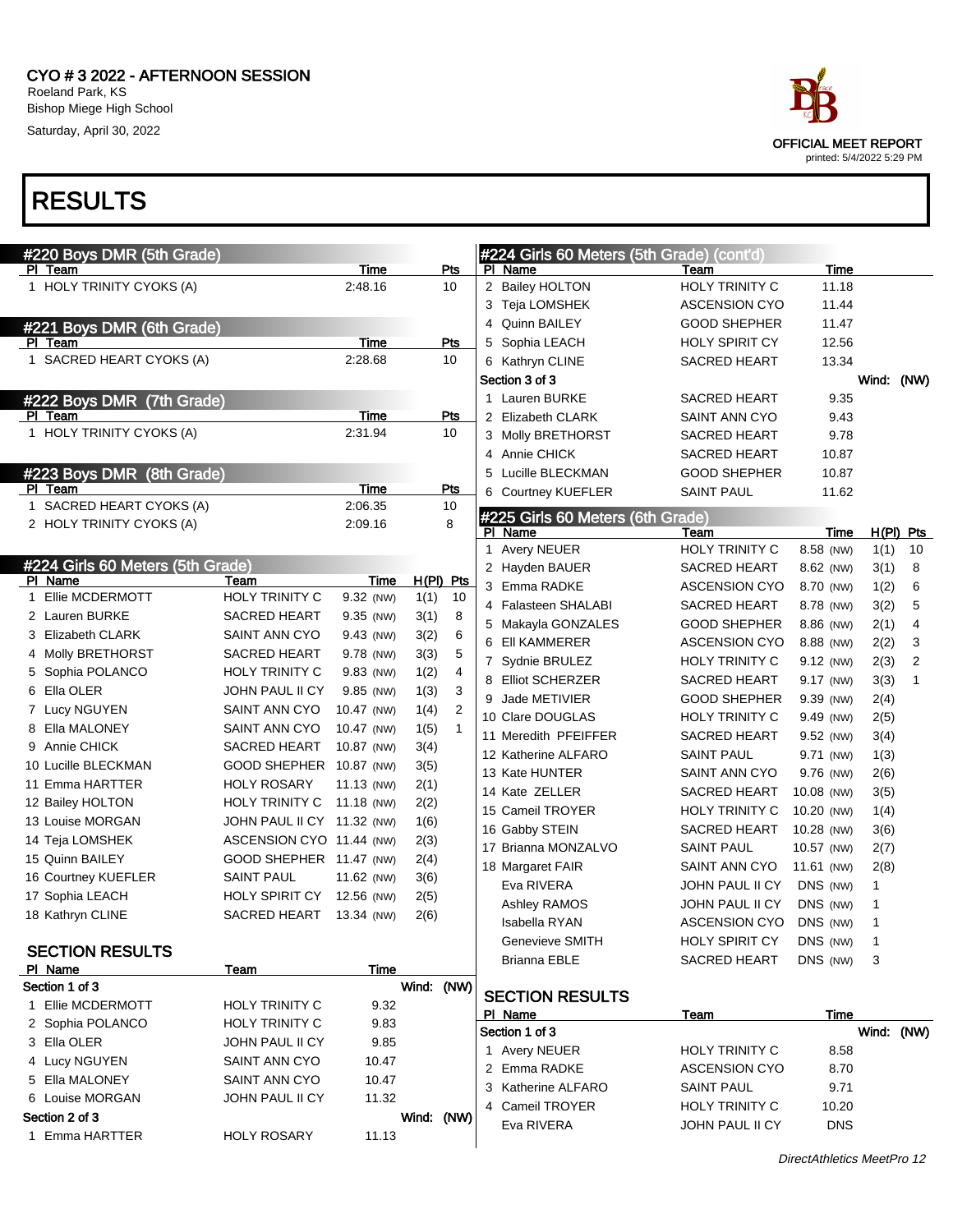



DirectAthletics MeetPro 13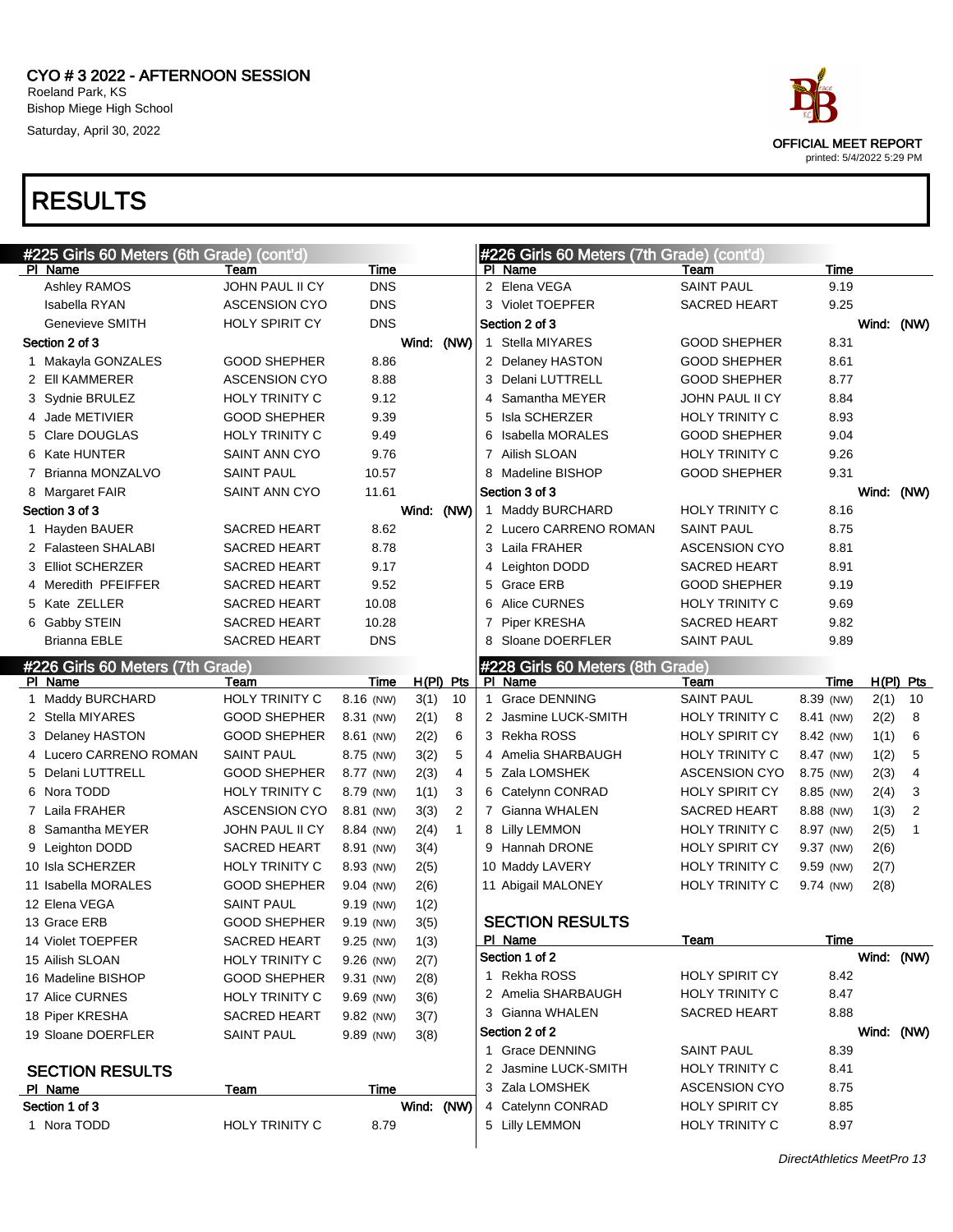

| #228 Girls 60 Meters (8th Grade) (cont'd) |                            |             |              |                |              | #229 Boys 60 Meters (5th Grade) (cont'd) |                          |            |             |              |                |
|-------------------------------------------|----------------------------|-------------|--------------|----------------|--------------|------------------------------------------|--------------------------|------------|-------------|--------------|----------------|
| PI Name                                   | Team                       | Time        |              |                |              | PI Name                                  | Team                     |            | Time        |              |                |
| 6 Hannah DRONE                            | <b>HOLY SPIRIT CY</b>      | 9.37        |              |                | $\mathbf{1}$ | <b>Felix BELL</b>                        | JOHN PAUL II CY          |            | 9.45        |              |                |
| 7 Maddy LAVERY                            | <b>HOLY TRINITY C</b>      | 9.59        |              |                |              | 2 Daniel CRUSE                           | <b>JOHN PAUL II CY</b>   |            | 9.61        |              |                |
| 8 Abigail MALONEY                         | <b>HOLY TRINITY C</b>      | 9.74        |              |                | 3            | <b>Gabriel DONEGAN</b>                   | <b>SAINT PAUL</b>        |            | 9.66        |              |                |
| #229 Boys 60 Meters (5th Grade)           |                            |             |              |                |              | 4 Luke LORENZ                            | <b>ASCENSION CYO</b>     |            | 10.62       |              |                |
| PI Name                                   | Team                       | Time        | $H(PI)$ Pts  |                | 5            | Jack GATZ                                | SAINT ANN CYO            |            | 11.15       |              |                |
| 1 Caleb STEINLAGE                         | <b>SAINT PAUL</b>          | 8.79 (NW)   | 1(1)         | 10             |              | 6 Luke GAMBER                            | SAINT PAUL               |            | 11.35       |              |                |
| 2 Cooper KNOBLOCK                         | <b>HOLY SPIRIT CY</b>      | 8.85 (NW)   | 2(1)         | 8              |              | Will EWING                               | <b>ASCENSION CYO</b>     |            | <b>DNS</b>  |              |                |
| 3 Aiden KEMPF                             | <b>SACRED HEART</b>        | 8.96 (NW)   | 2(2)         | 6              |              | #230 Boys 60 Meters (6th Grade)          |                          |            |             |              |                |
| 4 Parker SMITH                            | HOLY TRINITY C             | 9.09 (NW)   | 1(2)         | 5              | PI.          | Name                                     | Team                     |            | Time        |              | $H(PI)$ Pts    |
| 5 Henry MENGHINI                          | <b>SACRED HEART</b>        | 9.22 (NW)   | 2(3)         | 4              | 1            | Jackson HARLEY                           | SACRED HEART             | 8.02 (NW)  |             | 2(1)         | 10             |
| 6 Felix BELL                              | JOHN PAUL II CY            | 9.45 (NW)   | 3(1)         | 3              |              | 2 Sam BLEYTHING                          | SAINT ANN CYO            | 8.65 (NW)  |             | 3(1)         | 8              |
| 7 Daniel CRUSE                            | JOHN PAUL II CY            | 9.61 (NW)   | 3(2)         | $\overline{2}$ |              | 3 Nolan FLOY                             | <b>SACRED HEART</b>      | 8.67 (NW)  |             | 3(2)         | 6              |
| 8 Gabriel DONEGAN                         | <b>SAINT PAUL</b>          | 9.66 (NW)   | 3(3)         | $\mathbf{1}$   |              | 4 Ethan WHITE                            | <b>HOLY SPIRIT CY</b>    | 8.71 (NW)  |             | 1(1)         | 5              |
| 9 Nicolas BARENBERG                       | JOHN PAUL II CY 10.29 (NW) |             | 2(4)         |                | 5            | Jack MCGLINN                             | <b>GOOD SHEPHER</b>      | 8.76 (NW)  |             | 1(2)         | 4              |
| 10 Oliver GRACZYK                         | JOHN PAUL II CY 10.52 (NW) |             | 2(5)         |                | 6            | <b>Jack KRATOFIL</b>                     | <b>ASCENSION CYO</b>     | 8.83 (NW)  |             | 2(2)         | 3              |
| 11 Luke LORENZ                            | ASCENSION CYO 10.62 (NW)   |             | 3(4)         |                | 7            | <b>Brandon MEDER</b>                     | <b>HOLY ROSARY</b>       | 8.83 (NW)  |             | 1(3)         | $\overline{2}$ |
| 12 Nathaniel MCLELLAN                     | ASCENSION CYO 10.96 (NW)   |             | 2(6)         |                | 8            | Justin MANDERFELD                        | <b>HOLY ROSARY</b>       | 8.98 (NW)  |             | 2(3)         | $\mathbf{1}$   |
| 13 Jack GATZ                              | SAINT ANN CYO              | 11.15 (NW)  | 3(5)         |                | 9            | Augustin JENNISON                        | <b>ASCENSION CYO</b>     | 9.07 (NW)  |             | 2(4)         |                |
| 14 Luke GAMBER                            | <b>SAINT PAUL</b>          | 11.35 (NW)  | 3(6)         |                |              | 10 Carter SCHUSTER                       | HOLY TRINITY C           | 9.11 (NW)  |             | 1(4)         |                |
| 15 Xander SLOWIK                          | JOHN PAUL II CY 13.73 (NW) |             | 1(3)         |                |              | 11 Ryan WHALEN                           | <b>SACRED HEART</b>      | 9.13 (NW)  |             | 1(5)         |                |
| 16 Weston MEYER                           | SAINT ANN CYO              | 14.48 (NW)  | 2(7)         |                |              | 12 Lucas PECK                            | SACRED HEART             | 9.16 (NW)  |             | 1(6)         |                |
| Luke PLUNKETT                             | <b>SACRED HEART</b>        | DNS (NW)    | $\mathbf{1}$ |                |              | 13 Kaleb BARIKMO                         | <b>GOOD SHEPHER</b>      | 9.35 (NW)  |             | 3(3)         |                |
| <b>Benjamin PHILLIPS</b>                  | <b>GOOD SHEPHER</b>        | DNS (NW)    | $\mathbf 1$  |                |              | 14 Finley DORSEY                         | <b>SACRED HEART</b>      | 9.40 (NW)  |             | 3(4)         |                |
| Austin RISCOE                             | <b>ASCENSION CYO</b>       | DNS (NW)    | $\mathbf 1$  |                |              | 15 Gabriel LUCK-SMITH                    | HOLY TRINITY C           | 9.41 (NW)  |             | 3(5)         |                |
| Hudson TEDDY                              | HOLY TRINITY C             | DNS (NW)    | $\mathbf{1}$ |                |              | 16 Quinn MCGIVERN                        | SACRED HEART             | 9.55 (NW)  |             | 2(5)         |                |
| Will EWING                                | <b>ASCENSION CYO</b>       | DNS (NW)    | 3            |                |              | 17 Lyndon GITTEMEIER                     | <b>ASCENSION CYO</b>     | 9.82 (NW)  |             | 3(6)         |                |
|                                           |                            |             |              |                |              | 18 Nicholas NOSWORTHY                    | <b>ASCENSION CYO</b>     | 9.83 (NW)  |             | 1(7)         |                |
| <b>SECTION RESULTS</b>                    |                            |             |              |                |              | 19 Dalton COX                            | GOOD SHEPHER             | 9.94 (NW)  |             | 3(7)         |                |
| PI Name                                   | Team                       | <b>Time</b> |              |                |              | 20 Grant GELHAUS                         | SAINT ANN CYO            | 10.39 (NW) |             | 3(8)         |                |
| Section 1 of 3                            |                            |             | Wind: (NW)   |                |              | 21 Mitchell MCCALL                       | ASCENSION CYO 10.51 (NW) |            |             | 2(6)         |                |
| 1 Caleb STEINLAGE                         | <b>SAINT PAUL</b>          | 8.79        |              |                |              | 22 Grant ARCIGA                          | <b>HOLY SPIRIT CY</b>    | 11.04 (NW) |             | 2(7)         |                |
| 2 Parker SMITH                            | <b>HOLY TRINITY C</b>      | 9.09        |              |                |              | Leyton ZIMMER                            | <b>ASCENSION CYO</b>     | DNS (NW)   |             | $\mathbf{1}$ |                |
| 3 Xander SLOWIK                           | JOHN PAUL II CY            | 13.73       |              |                |              | Gavin GROW                               | HOLY SPIRIT CY           | DNS (NW)   |             | 2            |                |
| Luke PLUNKETT                             | <b>SACRED HEART</b>        | <b>DNS</b>  |              |                |              |                                          |                          |            |             |              |                |
| <b>Benjamin PHILLIPS</b>                  | <b>GOOD SHEPHER</b>        | <b>DNS</b>  |              |                |              | <b>SECTION RESULTS</b>                   |                          |            |             |              |                |
| Austin RISCOE                             | <b>ASCENSION CYO</b>       | <b>DNS</b>  |              |                |              | PI Name                                  | <u>Team</u>              |            | <b>Time</b> |              |                |
| Hudson TEDDY                              | <b>HOLY TRINITY C</b>      | <b>DNS</b>  |              |                |              | Section 1 of 3                           |                          |            |             |              | Wind: (NW)     |
| Section 2 of 3                            |                            |             | Wind: (NW)   |                |              | 1 Ethan WHITE                            | HOLY SPIRIT CY           |            | 8.71        |              |                |
| 1 Cooper KNOBLOCK                         | <b>HOLY SPIRIT CY</b>      | 8.85        |              |                |              | 2 Jack MCGLINN                           | <b>GOOD SHEPHER</b>      |            | 8.76        |              |                |
| 2 Aiden KEMPF                             | SACRED HEART               | 8.96        |              |                |              | 3 Brandon MEDER                          | <b>HOLY ROSARY</b>       |            | 8.83        |              |                |
| 3 Henry MENGHINI                          | <b>SACRED HEART</b>        | 9.22        |              |                |              | 4 Carter SCHUSTER                        | <b>HOLY TRINITY C</b>    |            | 9.11        |              |                |
| 4 Nicolas BARENBERG                       | JOHN PAUL II CY            | 10.29       |              |                |              | 5 Ryan WHALEN                            | SACRED HEART             |            | 9.13        |              |                |
| 5 Oliver GRACZYK                          | JOHN PAUL II CY            | 10.52       |              |                |              | 6 Lucas PECK                             | SACRED HEART             |            | 9.16        |              |                |
| 6 Nathaniel MCLELLAN                      | <b>ASCENSION CYO</b>       | 10.96       |              |                |              | 7 Nicholas NOSWORTHY                     | <b>ASCENSION CYO</b>     |            | 9.83        |              |                |
| 7 Weston MEYER                            | SAINT ANN CYO              | 14.48       |              |                |              | Leyton ZIMMER                            | <b>ASCENSION CYO</b>     |            | <b>DNS</b>  |              |                |
| Section 3 of 3                            |                            |             |              |                |              | Wind: (NW) Section 2 of 3                |                          |            |             |              | Wind: (NW)     |

DirectAthletics MeetPro 14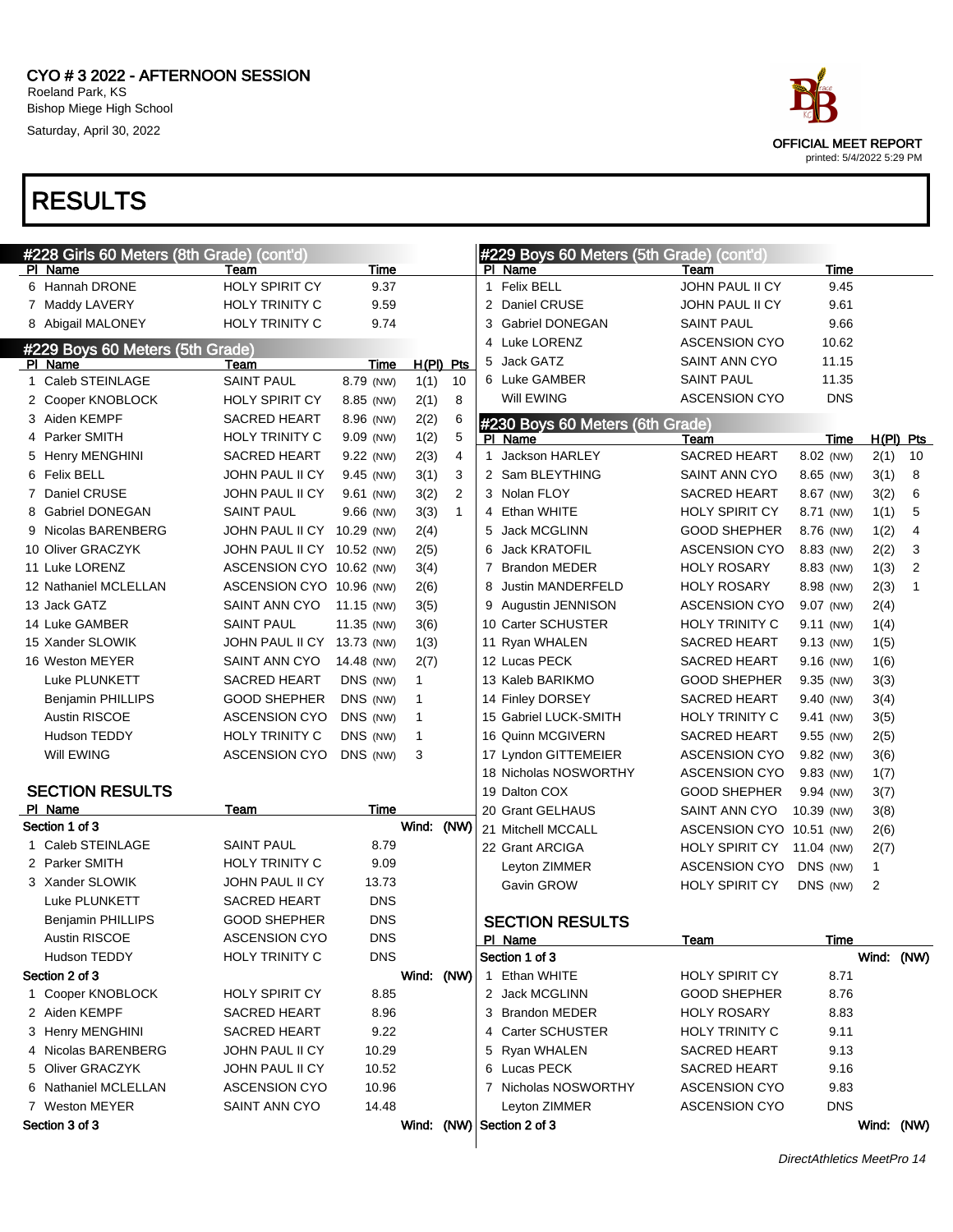

|   | #230 Boys 60 Meters (6th Grade) (cont'd)   |                       |            |                      | #231 Boys 60 Meters (7th Grade) (cont'd) |                       |            |      |             |
|---|--------------------------------------------|-----------------------|------------|----------------------|------------------------------------------|-----------------------|------------|------|-------------|
|   | PI Name                                    | Team                  | Time       |                      | <b>SECTION RESULTS</b>                   |                       |            |      |             |
| 1 | Jackson HARLEY                             | <b>SACRED HEART</b>   | 8.02       |                      | PI Name                                  | Team                  | Time       |      |             |
|   | 2 Jack KRATOFIL                            | <b>ASCENSION CYO</b>  | 8.83       |                      | Section 1 of 4                           |                       |            |      | Wind: (NW)  |
|   | 3 Justin MANDERFELD                        | <b>HOLY ROSARY</b>    | 8.98       |                      | 1 Dewayne WASHINGTON                     | SAINT ANN CYO         | 8.13       |      |             |
|   | 4 Augustin JENNISON                        | <b>ASCENSION CYO</b>  | 9.07       |                      | 2 David WAITIKI                          | <b>SAINT PAUL</b>     | 9.31       |      |             |
|   | 5 Quinn MCGIVERN                           | <b>SACRED HEART</b>   | 9.55       |                      | 3 Elijah WAITIKI                         | <b>SAINT PAUL</b>     | 9.37       |      |             |
|   | 6 Mitchell MCCALL                          | <b>ASCENSION CYO</b>  | 10.51      |                      | Section 2 of 4                           |                       |            |      | Wind: (NW)  |
|   | 7 Grant ARCIGA                             | HOLY SPIRIT CY        | 11.04      |                      | 1 Peter SEXTON                           | <b>SAINT ANN CYO</b>  | 7.97       |      |             |
|   | Gavin GROW                                 | <b>HOLY SPIRIT CY</b> | <b>DNS</b> |                      | 2 Drew MORTIMER                          | <b>HOLY TRINITY C</b> | 8.03       |      |             |
|   | Section 3 of 3                             |                       |            | Wind: (NW)           | 3 Cruz RICO                              | <b>HOLY SPIRIT CY</b> | 8.77       |      |             |
|   | Sam BLEYTHING                              | SAINT ANN CYO         | 8.65       |                      | 4 Ben MULLIN                             | <b>HOLY TRINITY C</b> | 9.48       |      |             |
|   | 2 Nolan FLOY                               | <b>SACRED HEART</b>   | 8.67       |                      | 5 Crawford ROTH                          | <b>ASCENSION CYO</b>  | 9.80       |      |             |
|   | 3 Kaleb BARIKMO                            | <b>GOOD SHEPHER</b>   | 9.35       |                      | 6 Ethan PEAK                             | HOLY TRINITY C        | 10.11      |      |             |
|   | 4 Finley DORSEY                            | <b>SACRED HEART</b>   | 9.40       |                      | 7 John O'CONNOR                          | <b>HOLY TRINITY C</b> | 10.23      |      |             |
|   | 5 Gabriel LUCK-SMITH                       | <b>HOLY TRINITY C</b> | 9.41       |                      | Andrew NGUYEN                            | HOLY TRINITY C        | <b>DNS</b> |      |             |
|   | 6 Lyndon GITTEMEIER                        | <b>ASCENSION CYO</b>  | 9.82       |                      | Section 3 of 4                           |                       |            |      | Wind: (NW)  |
|   | 7 Dalton COX                               | <b>GOOD SHEPHER</b>   | 9.94       |                      | 1 Anthony MENGHINI                       | <b>SACRED HEART</b>   | 8.21       |      |             |
|   | 8 Grant GELHAUS                            | SAINT ANN CYO         | 10.39      |                      | 2 Jack MCCULLAGH                         | <b>GOOD SHEPHER</b>   | 8.21       |      |             |
|   |                                            |                       |            |                      | 3 John HOWE                              | <b>SAINT PAUL</b>     | 8.37       |      |             |
|   | #231 Boys 60 Meters (7th Grade)<br>PI Name | Team                  | Time       | $H(PI)$ Pts          | 4 Skyler LOWRY                           | HOLY TRINITY C        | 8.43       |      |             |
|   | 1 Peter SEXTON                             | SAINT ANN CYO         | 7.97 (NW)  | 2(1)<br>10           | 5 Anthony KEMPF                          | <b>SACRED HEART</b>   | 8.75       |      |             |
|   | 2 Drew MORTIMER                            | <b>HOLY TRINITY C</b> | 8.03 (NW)  | 8<br>2(2)            | 6 Parker KREUTZ                          | HOLY TRINITY C        | 9.43       |      |             |
|   | 3 Dewayne WASHINGTON                       | SAINT ANN CYO         | 8.13 (NW)  | 6<br>1(1)            |                                          |                       | 9.61       |      |             |
|   | 4 Anthony MENGHINI                         | <b>SACRED HEART</b>   | 8.21 (NW)  | 3(1)<br>5            | 7 Daniel ARMENTA                         | <b>GOOD SHEPHER</b>   |            |      |             |
|   | 5 Jack MCCULLAGH                           |                       |            | $\overline{4}$       | 8 Logan MOORE                            | HOLY TRINITY C        | 9.93       |      |             |
|   |                                            | <b>GOOD SHEPHER</b>   | 8.21 (NW)  | 3(2)                 | Section 4 of 4                           |                       |            |      | Wind: (NW)  |
|   | 6 Joshua BARNEY                            | JOHN PAUL II CY       | 8.26 (NW)  | 4(1)<br>3            | 1 Joshua BARNEY                          | JOHN PAUL II CY       | 8.26       |      |             |
|   | 7 John HOWE                                | SAINT PAUL            | 8.37 (NW)  | 2<br>3(3)            | 2 Auggie COLLINS                         | <b>ASCENSION CYO</b>  | 8.73       |      |             |
|   | 8 Skyler LOWRY                             | <b>HOLY TRINITY C</b> | 8.43 (NW)  | $\mathbf{1}$<br>3(4) | 3 Logan CRUM                             | <b>SACRED HEART</b>   | 8.88       |      |             |
|   | 9 Auggie COLLINS                           | <b>ASCENSION CYO</b>  | 8.73 (NW)  | 4(2)                 | 4 Peyton COFFEY                          | <b>SACRED HEART</b>   | 9.38       |      |             |
|   | 10 Anthony KEMPF                           | SACRED HEART          | 8.75 (NW)  | 3(5)                 | 5 Lucas CLINE                            | <b>SACRED HEART</b>   | 9.49       |      |             |
|   | 11 Cruz RICO                               | <b>HOLY SPIRIT CY</b> | 8.77 (NW)  | 2(3)                 | 6 Dalton ASHLEY                          | <b>HOLY TRINITY C</b> | 12.03      |      |             |
|   | 12 Logan CRUM                              | <b>SACRED HEART</b>   | 8.88 (NW)  | 4(3)                 | Michael BRODEUR                          | <b>HOLY TRINITY C</b> | <b>DNS</b> |      |             |
|   | 13 David WAITIKI                           | <b>SAINT PAUL</b>     | 9.31 (NW)  | 1(2)                 | Ben MCDERMOTT                            | HOLY TRINITY C        | DNS        |      |             |
|   | 14 Elijah WAITIKI                          | SAINT PAUL            | 9.37 (NW)  | 1(3)                 | #232 Boys 60 Meters (8th Grade)          |                       |            |      |             |
|   | 15 Peyton COFFEY                           | SACRED HEART          | 9.38 (NW)  | 4(4)                 | PI Name                                  | Team                  | Time       |      | $H(PI)$ Pts |
|   | 16 Parker KREUTZ                           | <b>HOLY TRINITY C</b> | 9.43 (NW)  | 3(6)                 | 1 Francis MENGHINI                       | <b>SACRED HEART</b>   | 7.59 (NW)  | 2(1) | - 10        |
|   | 17 Ben MULLIN                              | <b>HOLY TRINITY C</b> | 9.48 (NW)  | 2(4)                 | 2 Matthew GARCIA                         | HOLY SPIRIT CY        | 7.60 (NW)  | 3(1) | - 8         |
|   | 18 Lucas CLINE                             | <b>SACRED HEART</b>   | 9.49 (NW)  | 4(5)                 | 3 Ryan TROYER                            | <b>HOLY TRINITY C</b> | 7.62 (NW)  | 1(1) | 6           |
|   | 19 Daniel ARMENTA                          | <b>GOOD SHEPHER</b>   | 9.61 (NW)  | 3(7)                 | 4 Noah SIMPSON                           | HOLY TRINITY C        | 7.67 (NW)  | 1(2) | 5           |
|   | 20 Crawford ROTH                           | <b>ASCENSION CYO</b>  | 9.80 (NW)  | 2(5)                 | 5 Brody BRUGGEMAN                        | <b>SACRED HEART</b>   | 7.69 (NW)  | 3(2) | 4           |
|   | 21 Logan MOORE                             | <b>HOLY TRINITY C</b> | 9.93 (NW)  | 3(8)                 | 6 Liam LAVERY                            | HOLY TRINITY C        | 7.72 (NW)  | 2(2) | 3           |
|   | 22 Ethan PEAK                              | <b>HOLY TRINITY C</b> | 10.11 (NW) | 2(6)                 | 7 Trent HELMER                           | HOLY TRINITY C        | 7.98 (NW)  | 3(3) | 2           |
|   | 23 John O'CONNOR                           | <b>HOLY TRINITY C</b> | 10.23 (NW) | 2(7)                 | 8 Aiden POSTON                           | <b>HOLY ROSARY</b>    | 8.07 (NW)  | 2(3) | 1           |
|   | 24 Dalton ASHLEY                           | <b>HOLY TRINITY C</b> | 12.03 (NW) | 4(6)                 | 9 Brady HARLEY                           | <b>SACRED HEART</b>   | 8.13 (NW)  | 3(4) |             |
|   | Andrew NGUYEN                              | <b>HOLY TRINITY C</b> | DNS (NW)   | 2                    | 10 Arden HORNUNG                         | <b>HOLY SPIRIT CY</b> | 8.48 (NW)  | 2(4) |             |
|   | Michael BRODEUR                            | HOLY TRINITY C        | DNS (NW)   | 4                    | 11 Joshua BRAUN                          | HOLY TRINITY C        | 8.59 (NW)  | 3(5) |             |
|   | Ben MCDERMOTT                              | <b>HOLY TRINITY C</b> | DNS (NW)   | 4                    | 12 John BURKE                            | <b>SACRED HEART</b>   | 8.65 (NW)  |      |             |
|   |                                            |                       |            |                      |                                          |                       |            | 3(6) |             |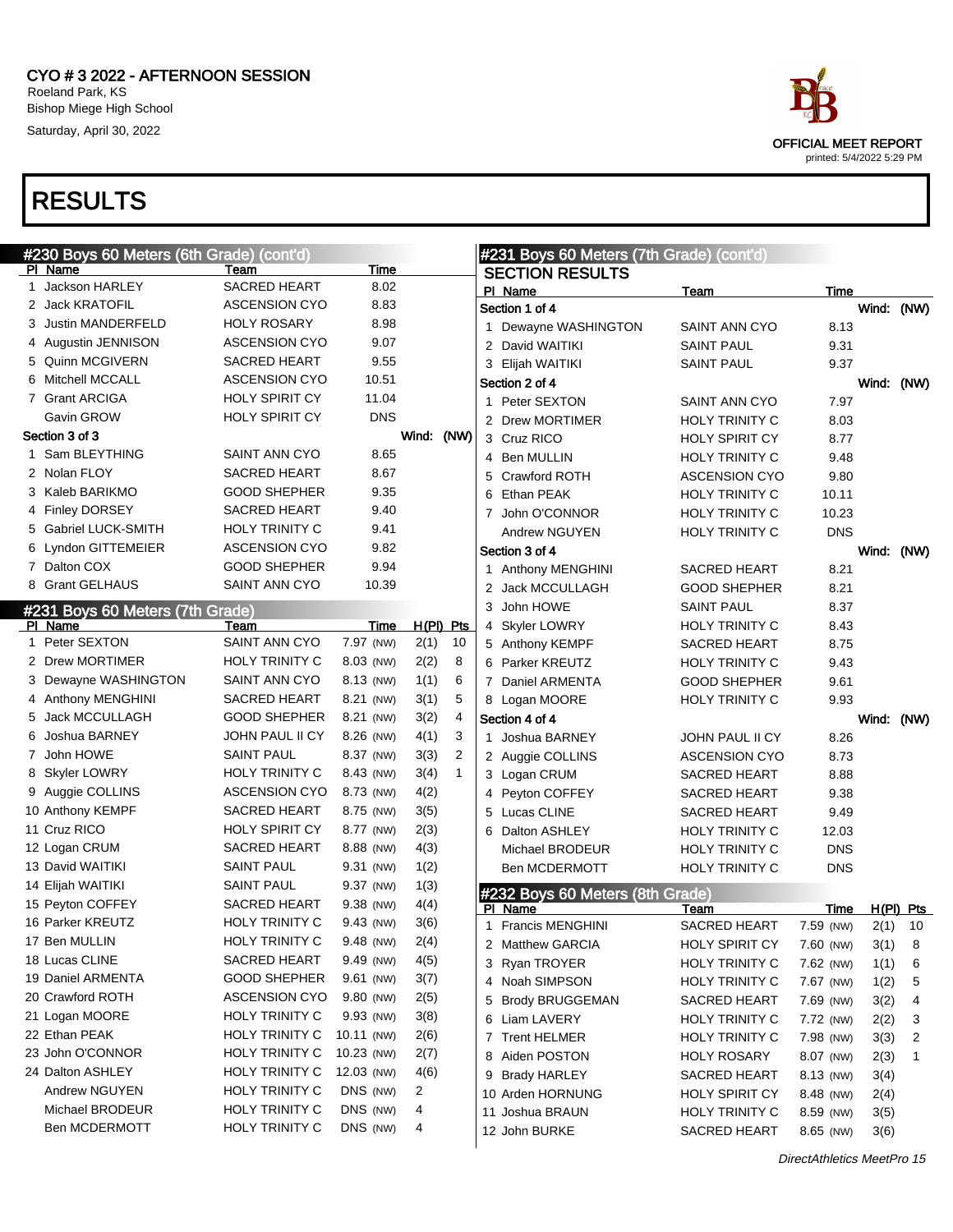

| #232 Boys 60 Meters (8th Grade) (cont'd)<br>#233 Girls 400 Meters (5th Grade) (cont'd)<br>$H(PI)$ Pts<br>Time<br>PI Name<br>Time<br>PI Name<br>Team<br>Team<br>HOLY TRINITY C<br>1 Riley KRAMER<br>HOLY SPIRIT CY<br>1:14.90<br>13 Joseph KARIUKI<br>8.66 (NW)<br>3(7)<br>14 Rohan SCHIELTZ<br><b>ASCENSION CYO</b><br>2(5)<br>2 Kaitlyn PRINGLE<br><b>SACRED HEART</b><br>1:20.10<br>8.71 (NW)<br>15 Jack KELLEY<br><b>SACRED HEART</b><br>2(6)<br>3 Marin KRUSE<br><b>GOOD SHEPHER</b><br>1:25.30<br>8.84 (NW)<br>16 Rowan O'CONNOR<br>HOLY TRINITY C<br>2(7)<br>4 Lucy KELLEY<br>HOLY TRINITY C<br>1:41.22<br>9.36 (NW)<br>Section 2 of 2<br>17 Henry BEETS<br><b>HOLY ROSARY</b><br>2(8)<br>9.43 (NW)<br>18 John CAMPBELL<br>HOLY TRINITY C<br>3(8)<br>1 Grace KAUFMAN<br><b>HOLY TRINITY C</b><br>1:22.57<br>9.70 (NW)<br>Eli SHULTE<br><b>HOLY TRINITY C</b><br>DNS (NW)<br>2 Elizabeth ANGELES<br><b>SAINT PAUL</b><br>1:28.27<br>$\mathbf{1}$<br>Eleanora HARRINGTON<br><b>ASCENSION CYO</b><br><b>DNS</b><br><b>SECTION RESULTS</b><br><b>DNS</b><br>Caroline BODDICKER<br><b>ASCENSION CYO</b><br>PI Name<br>Time<br>Team<br>Caroline COOPER<br><b>DNS</b><br><b>ASCENSION CYO</b><br>Wind:<br>(NW)<br>Section 1 of 3<br>#234 Girls 400 Meters (6th Grade) |                |
|----------------------------------------------------------------------------------------------------------------------------------------------------------------------------------------------------------------------------------------------------------------------------------------------------------------------------------------------------------------------------------------------------------------------------------------------------------------------------------------------------------------------------------------------------------------------------------------------------------------------------------------------------------------------------------------------------------------------------------------------------------------------------------------------------------------------------------------------------------------------------------------------------------------------------------------------------------------------------------------------------------------------------------------------------------------------------------------------------------------------------------------------------------------------------------------------------------------------------------------------------------------------|----------------|
|                                                                                                                                                                                                                                                                                                                                                                                                                                                                                                                                                                                                                                                                                                                                                                                                                                                                                                                                                                                                                                                                                                                                                                                                                                                                      |                |
|                                                                                                                                                                                                                                                                                                                                                                                                                                                                                                                                                                                                                                                                                                                                                                                                                                                                                                                                                                                                                                                                                                                                                                                                                                                                      |                |
|                                                                                                                                                                                                                                                                                                                                                                                                                                                                                                                                                                                                                                                                                                                                                                                                                                                                                                                                                                                                                                                                                                                                                                                                                                                                      |                |
|                                                                                                                                                                                                                                                                                                                                                                                                                                                                                                                                                                                                                                                                                                                                                                                                                                                                                                                                                                                                                                                                                                                                                                                                                                                                      |                |
|                                                                                                                                                                                                                                                                                                                                                                                                                                                                                                                                                                                                                                                                                                                                                                                                                                                                                                                                                                                                                                                                                                                                                                                                                                                                      |                |
|                                                                                                                                                                                                                                                                                                                                                                                                                                                                                                                                                                                                                                                                                                                                                                                                                                                                                                                                                                                                                                                                                                                                                                                                                                                                      |                |
|                                                                                                                                                                                                                                                                                                                                                                                                                                                                                                                                                                                                                                                                                                                                                                                                                                                                                                                                                                                                                                                                                                                                                                                                                                                                      |                |
|                                                                                                                                                                                                                                                                                                                                                                                                                                                                                                                                                                                                                                                                                                                                                                                                                                                                                                                                                                                                                                                                                                                                                                                                                                                                      |                |
|                                                                                                                                                                                                                                                                                                                                                                                                                                                                                                                                                                                                                                                                                                                                                                                                                                                                                                                                                                                                                                                                                                                                                                                                                                                                      |                |
|                                                                                                                                                                                                                                                                                                                                                                                                                                                                                                                                                                                                                                                                                                                                                                                                                                                                                                                                                                                                                                                                                                                                                                                                                                                                      |                |
|                                                                                                                                                                                                                                                                                                                                                                                                                                                                                                                                                                                                                                                                                                                                                                                                                                                                                                                                                                                                                                                                                                                                                                                                                                                                      |                |
|                                                                                                                                                                                                                                                                                                                                                                                                                                                                                                                                                                                                                                                                                                                                                                                                                                                                                                                                                                                                                                                                                                                                                                                                                                                                      |                |
| <b>HOLY TRINITY C</b><br>1 Ryan TROYER<br>7.62<br>Time<br>$H(PI)$ Pts<br>PI Name<br>Team                                                                                                                                                                                                                                                                                                                                                                                                                                                                                                                                                                                                                                                                                                                                                                                                                                                                                                                                                                                                                                                                                                                                                                             |                |
| HOLY TRINITY C<br>2 Noah SIMPSON<br>7.67<br>Mya LEE<br><b>ASCENSION CYO</b><br>1:10.34<br>1(1)<br>1                                                                                                                                                                                                                                                                                                                                                                                                                                                                                                                                                                                                                                                                                                                                                                                                                                                                                                                                                                                                                                                                                                                                                                  | 10             |
| <b>DNS</b><br>Eli SHULTE<br><b>HOLY TRINITY C</b><br>2 Emma MALLORY<br>HOLY TRINITY C<br>1:13.16<br>1(2)                                                                                                                                                                                                                                                                                                                                                                                                                                                                                                                                                                                                                                                                                                                                                                                                                                                                                                                                                                                                                                                                                                                                                             | 8              |
| Section 2 of 3<br>Wind: (NW)<br>3 Bella CORNELL<br>HOLY TRINITY C<br>1:16.92<br>1(3)                                                                                                                                                                                                                                                                                                                                                                                                                                                                                                                                                                                                                                                                                                                                                                                                                                                                                                                                                                                                                                                                                                                                                                                 | 6              |
| 1 Francis MENGHINI<br><b>SACRED HEART</b><br>7.59<br>4 Colbie PATTISON<br><b>SACRED HEART</b><br>1:17.09<br>2(1)                                                                                                                                                                                                                                                                                                                                                                                                                                                                                                                                                                                                                                                                                                                                                                                                                                                                                                                                                                                                                                                                                                                                                     | 5              |
| <b>HOLY TRINITY C</b><br>2 Liam LAVERY<br>7.72<br>5 Emma PISCITELLO<br>HOLY SPIRIT CY<br>1:17.14<br>1(4)                                                                                                                                                                                                                                                                                                                                                                                                                                                                                                                                                                                                                                                                                                                                                                                                                                                                                                                                                                                                                                                                                                                                                             | $\overline{4}$ |
| 3 Aiden POSTON<br><b>HOLY ROSARY</b><br>8.07<br>6 Regan MILES<br><b>SACRED HEART</b><br>1:18.15<br>2(2)                                                                                                                                                                                                                                                                                                                                                                                                                                                                                                                                                                                                                                                                                                                                                                                                                                                                                                                                                                                                                                                                                                                                                              | 3              |
| 4 Arden HORNUNG<br><b>HOLY SPIRIT CY</b><br>8.48<br>Keira RIORDAN<br>HOLY TRINITY C<br>1:23.03<br>1(5)<br>$\mathbf{7}$                                                                                                                                                                                                                                                                                                                                                                                                                                                                                                                                                                                                                                                                                                                                                                                                                                                                                                                                                                                                                                                                                                                                               | $\overline{2}$ |
| 5 Rohan SCHIELTZ<br><b>ASCENSION CYO</b><br>8.71<br>Eliza BURSON<br><b>GOOD SHEPHER</b><br>1(6)<br>8<br>1:24.84                                                                                                                                                                                                                                                                                                                                                                                                                                                                                                                                                                                                                                                                                                                                                                                                                                                                                                                                                                                                                                                                                                                                                      | $\mathbf{1}$   |
| <b>Jack KELLEY</b><br><b>SACRED HEART</b><br>8.84<br>6<br>Maggie WHOLETZ<br><b>SACRED HEART</b><br>1:25.49<br>2(3)<br>9                                                                                                                                                                                                                                                                                                                                                                                                                                                                                                                                                                                                                                                                                                                                                                                                                                                                                                                                                                                                                                                                                                                                              |                |
| 7 Rowan O'CONNOR<br>HOLY TRINITY C<br>9.36<br><b>DNS</b><br>Kate DICARLO<br><b>ASCENSION CYO</b><br>1                                                                                                                                                                                                                                                                                                                                                                                                                                                                                                                                                                                                                                                                                                                                                                                                                                                                                                                                                                                                                                                                                                                                                                |                |
| 9.43<br>8 Henry BEETS<br><b>HOLY ROSARY</b>                                                                                                                                                                                                                                                                                                                                                                                                                                                                                                                                                                                                                                                                                                                                                                                                                                                                                                                                                                                                                                                                                                                                                                                                                          |                |
| Section 3 of 3<br>Wind:<br>(NW)<br><b>SECTION RESULTS</b>                                                                                                                                                                                                                                                                                                                                                                                                                                                                                                                                                                                                                                                                                                                                                                                                                                                                                                                                                                                                                                                                                                                                                                                                            |                |
| HOLY SPIRIT CY<br>1 Matthew GARCIA<br>7.60<br>PI Name<br>Team<br>Time                                                                                                                                                                                                                                                                                                                                                                                                                                                                                                                                                                                                                                                                                                                                                                                                                                                                                                                                                                                                                                                                                                                                                                                                |                |
| 2 Brody BRUGGEMAN<br><b>SACRED HEART</b><br>7.69<br>Section 1 of 2                                                                                                                                                                                                                                                                                                                                                                                                                                                                                                                                                                                                                                                                                                                                                                                                                                                                                                                                                                                                                                                                                                                                                                                                   |                |
| <b>HOLY TRINITY C</b><br>3 Trent HELMER<br>7.98<br>Mya LEE<br><b>ASCENSION CYO</b><br>1:10.34<br>1                                                                                                                                                                                                                                                                                                                                                                                                                                                                                                                                                                                                                                                                                                                                                                                                                                                                                                                                                                                                                                                                                                                                                                   |                |
| <b>SACRED HEART</b><br>8.13<br><b>Brady HARLEY</b><br>4<br>2 Emma MALLORY<br>HOLY TRINITY C<br>1:13.16                                                                                                                                                                                                                                                                                                                                                                                                                                                                                                                                                                                                                                                                                                                                                                                                                                                                                                                                                                                                                                                                                                                                                               |                |
| HOLY TRINITY C<br>Joshua BRAUN<br>8.59<br>5<br><b>Bella CORNELL</b><br>HOLY TRINITY C<br>1:16.92<br>3                                                                                                                                                                                                                                                                                                                                                                                                                                                                                                                                                                                                                                                                                                                                                                                                                                                                                                                                                                                                                                                                                                                                                                |                |
| John BURKE<br><b>SACRED HEART</b><br>8.65<br>6<br>Emma PISCITELLO<br>HOLY SPIRIT CY<br>1:17.14<br>4                                                                                                                                                                                                                                                                                                                                                                                                                                                                                                                                                                                                                                                                                                                                                                                                                                                                                                                                                                                                                                                                                                                                                                  |                |
| HOLY TRINITY C<br>Joseph KARIUKI<br>8.66<br>7<br>Keira RIORDAN<br>HOLY TRINITY C<br>1:23.03<br>5                                                                                                                                                                                                                                                                                                                                                                                                                                                                                                                                                                                                                                                                                                                                                                                                                                                                                                                                                                                                                                                                                                                                                                     |                |
| 8 John CAMPBELL<br>HOLY TRINITY C<br>9.70<br>6 Eliza BURSON<br><b>GOOD SHEPHER</b><br>1:24.84                                                                                                                                                                                                                                                                                                                                                                                                                                                                                                                                                                                                                                                                                                                                                                                                                                                                                                                                                                                                                                                                                                                                                                        |                |
| Kate DICARLO<br><b>ASCENSION CYO</b><br><b>DNS</b><br>#233 Girls 400 Meters (5th Grade)                                                                                                                                                                                                                                                                                                                                                                                                                                                                                                                                                                                                                                                                                                                                                                                                                                                                                                                                                                                                                                                                                                                                                                              |                |
| $H(PI)$ Pts Section 2 of 2<br>Team<br>Time<br>PI Name                                                                                                                                                                                                                                                                                                                                                                                                                                                                                                                                                                                                                                                                                                                                                                                                                                                                                                                                                                                                                                                                                                                                                                                                                |                |
| <b>HOLY SPIRIT CY</b><br>1 Riley KRAMER<br>1:14.90<br>1(1)<br>1 Colbie PATTISON<br><b>SACRED HEART</b><br>10<br>1:17.09                                                                                                                                                                                                                                                                                                                                                                                                                                                                                                                                                                                                                                                                                                                                                                                                                                                                                                                                                                                                                                                                                                                                              |                |
| 2 Kaitlyn PRINGLE<br>SACRED HEART<br>1:20.10<br>1(2)<br>2 Regan MILES<br>SACRED HEART<br>1:18.15<br>8                                                                                                                                                                                                                                                                                                                                                                                                                                                                                                                                                                                                                                                                                                                                                                                                                                                                                                                                                                                                                                                                                                                                                                |                |
| HOLY TRINITY C<br>3 Maggie WHOLETZ<br><b>SACRED HEART</b><br>3 Grace KAUFMAN<br>1:22.57<br>2(1)<br>6<br>1:25.49                                                                                                                                                                                                                                                                                                                                                                                                                                                                                                                                                                                                                                                                                                                                                                                                                                                                                                                                                                                                                                                                                                                                                      |                |
| 4 Marin KRUSE<br><b>GOOD SHEPHER</b><br>1:25.30<br>1(3)<br>5                                                                                                                                                                                                                                                                                                                                                                                                                                                                                                                                                                                                                                                                                                                                                                                                                                                                                                                                                                                                                                                                                                                                                                                                         |                |
| #235 Girls 400 Meters (7th Grade)<br>5 Elizabeth ANGELES<br>1.28.27<br>4<br>SAINT PAUL<br>2(2)<br><u>Time</u><br>PI Name<br>Team                                                                                                                                                                                                                                                                                                                                                                                                                                                                                                                                                                                                                                                                                                                                                                                                                                                                                                                                                                                                                                                                                                                                     | <u>Pts</u>     |
| 6 Lucy KELLEY<br><b>HOLY TRINITY C</b><br>1:41.22<br>1(4)<br>3<br>1 Lily FINAN<br>HOLY SPIRIT CY<br>1:07.66                                                                                                                                                                                                                                                                                                                                                                                                                                                                                                                                                                                                                                                                                                                                                                                                                                                                                                                                                                                                                                                                                                                                                          | 10             |
| Eleanora HARRINGTON<br><b>ASCENSION CYO</b><br><b>DNS</b><br>2<br>2 Rebekah CORDOVA<br><b>ASCENSION CYO</b><br>1:12.95                                                                                                                                                                                                                                                                                                                                                                                                                                                                                                                                                                                                                                                                                                                                                                                                                                                                                                                                                                                                                                                                                                                                               | 8              |
| Caroline BODDICKER<br><b>ASCENSION CYO</b><br><b>DNS</b><br>2<br>3 Eleanor NICHOLS<br>SACRED HEART<br>1:14.26                                                                                                                                                                                                                                                                                                                                                                                                                                                                                                                                                                                                                                                                                                                                                                                                                                                                                                                                                                                                                                                                                                                                                        | 6              |
| Caroline COOPER<br><b>ASCENSION CYO</b><br><b>DNS</b><br>$\overline{2}$<br>4 Stella MIYARES<br><b>GOOD SHEPHER</b><br>1:15.30                                                                                                                                                                                                                                                                                                                                                                                                                                                                                                                                                                                                                                                                                                                                                                                                                                                                                                                                                                                                                                                                                                                                        | 5              |
| 5 Anna GAST<br><b>GOOD SHEPHER</b><br>1:19.75                                                                                                                                                                                                                                                                                                                                                                                                                                                                                                                                                                                                                                                                                                                                                                                                                                                                                                                                                                                                                                                                                                                                                                                                                        | 4              |
| <b>SECTION RESULTS</b><br>6 Ailish SLOAN<br>HOLY TRINITY C<br>1:24.31                                                                                                                                                                                                                                                                                                                                                                                                                                                                                                                                                                                                                                                                                                                                                                                                                                                                                                                                                                                                                                                                                                                                                                                                | 3              |
| PI Name<br><b>Team</b><br>Time<br>7 Carys SKAHAN<br>SACRED HEART<br>1:33.03                                                                                                                                                                                                                                                                                                                                                                                                                                                                                                                                                                                                                                                                                                                                                                                                                                                                                                                                                                                                                                                                                                                                                                                          | $\overline{2}$ |
| Section 1 of 2                                                                                                                                                                                                                                                                                                                                                                                                                                                                                                                                                                                                                                                                                                                                                                                                                                                                                                                                                                                                                                                                                                                                                                                                                                                       |                |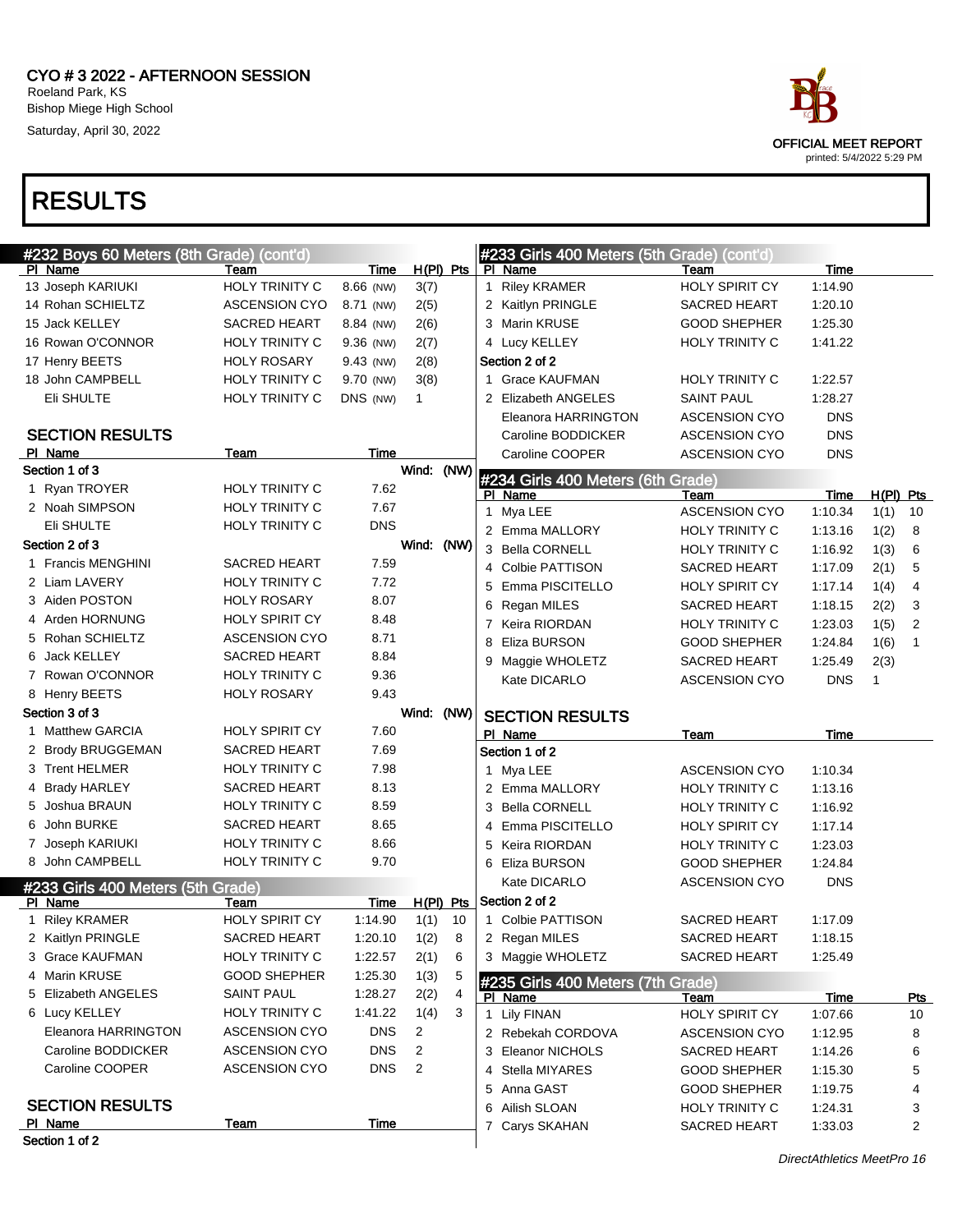

| #236 Girls 400 Meters (8th Grade) |                       |            |              |                |                | #238 Boys 400 Meters (6th Grade) (cont'd) |                               |                           |                   |    |
|-----------------------------------|-----------------------|------------|--------------|----------------|----------------|-------------------------------------------|-------------------------------|---------------------------|-------------------|----|
| PI Name                           | Team                  | Time       |              | $P$ ts         |                | <b>SECTION RESULTS</b>                    |                               |                           |                   |    |
| 1 Aubrey MEDER                    | <b>HOLY ROSARY</b>    | 1:12.04    |              | 10             | PI Name        |                                           | Team                          | Time                      |                   |    |
| 2 Zala LOMSHEK                    | <b>ASCENSION CYO</b>  | 1:13.32    |              | 8              |                | Section 1 of 2                            |                               |                           |                   |    |
| 3 Caitlyn KRATOFIL                | <b>ASCENSION CYO</b>  | 1:23.48    |              | 6              |                | 1 Isaac JAPS                              | <b>ASCENSION CYO</b>          | 1:15.15                   |                   |    |
| 4 Ainsley HALL                    | <b>ASCENSION CYO</b>  | 1:23.76    |              | 5              |                | 2 Hayden STRATHMAN                        | HOLY TRINITY C                | 1:19.12                   |                   |    |
| 5 Olivia RENDINA                  | JOHN PAUL II CY       | 1:29.82    |              | 4              |                | 3 Quinn MCGIVERN                          | SACRED HEART                  | 1:22.16                   |                   |    |
| 6 Haven BAUMAN                    | JOHN PAUL II CY       | 1:30.82    |              | 3              |                | 4 Braden KEEGAN                           | HOLY SPIRIT CY                | 1:33.96                   |                   |    |
|                                   |                       |            |              |                |                | 5 Grant ARCIGA                            | HOLY SPIRIT CY                | 1:44.52                   |                   |    |
| #237 Boys 400 Meters (5th Grade)  |                       |            |              |                |                | Section 2 of 2                            |                               |                           |                   |    |
| PI Name                           | Team                  | Time       | $H(PI)$ Pts  |                |                | 1 Edward CURRAN                           | HOLY TRINITY C                | 1:07.01                   |                   |    |
| 1 Dominic CARA                    | JOHN PAUL II CY       | 1:16.57    | 2(1)         | 10             |                | 2 Charles HOFFMAN                         | <b>ASCENSION CYO</b>          | 1:09.89                   |                   |    |
| 2 Jasper GUERRA                   | <b>ASCENSION CYO</b>  | 1:16.58    | 2(2)         | 8              |                | 3 Nolan FLOY                              | SACRED HEART                  | 1:12.77                   |                   |    |
| 3 Ethan MCGUIRE                   | <b>HOLY TRINITY C</b> | 1:22.64    | 1(1)         | 6              |                | 4 Jax HENDERSON                           | SACRED HEART                  | 1:20.12                   |                   |    |
| 4 Paul TRAUSCH                    | <b>HOLY SPIRIT CY</b> | 1:22.78    | 1(2)         | 5              |                | 5 Cooper DORSEY                           | SACRED HEART                  | 1:26.44                   |                   |    |
| 5 Giles SHORT                     | <b>ASCENSION CYO</b>  | 1:22.87    | 1(3)         | 4              |                |                                           |                               |                           |                   |    |
| 6 Ethan BAKKEN                    | <b>HOLY SPIRIT CY</b> | 1:24.50    | 2(3)         | 3              | PI Name        | #239 Boys 400 Meters (7th Grade)          | Team                          | Time                      | $H(PI)$ Pts       |    |
| 7 Davis FOSTER                    | <b>GOOD SHEPHER</b>   | 1:31.56    | 2(4)         | $\overline{2}$ |                | 1 Nicholas THRASHER                       | HOLY TRINITY C                | 1:08.22                   | 1(1)              | 10 |
| 8 Colby HOLICK                    | SACRED HEART          | 1:38.84    | 2(5)         | $\mathbf{1}$   |                | 2 Luke NIESEN                             | HOLY TRINITY C                | 1:13.75                   | 1(2)              | 8  |
| 9 Nick BURKE                      | SACRED HEART          | 1:42.52    | 2(6)         |                |                | 3 Logan CRUM                              | SACRED HEART                  | 1:14.97                   | 2(1)              | 6  |
| <b>Hudson TEDDY</b>               | <b>HOLY TRINITY C</b> | <b>DNS</b> | $\mathbf{1}$ |                |                | 4 Auggie COLLINS                          | <b>ASCENSION CYO</b>          | 1:16.81                   | 2(2)              | 5  |
|                                   |                       |            |              |                |                | 5 Titus ELLISON                           | <b>HOLY ROSARY</b>            | 1:17.45                   | 2(3)              | 4  |
| <b>SECTION RESULTS</b>            |                       |            |              |                |                | 6 Andrew STEENSON                         | <b>ASCENSION CYO</b>          | 1:22.45                   | 1(3)              | 3  |
| PI Name                           | Team                  | Time       |              |                |                | Jameson TEDDY                             | HOLY TRINITY C                | <b>DNS</b>                | 1                 |    |
| Section 1 of 2                    |                       |            |              |                |                | Christopher MCALISTER                     | JOHN PAUL II CY               | <b>DNS</b>                | 2                 |    |
| 1 Ethan MCGUIRE                   | HOLY TRINITY C        | 1:22.64    |              |                |                | <b>Jack BODDICKER</b>                     | <b>ASCENSION CYO</b>          | <b>DNS</b>                | 2                 |    |
| 2 Paul TRAUSCH                    | HOLY SPIRIT CY        | 1:22.78    |              |                |                |                                           |                               |                           |                   |    |
| 3 Giles SHORT                     | <b>ASCENSION CYO</b>  | 1:22.87    |              |                |                | <b>SECTION RESULTS</b>                    |                               |                           |                   |    |
| Hudson TEDDY                      | HOLY TRINITY C        | <b>DNS</b> |              |                | PI Name        |                                           | Team                          | Time                      |                   |    |
| Section 2 of 2                    |                       |            |              |                |                | Section 1 of 2                            |                               |                           |                   |    |
| 1 Dominic CARA                    | JOHN PAUL II CY       | 1:16.57    |              |                |                | 1 Nicholas THRASHER                       | <b>HOLY TRINITY C</b>         | 1:08.22                   |                   |    |
| 2 Jasper GUERRA                   | <b>ASCENSION CYO</b>  | 1:16.58    |              |                |                | 2 Luke NIESEN                             | <b>HOLY TRINITY C</b>         | 1:13.75                   |                   |    |
| 3 Ethan BAKKEN                    | HOLY SPIRIT CY        | 1:24.50    |              |                |                | 3 Andrew STEENSON                         | <b>ASCENSION CYO</b>          | 1:22.45                   |                   |    |
| 4 Davis FOSTER                    | <b>GOOD SHEPHER</b>   | 1:31.56    |              |                |                | Jameson TEDDY                             | HOLY TRINITY C                | <b>DNS</b>                |                   |    |
| 5 Colby HOLICK                    | <b>SACRED HEART</b>   | 1:38.84    |              |                |                | Section 2 of 2                            |                               |                           |                   |    |
| 6 Nick BURKE                      | SACRED HEART          | 1:42.52    |              |                |                | 1 Logan CRUM                              | SACRED HEART                  | 1:14.97                   |                   |    |
| #238 Boys 400 Meters (6th Grade)  |                       |            |              |                |                | 2 Auggie COLLINS                          | <b>ASCENSION CYO</b>          | 1:16.81                   |                   |    |
| PI Name                           | Team                  | Time       | H(PI) Pts    |                |                | 3 Titus ELLISON                           | HOLY ROSARY                   | 1:17.45                   |                   |    |
| 1 Edward CURRAN                   | HOLY TRINITY C        | 1:07.01    | 2(1)         | 10             |                | <b>Christopher MCALISTER</b>              | JOHN PAUL II CY               | DNS                       |                   |    |
| 2 Charles HOFFMAN                 | <b>ASCENSION CYO</b>  | 1:09.89    | 2(2)         | 8              |                | Jack BODDICKER                            | <b>ASCENSION CYO</b>          | <b>DNS</b>                |                   |    |
| 3 Nolan FLOY                      | SACRED HEART          | 1:12.77    | 2(3)         | 6              |                |                                           |                               |                           |                   |    |
| 4 Isaac JAPS                      | <b>ASCENSION CYO</b>  | 1:15.15    | 1(1)         | 5              |                | #241 Girls 200 Meters (5th Grade)         |                               |                           |                   |    |
| 5 Hayden STRATHMAN                | <b>HOLY TRINITY C</b> | 1:19.12    | 1(2)         | 4              | <b>PI</b> Name | 1 Bailey HOLTON                           | <u>Team</u><br>HOLY TRINITY C | <b>Time</b><br>33.25 (NW) | H(PI) Pts<br>2(1) | 10 |
| 6 Jax HENDERSON                   | SACRED HEART          | 1:20.12    | 2(4)         | 3              |                | 2 Riley KRAMER                            | HOLY SPIRIT CY                | 34.68 (NW)                |                   |    |
| 7 Quinn MCGIVERN                  | SACRED HEART          | 1:22.16    | 1(3)         | 2              |                | 3 Quinn BAILEY                            |                               |                           | 1(1)              | 8  |
| 8 Cooper DORSEY                   | SACRED HEART          | 1:26.44    | 2(5)         | 1              |                | 4 Sarah VEGA                              | GOOD SHEPHER 34.91 (NW)       |                           | 2(2)              | 6  |
| 9 Braden KEEGAN                   | <b>HOLY SPIRIT CY</b> | 1:33.96    | 1(4)         |                |                | 5 Ella MALONEY                            | <b>SAINT PAUL</b>             | 36.78 (NW)                | 1(2)              | 5  |
| 10 Grant ARCIGA                   | <b>HOLY SPIRIT CY</b> | 1:44.52    | 1(5)         |                |                |                                           | SAINT ANN CYO                 | 39.38 (NW)                | 1(3)              | 4  |
|                                   |                       |            |              |                |                | 6 Lucy KELLEY                             | HOLY TRINITY C                | 43.47 (NW)                | 2(3)              | 3  |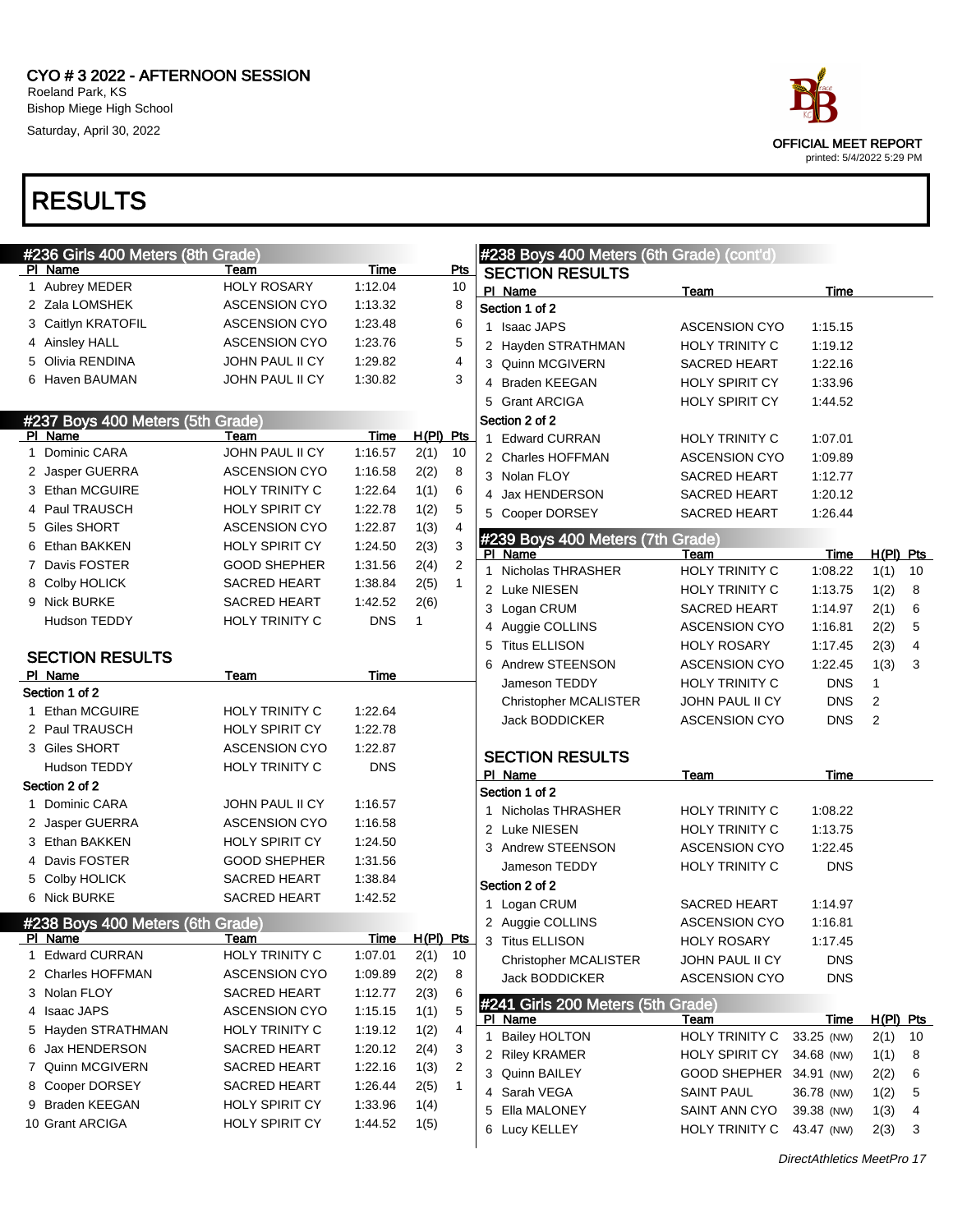

| #241 Girls 200 Meters (5th Grade) (cont'd) |                                        |                     |              |                |                                   | #242 Girls 200 Meters (6th Grade) (cont'd) |             |              |                |
|--------------------------------------------|----------------------------------------|---------------------|--------------|----------------|-----------------------------------|--------------------------------------------|-------------|--------------|----------------|
| PI Name                                    | Team                                   | Time                |              | $H(PI)$ Pts    | PI Name                           | Team                                       | Time        |              |                |
| 7 Skyler HAYS                              | <b>SACRED HEART</b>                    | 50.51 (NW)          | 2(4)         | $\overline{2}$ | Section 2 of 2                    |                                            |             | Wind: (NW)   |                |
| Caroline BODDICKER                         | <b>ASCENSION CYO</b>                   | DNS (NW)            | 2            |                | 1 Naomi ORTIZ                     | JOHN PAUL II CY                            | 30.80       |              |                |
| Caroline COOPER                            | <b>ASCENSION CYO</b>                   | DNS (NW)            | 2            |                | 2 Makayla GONZALES                | <b>GOOD SHEPHER</b>                        | 32.27       |              |                |
|                                            |                                        |                     |              |                | 3 Kenley DAVIS                    | HOLY TRINITY C                             | 33.36       |              |                |
| <b>SECTION RESULTS</b>                     |                                        |                     |              |                | Alexa BOOS<br>4                   | <b>ASCENSION CYO</b>                       | 33.74       |              |                |
| PI Name                                    | Team                                   | Time                |              |                | 5<br>Kaitlyn KELLERMAN            | SAINT ANN CYO                              | 33.82       |              |                |
| Section 1 of 2                             |                                        |                     | Wind: (NW)   |                | 6 Kate HUNTER                     | SAINT ANN CYO                              | 37.49       |              |                |
| 1 Riley KRAMER                             | <b>HOLY SPIRIT CY</b>                  | 34.68               |              |                | 7 Kora JACKS                      | <b>GOOD SHEPHER</b>                        | 37.56       |              |                |
| 2 Sarah VEGA                               | <b>SAINT PAUL</b>                      | 36.78               |              |                | Kate DICARLO                      | <b>ASCENSION CYO</b>                       | <b>DNS</b>  |              |                |
| 3 Ella MALONEY                             | SAINT ANN CYO                          | 39.38               |              |                | #243 Girls 200 Meters (7th Grade) |                                            |             |              |                |
| Section 2 of 2                             |                                        |                     | Wind:        | (NW)           | PI Name                           | Team                                       | Time        | $H(PI)$ Pts  |                |
| 1 Bailey HOLTON                            | <b>HOLY TRINITY C</b>                  | 33.25               |              |                | 1 Sydney BLAINE                   | <b>SACRED HEART</b>                        | 29.19 (NW)  | 2(1)         | 10             |
| 2 Quinn BAILEY                             | <b>GOOD SHEPHER</b>                    | 34.91               |              |                | 2 Lily FINAN                      | <b>HOLY SPIRIT CY</b>                      | 29.81 (NW)  | 2(2)         | 8              |
| 3 Lucy KELLEY                              | <b>HOLY TRINITY C</b>                  | 43.47               |              |                | Gianna CONNEALY<br>3              | HOLY TRINITY C                             | 31.43 (NW)  | 2(3)         | 6              |
| 4 Skyler HAYS                              | <b>SACRED HEART</b>                    | 50.51               |              |                | Stella MIYARES<br>4               | GOOD SHEPHER 32.36 (NW)                    |             | 1(1)         | 5              |
| Caroline BODDICKER                         | <b>ASCENSION CYO</b>                   | <b>DNS</b>          |              |                | Mabel DELANEY<br>5                | GOOD SHEPHER 32.64 (NW)                    |             | 2(4)         | $\overline{4}$ |
| Caroline COOPER                            | <b>ASCENSION CYO</b>                   | <b>DNS</b>          |              |                | Lucero CARRENO ROMAN<br>6         | <b>SAINT PAUL</b>                          | 32.83 (NW)  | 2(5)         | 3              |
| #242 Girls 200 Meters (6th Grade)          |                                        |                     |              |                | Sarah JOHNSON<br>7                | <b>HOLY TRINITY C</b>                      | 34.70 (NW)  | 1(2)         | $\overline{2}$ |
| PI Name                                    | Team                                   | Time                |              | $H(PI)$ Pts    | Elena VEGA<br>8                   | <b>SAINT PAUL</b>                          | 35.60 (NW)  | 1(3)         | 1              |
| 1 Naomi ORTIZ                              | JOHN PAUL II CY 30.80 (NW)             |                     | 2(1)         | 10             | 9 Anna GAST                       | GOOD SHEPHER 36.44 (NW)                    |             | 1(4)         |                |
| 2 Makayla GONZALES                         | GOOD SHEPHER 32.27 (NW)                |                     | 2(2)         | 8              | Monica MONZALVO                   | <b>SAINT PAUL</b>                          | DNS (NW)    | 1            |                |
| 3 Kenley DAVIS                             | <b>HOLY TRINITY C</b>                  | 33.36 (NW)          | 2(3)         | 6              | Rebekah CORDOVA                   | <b>ASCENSION CYO</b>                       | DNS (NW)    | 2            |                |
|                                            | ASCENSION CYO 33.74 (NW)               |                     | 2(4)         | 5              |                                   |                                            |             |              |                |
| 4 Alexa BOOS                               |                                        |                     |              |                |                                   |                                            |             |              |                |
| 5 Kaitlyn KELLERMAN                        | SAINT ANN CYO                          | 33.82 (NW)          | 2(5)         | 4              | <b>SECTION RESULTS</b>            |                                            |             |              |                |
| 6 Mira THOMAS                              | JOHN PAUL II CY 33.87 (NW)             |                     | 1(1)         | 3              | PI Name                           | Team                                       | <b>Time</b> |              |                |
| 7 Emma RADKE                               | ASCENSION CYO 34.49 (NW)               |                     | 1(2)         | $\overline{2}$ | Section 1 of 2                    |                                            |             | Wind: (NW)   |                |
| 8 Vivian SWAN                              | GOOD SHEPHER 34.80 (NW)                |                     | 1(3)         | $\mathbf{1}$   | 1 Stella MIYARES                  | GOOD SHEPHER                               | 32.36       |              |                |
| 9 Ellen DORSEY                             | SACRED HEART                           | 36.23 (NW)          | 1(4)         |                | 2 Sarah JOHNSON                   | <b>HOLY TRINITY C</b>                      | 34.70       |              |                |
| 10 Mallory SMITH                           | <b>HOLY TRINITY C</b>                  | 36.59 (NW)          | 1(5)         |                | 3 Elena VEGA                      | SAINT PAUL                                 | 35.60       |              |                |
| 11 Kate HUNTER                             | SAINT ANN CYO                          | 37.49 (NW)          | 2(6)         |                | 4 Anna GAST                       | GOOD SHEPHER                               | 36.44       |              |                |
| 12 Kora JACKS                              | GOOD SHEPHER 37.56 (NW)                |                     | 2(7)         |                | Monica MONZALVO                   | <b>SAINT PAUL</b>                          | <b>DNS</b>  |              |                |
| 13 Chloe SUPER                             | SAINT ANN CYO                          | 39.43 (NW)          | 1(6)         |                | Section 2 of 2                    |                                            |             | Wind: (NW)   |                |
| 14 Cameil TROYER                           | <b>HOLY TRINITY C</b>                  | 41.86 (NW)          | 1(7)         |                | 1 Sydney BLAINE                   | <b>SACRED HEART</b>                        | 29.19       |              |                |
| <b>Isabella RYAN</b>                       | <b>ASCENSION CYO</b>                   | DNS (NW)            | $\mathbf{1}$ |                | 2 Lily FINAN                      | <b>HOLY SPIRIT CY</b>                      | 29.81       |              |                |
| Kate DICARLO                               | <b>ASCENSION CYO</b>                   | DNS (NW)            | 2            |                | 3 Gianna CONNEALY                 | <b>HOLY TRINITY C</b>                      | 31.43       |              |                |
|                                            |                                        |                     |              |                | 4 Mabel DELANEY                   | <b>GOOD SHEPHER</b>                        | 32.64       |              |                |
| <b>SECTION RESULTS</b>                     |                                        |                     |              |                | 5 Lucero CARRENO ROMAN            | SAINT PAUL                                 | 32.83       |              |                |
| PI Name                                    | <b>Team</b>                            | Time                |              |                | Rebekah CORDOVA                   | <b>ASCENSION CYO</b>                       | <b>DNS</b>  |              |                |
| Section 1 of 2                             |                                        |                     | Wind:        | (NW)           | #244 Girls 200 Meters (8th Grade) |                                            |             |              |                |
| 1 Mira THOMAS                              | JOHN PAUL II CY                        | 33.87               |              |                |                                   |                                            |             | Wind: (+0.0) |                |
| 2 Emma RADKE                               | <b>ASCENSION CYO</b>                   | 34.49               |              |                | PI Name                           | Team                                       | Time        |              | <u>Pts</u>     |
| 3 Vivian SWAN                              | <b>GOOD SHEPHER</b>                    | 34.80               |              |                | 1 Amri EISCHEN                    | <b>HOLY SPIRIT CY</b>                      | 30.55       |              | 10             |
| 4 Ellen DORSEY                             | SACRED HEART                           | 36.23               |              |                | 2 Amelia SCHARBAUGH               | <b>HOLY TRINITY C</b>                      | 31.23       |              | 8              |
| 5 Mallory SMITH                            | HOLY TRINITY C                         | 36.59               |              |                | 3 Annie TUMBERGER                 | <b>HOLY SPIRIT CY</b>                      | 31.46       |              | 6              |
| 6 Chloe SUPER                              | SAINT ANN CYO                          | 39.43               |              |                | 4 Sophia HART                     | JOHN PAUL II CY                            | 31.60       |              | 5              |
| 7 Cameil TROYER<br>Isabella RYAN           | HOLY TRINITY C<br><b>ASCENSION CYO</b> | 41.86<br><b>DNS</b> |              |                | 5 Grace DENNING                   | <b>SAINT PAUL</b>                          | 32.43       |              | 4              |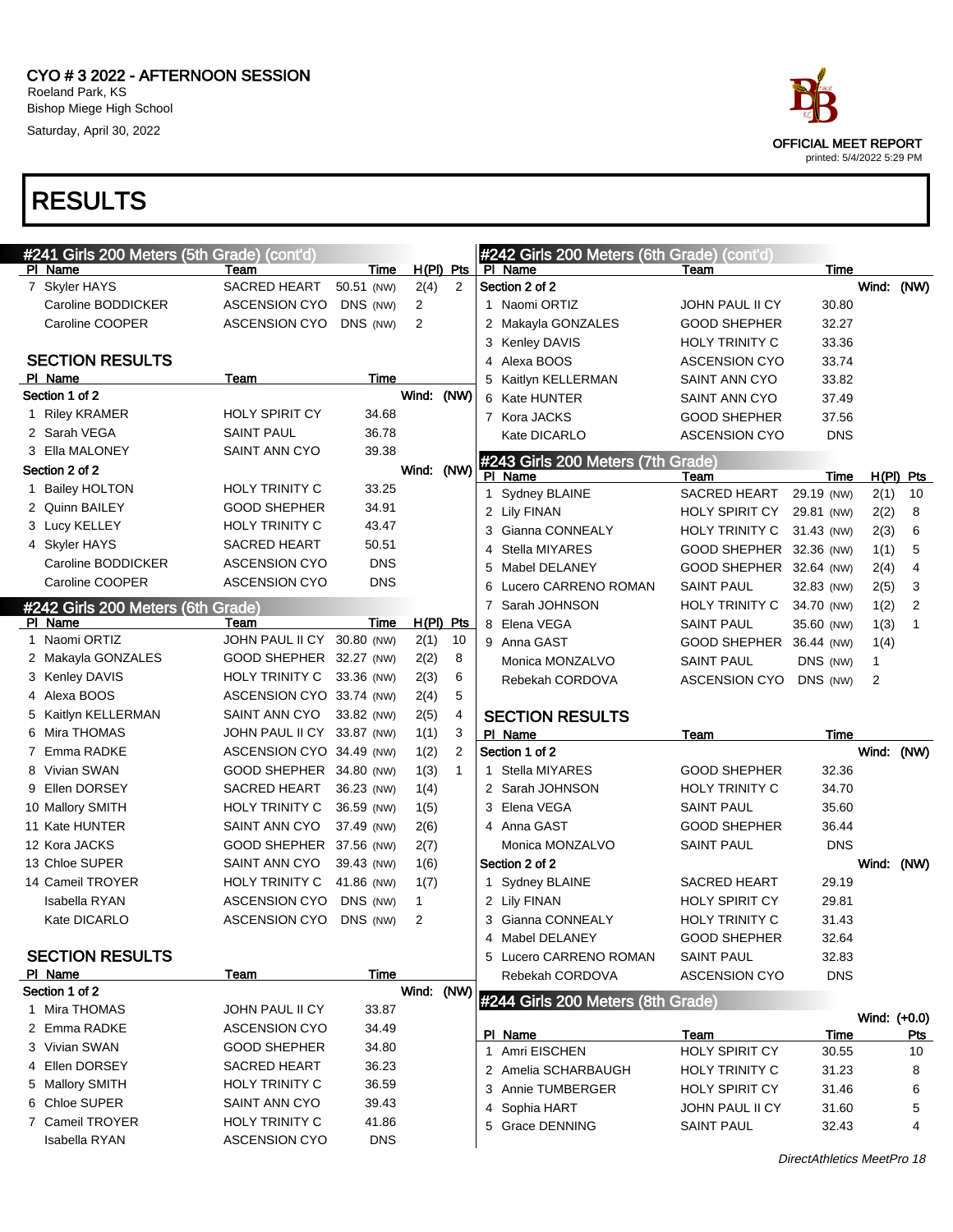

| <b>RESULIS</b>                              |                            |            |              |                |                                                      |                            |            |                |                |
|---------------------------------------------|----------------------------|------------|--------------|----------------|------------------------------------------------------|----------------------------|------------|----------------|----------------|
|                                             |                            |            |              |                |                                                      |                            |            |                |                |
| #244 Girls 200 Meters (8th Grade) (cont'd)  |                            |            | Wind: (+0.0) |                | #246 Boys 200 Meters (6th Grade) (cont'd)<br>PI Name | Team                       | Time       |                |                |
| 6 Emily ELLWANGER                           | <b>HOLY TRINITY C</b>      | 33.50      |              | 3              | Section 1 of 2                                       |                            |            | Wind: (NW)     |                |
| 7 Maggie MOLONEY                            | <b>JOHN PAUL II CY</b>     | 34.61      |              | $\overline{2}$ | 1 Luke VONDEMKAMP                                    | <b>SACRED HEART</b>        | 32.43      |                |                |
| 8 Annie MCGUIRE                             | <b>HOLY TRINITY C</b>      | 35.63      |              | $\mathbf{1}$   | 2 Ryan WHALEN                                        | <b>SACRED HEART</b>        | 33.94      |                |                |
|                                             |                            |            |              |                | 3 Gavin MCKENZIE                                     | <b>SACRED HEART</b>        | 34.01      |                |                |
|                                             |                            |            |              |                | 4 Logan SCHMIDTLEIN                                  | <b>SACRED HEART</b>        | 35.27      |                |                |
| #245 Boys 200 Meters (5th Grade)<br>PI Name | Team                       | Time       |              | H(PI) Pts      | Section 2 of 2                                       |                            |            | Wind: (NW)     |                |
| 1 Anthony BEZDEK                            | <b>HOLY TRINITY C</b>      | 31.02 (NW) | 2(1)         | 10             | 1 Andrew HOUSE                                       | <b>JOHN PAUL II CY</b>     | 29.60      |                |                |
| 2 Dominic CARA                              | JOHN PAUL II CY 32.77 (NW) |            | 2(2)         | 8              | 2 Luke KOLICH                                        | <b>SACRED HEART</b>        | 31.27      |                |                |
| 3 Jasper GUERRA                             | ASCENSION CYO 36.72 (NW)   |            | 1(1)         | 6              | 3 Charles HOFFMAN                                    | <b>ASCENSION CYO</b>       | 31.29      |                |                |
| 4 Benjamin DUGAN                            | ASCENSION CYO 37.30 (NW)   |            | 2(3)         | 5              | 4 Max LUKERT                                         | SAINT ANN CYO              | 32.72      |                |                |
| 5 Leo BURNS                                 | SACRED HEART               | 39.81 (NW) | 2(4)         | $\overline{4}$ | 5 Sam BLEYTHING                                      | SAINT ANN CYO              | 33.36      |                |                |
| 6 Giles SHORT                               | ASCENSION CYO 40.08 (NW)   |            | 1(2)         | 3              | #247 Boys 200 Meters (7th Grade)                     |                            |            |                |                |
| 7 Graeme ASHLEY                             | HOLY TRINITY C 41.51 (NW)  |            | 2(5)         | $\overline{2}$ | PI Name                                              | Team                       | Time       |                | $H(PI)$ Pts    |
| 8 Nathaniel MCLELLAN                        | ASCENSION CYO 43.43 (NW)   |            | 1(3)         | $\mathbf{1}$   | 1 Peter SEXTON                                       | SAINT ANN CYO              | 29.99 (NW) | 1(1)           | 10             |
| 9 Nick BURKE                                | SACRED HEART 45.40 (NW)    |            | 2(6)         |                | 2 Carter SCHNEIDER                                   | <b>HOLY ROSARY</b>         | 30.45 (NW) | 1(2)           | 8              |
| <b>Austin RISCOE</b>                        | <b>ASCENSION CYO</b>       | DNS (NW)   | 1            |                | 3 Drew MORTIMER                                      | <b>HOLY TRINITY C</b>      | 30.87 (NW) | 1(3)           | 6              |
| Will EWING                                  | ASCENSION CYO              | DNS (NW)   | $\mathbf{1}$ |                | 4 Nicholas THRASHER                                  | <b>HOLY TRINITY C</b>      | 30.99 (NW) | 1(4)           | 5              |
|                                             |                            |            |              |                | 5 Vincent DUGAN                                      | ASCENSION CYO 31.58 (NW)   |            | 2(1)           | $\overline{4}$ |
| <b>SECTION RESULTS</b>                      |                            |            |              |                | 6 Joshua BARNEY                                      | JOHN PAUL II CY 31.93 (NW) |            | 2(2)           | 3              |
| PI Name                                     | Team                       | Time       |              |                | 7 Skyler LOWRY                                       | <b>HOLY TRINITY C</b>      | 32.63 (NW) | 2(3)           | 2              |
| Section 1 of 2                              |                            |            | Wind: (NW)   |                | 8 Logan CRUM                                         | <b>SACRED HEART</b>        | 32.85 (NW) | 2(4)           | $\mathbf{1}$   |
| 1 Jasper GUERRA                             | <b>ASCENSION CYO</b>       | 36.72      |              |                | 9 Jackson BINGHAM                                    | <b>HOLY TRINITY C</b>      | 33.35 (NW) | 2(5)           |                |
| 2 Giles SHORT                               | <b>ASCENSION CYO</b>       | 40.08      |              |                | 10 Luke NIESEN                                       | <b>HOLY TRINITY C</b>      | 34.27 (NW) | 1(5)           |                |
| 3 Nathaniel MCLELLAN                        | <b>ASCENSION CYO</b>       | 43.43      |              |                | 11 Elijah WAITIKI                                    | <b>SAINT PAUL</b>          | 36.57 (NW) | 1(6)           |                |
| <b>Austin RISCOE</b>                        | <b>ASCENSION CYO</b>       | <b>DNS</b> |              |                | 12 Logan MOORE                                       | <b>HOLY TRINITY C</b>      | 37.64 (NW) | 1(7)           |                |
| Will EWING                                  | <b>ASCENSION CYO</b>       | DNS        |              |                | Leo CISPER                                           | <b>HOLY TRINITY C</b>      | DNS (NW)   | $\overline{c}$ |                |
| Section 2 of 2                              |                            |            | Wind: (NW)   |                | <b>Christopher MCALISTER</b>                         | JOHN PAUL II CY            | DNS (NW)   | 2              |                |
| 1 Anthony BEZDEK                            | <b>HOLY TRINITY C</b>      | 31.02      |              |                | <b>Jack BODDICKER</b>                                | <b>ASCENSION CYO</b>       | DNS (NW)   | 2              |                |
| 2 Dominic CARA                              | JOHN PAUL II CY            | 32.77      |              |                |                                                      |                            |            |                |                |
| 3 Benjamin DUGAN                            | <b>ASCENSION CYO</b>       | 37.30      |              |                | <b>SECTION RESULTS</b>                               |                            |            |                |                |
| 4 Leo BURNS                                 | <b>SACRED HEART</b>        | 39.81      |              |                | PI Name                                              | Team                       | Time       |                |                |
| 5 Graeme ASHLEY                             | HOLY TRINITY C             | 41.51      |              |                | Section 1 of 2                                       |                            |            | Wind: (NW)     |                |
| 6 Nick BURKE                                | <b>SACRED HEART</b>        | 45.40      |              |                | 1 Peter SEXTON                                       | <b>SAINT ANN CYO</b>       | 29.99      |                |                |
| #246 Boys 200 Meters (6th Grade)            |                            |            |              |                | 2 Carter SCHNEIDER                                   | <b>HOLY ROSARY</b>         | 30.45      |                |                |
| PI Name                                     | Team                       | Time       | $H(PI)$ Pts  |                | 3 Drew MORTIMER                                      | <b>HOLY TRINITY C</b>      | 30.87      |                |                |
| 1 Andrew HOUSE                              | JOHN PAUL II CY 29.60 (NW) |            | 2(1)         | 10             | 4 Nicholas THRASHER                                  | <b>HOLY TRINITY C</b>      | 30.99      |                |                |
| 2 Luke KOLICH                               | SACRED HEART 31.27 (NW)    |            | 2(2)         | 8              | 5 Luke NIESEN                                        | <b>HOLY TRINITY C</b>      | 34.27      |                |                |
| 3 Charles HOFFMAN                           | ASCENSION CYO 31.29 (NW)   |            | 2(3)         | 6              | 6 Elijah WAITIKI                                     | <b>SAINT PAUL</b>          | 36.57      |                |                |
| 4 Luke VONDEMKAMP                           | SACRED HEART               | 32.43 (NW) | 1(1)         | 5              | 7 Logan MOORE                                        | <b>HOLY TRINITY C</b>      | 37.64      |                |                |
| 5 Max LUKERT                                | SAINT ANN CYO              | 32.72 (NW) | 2(4)         | 4              | Section 2 of 2                                       |                            |            | Wind: (NW)     |                |
| 6 Sam BLEYTHING                             | SAINT ANN CYO              | 33.36 (NW) | 2(5)         | 3              | 1 Vincent DUGAN                                      | <b>ASCENSION CYO</b>       | 31.58      |                |                |
| 7 Ryan WHALEN                               | SACRED HEART               | 33.94 (NW) | 1(2)         | 2              | 2 Joshua BARNEY                                      | JOHN PAUL II CY            | 31.93      |                |                |
| 8 Gavin MCKENZIE                            | SACRED HEART               | 34.01 (NW) | 1(3)         | $\mathbf{1}$   | 3 Skyler LOWRY                                       | <b>HOLY TRINITY C</b>      | 32.63      |                |                |
| 9 Logan SCHMIDTLEIN                         | SACRED HEART               | 35.27 (NW) | 1(4)         |                | 4 Logan CRUM                                         | SACRED HEART               | 32.85      |                |                |
|                                             |                            |            |              |                | 5 Jackson BINGHAM                                    | <b>HOLY TRINITY C</b>      | 33.35      |                |                |
| <b>SECTION RESULTS</b>                      |                            |            |              |                | Leo CISPER                                           | <b>HOLY TRINITY C</b>      | <b>DNS</b> |                |                |
|                                             |                            |            |              |                |                                                      |                            |            |                |                |



printed: 5/4/2022 5:29 PM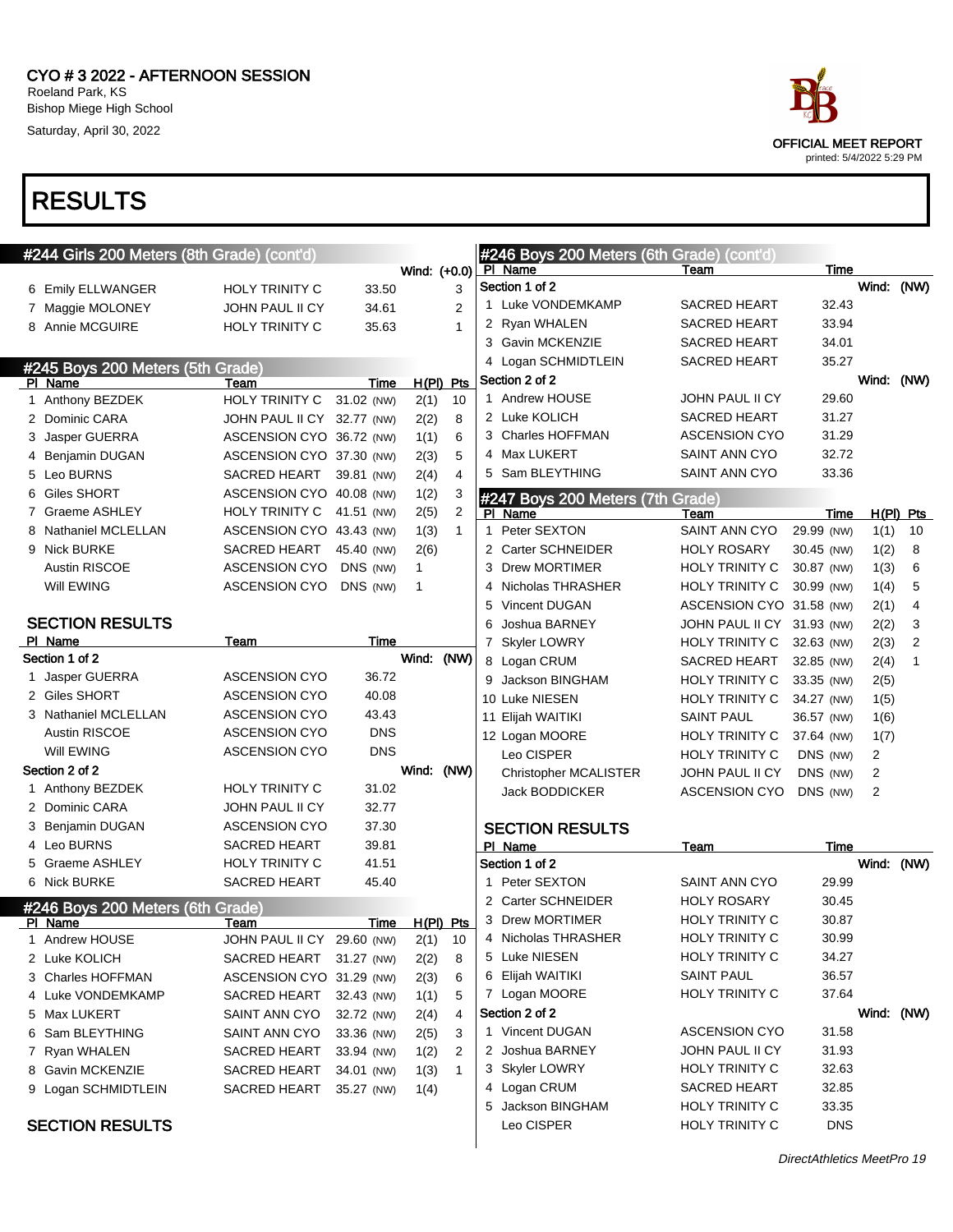#### CYO # 3 2022 - AFTERNOON SESSION Roeland Park, KS Bishop Miege High School Saturday, April 30, 2022



| race                                                     |
|----------------------------------------------------------|
| <b>OFFICIAL MEET REPORT</b><br>printed: 5/4/2022 5:29 PM |
|                                                          |

|   | #247 Boys 200 Meters (7th Grade) (cont'd) |                               |                          |              |                |   |                      | #252 Girls 400m SMR (8th Grade)   |                              |                 |                |
|---|-------------------------------------------|-------------------------------|--------------------------|--------------|----------------|---|----------------------|-----------------------------------|------------------------------|-----------------|----------------|
|   | PI Name                                   | Team                          | Time                     |              |                |   | PI Team              |                                   |                              | Time            | Pts            |
|   | <b>Christopher MCALISTER</b>              | JOHN PAUL II CY               | <b>DNS</b>               |              |                |   |                      | 1 HOLY SPIRIT CYOKS (A)           |                              | 1:00.75         | 10             |
|   | <b>Jack BODDICKER</b>                     | <b>ASCENSION CYO</b>          | <b>DNS</b>               |              |                |   |                      |                                   |                              |                 |                |
|   | #248 Boys 200 Meters (8th Grade)          |                               |                          |              |                |   | PI Team              | #253 Boys 400m SMR (5th Grade)    |                              | Time            |                |
|   | PI Name                                   | Team                          | Time                     |              | $H(PI)$ Pts    |   |                      | 1 JOHN PAUL II CYOKS (A)          |                              | 1:08.73         | Pts<br>10      |
| 1 | <b>Emmanuel OREGEL</b>                    | HOLY TRINITY C                | 25.58 (NW)               | 1(1)         | 10             |   |                      | 2 HOLY TRINITY CYOKS (A)          |                              | 1:22.12         | 8              |
|   | 2 Blaise VOHS                             | <b>HOLY ROSARY</b>            | 26.60 (NW)               | 1(2)         | 8              |   |                      |                                   |                              |                 |                |
|   | 3 Adam SYDZYIK<br>4 Jack GELHAUS          | <b>HOLY TRINITY C</b>         | 27.84 (NW)               | 1(3)         | 6              |   |                      |                                   |                              |                 |                |
|   | 5 Alec JETT                               | SAINT ANN CYO<br>SACRED HEART | 27.91 (NW)<br>27.98 (NW) | 2(1)         | 5<br>4         |   | PI Team              | #254 Boys 400m SMR (6th Grade)    |                              | <b>Time</b>     | Pts            |
|   | 6 Jonah MYERS                             | <b>HOLY TRINITY C</b>         | 28.03 (NW)               | 2(2)<br>2(3) | 3              |   |                      | 1 SACRED HEART CYOKS (A)          |                              | 1:05.53         | 10             |
|   | 7 Alex MCNAMARA                           | <b>HOLY SPIRIT CY</b>         | 28.10 (NW)               | 2(4)         | $\overline{c}$ |   |                      |                                   |                              |                 |                |
|   | 8 Andrew RICKERT                          | ASCENSION CYO 28.18 (NW)      |                          | 1(4)         | 1              |   |                      | #255 Boys 400m SMR (7th Grade)    |                              |                 |                |
|   | 9 Henry MORGAN                            | JOHN PAUL II CY 28.97 (NW)    |                          | 2(5)         |                |   | PI Team              |                                   |                              | Time            | Pts            |
|   | 10 Emmanuel LOPEZ                         | HOLY SPIRIT CY                | 29.07 (NW)               | 2(6)         |                |   |                      | 1 HOLY SPIRIT CYOKS (A)           |                              | 1:01.47         | 10             |
|   | 11 Gabriel MCLELLAN                       | ASCENSION CYO 33.41 (NW)      |                          | 2(7)         |                |   |                      | 2 ASCENSION CYOKS (A)             |                              | 1:06.49         | 8              |
|   | Amelia SCHARBAUGH                         | <b>HOLY TRINITY C</b>         | DNS (NW)                 | $\mathbf{1}$ |                |   |                      | 3 HOLY TRINITY CYOKS (A)          |                              | 1:13.01         | 6              |
|   | Robert EVANGELIDIS                        | SAINT ANN CYO                 | DNS (NW)                 | 2            |                |   |                      |                                   |                              |                 |                |
|   |                                           |                               |                          |              |                |   |                      | #256 Boys 400m SMR (8th Grade)    |                              |                 |                |
|   | <b>SECTION RESULTS</b>                    |                               |                          |              |                |   | PI Team              |                                   |                              | Time            | Pts            |
|   | PI Name                                   | Team                          | Time                     |              |                |   |                      | 1 HOLY TRINITY CYOKS (A)          |                              | 59.72           | 10             |
|   | Section 1 of 2                            |                               |                          | Wind: (NW)   |                |   |                      |                                   |                              |                 |                |
|   | 1 Emmanuel OREGEL                         | <b>HOLY TRINITY C</b>         | 25.58                    |              |                |   |                      | #257 Girls 800 Meters (5th Grade) |                              |                 |                |
|   | 2 Blaise VOHS                             | <b>HOLY ROSARY</b>            | 26.60                    |              |                |   | PI Name              |                                   | Team                         | Time            | Pts            |
|   | 3 Adam SYDZYIK                            | <b>HOLY TRINITY C</b>         | 27.84                    |              |                |   |                      | 1 Kaitlyn PRINGLE                 | <b>SACRED HEART</b>          | 3:11.34         | 10             |
|   | 4 Andrew RICKERT                          | <b>ASCENSION CYO</b>          | 28.18                    |              |                |   |                      | 2 Lucille BLECKMAN                | <b>GOOD SHEPHER</b>          | 3:26.26         | 8              |
|   | Amelia SCHARBAUGH                         | <b>HOLY TRINITY C</b>         | <b>DNS</b>               |              |                |   |                      | 3 Lucy KELLEY                     | <b>HOLY TRINITY C</b>        | 4:09.61         | 6              |
|   | Section 2 of 2                            |                               |                          | Wind: (NW)   |                |   |                      |                                   |                              |                 |                |
|   | 1 Jack GELHAUS                            | SAINT ANN CYO                 | 27.91                    |              |                |   |                      | #258 Girls 800 Meters (6th Grade) |                              |                 |                |
|   | 2 Alec JETT                               | <b>SACRED HEART</b>           | 27.98                    |              |                |   | PI Name<br>1 Mya LEE |                                   | Team<br><b>ASCENSION CYO</b> | Time<br>2:46.89 | Pts<br>10      |
|   | 3 Jonah MYERS                             | <b>HOLY TRINITY C</b>         | 28.03                    |              |                |   |                      | 2 Kenley DAVIS                    | <b>HOLY TRINITY C</b>        | 2:54.75         | 8              |
|   | 4 Alex MCNAMARA                           | <b>HOLY SPIRIT CY</b>         | 28.10                    |              |                | 3 |                      | Colbie PATTISON                   | <b>SACRED HEART</b>          | 3:20.46         | 6              |
|   | 5 Henry MORGAN                            | <b>JOHN PAUL II CY</b>        | 28.97                    |              |                |   |                      | 4 Ruth TRAUSCH                    | <b>HOLY SPIRIT CY</b>        | 3:20.48         | 5              |
|   | 6 Emmanuel LOPEZ                          | <b>HOLY SPIRIT CY</b>         | 29.07                    |              |                |   |                      |                                   |                              |                 |                |
|   | 7 Gabriel MCLELLAN                        | <b>ASCENSION CYO</b>          | 33.41                    |              |                |   |                      |                                   |                              |                 |                |
|   | Robert EVANGELIDIS                        | SAINT ANN CYO                 | <b>DNS</b>               |              |                |   | PI Name              | #259 Girls 800 Meters (7th Grade) | <u>Team</u>                  | <u>Time</u>     | <u>Pts</u>     |
|   | #250 Girls 400m SMR (6th Grade)           |                               |                          |              |                |   | 1 Lily FINAN         |                                   | <b>HOLY SPIRIT CY</b>        | 2:51.54         | 10             |
|   | PI Team                                   |                               | <b>Time</b>              |              | <u>Pts</u>     |   | 2 Jaydon LEE         |                                   | <b>GOOD SHEPHER</b>          | 3:06.69         | 8              |
|   | 1 SACRED HEART CYOKS (A)                  |                               | 1:05.40                  |              | 10             |   |                      | 3 Eleanor NICHOLS                 | SACRED HEART                 | 3:13.30         | 6              |
|   | 2 HOLY SPIRIT CYOKS (A)                   |                               | 1:07.20                  |              | 8              |   |                      | 4 Mackenzie GONZALES              | <b>GOOD SHEPHER</b>          | 3:19.08         | 5              |
|   | 3 SACRED HEART CYOKS (B)                  |                               | 1:08.68                  |              | 6              |   |                      | 5 Natalie YEHLE                   | SACRED HEART                 | 3:31.63         | 4              |
|   | 4 SAINT ANN CYOKS (A)                     |                               | 1:17.56                  |              | 5              |   |                      | 6 Carys SKAHAN                    | SACRED HEART                 | 3:41.99         | 3              |
|   |                                           |                               |                          |              |                |   | 7 Joanna MAY         |                                   | SACRED HEART                 | 3:50.08         | $\overline{2}$ |
|   | #251 Girls 400m SMR (7th Grade)           |                               |                          |              |                |   |                      | 8 Nadia WACKER                    | <b>GOOD SHEPHER</b>          | 3:52.31         | 1              |
|   | PI Team                                   |                               | Time                     |              | Pts            |   |                      | Monica MONZALVO                   | <b>SAINT PAUL</b>            | <b>DNS</b>      |                |
|   | 1 HOLY TRINITY CYOKS (A)                  |                               | 1:04.77                  |              | 10             |   |                      |                                   |                              |                 |                |
|   |                                           |                               |                          |              |                |   |                      |                                   |                              |                 |                |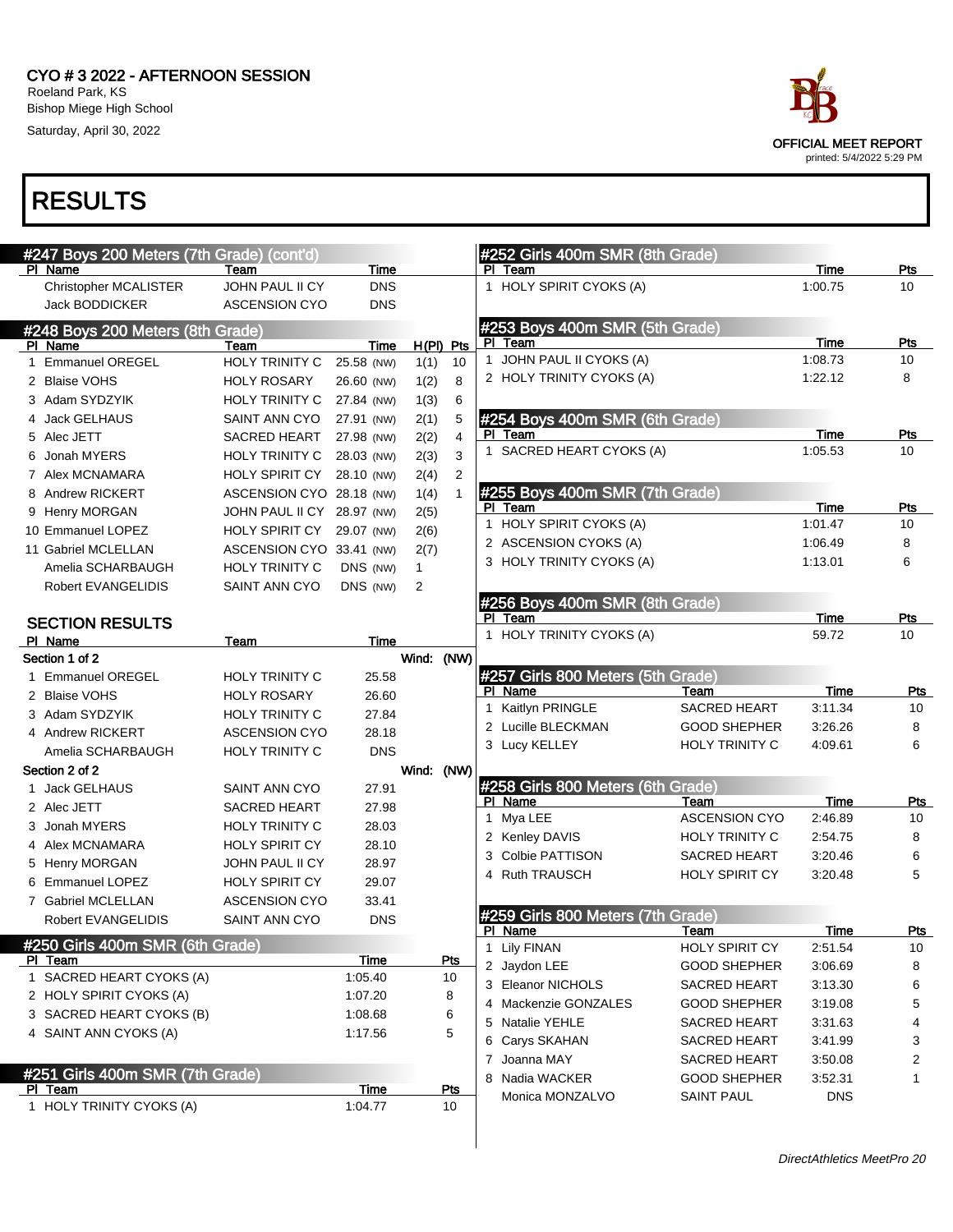

|   | #260 Girls 800 Meters (8th Grade) |                       |             |              | #264 Boys 800 Meters (8th Grade) (cont'd) |                            |             |             |              |
|---|-----------------------------------|-----------------------|-------------|--------------|-------------------------------------------|----------------------------|-------------|-------------|--------------|
|   | PI Name                           | Team                  | Time        | Pts          | PI Name                                   | Team                       | Time        |             | <b>Pts</b>   |
| 1 | <b>Bridget KEEGAN</b>             | HOLY SPIRIT CY        | 2:51.86     | 10           | 3 Adam SYDZYIK                            | <b>HOLY TRINITY C</b>      | 2:47.78     |             | 6            |
|   | 2 Aubrey MEDER                    | <b>HOLY ROSARY</b>    | 2:52.45     | 8            | James VANDENBERG<br>4                     | <b>HOLY TRINITY C</b>      | 2:48.02     |             | 5            |
|   | 3 Erica STRATHMAN                 | <b>HOLY TRINITY C</b> | 3:05.19     | 6            | <b>Beau LAUSIER</b><br>5                  | HOLY TRINITY C             | 2:54.83     |             | 4            |
|   | 4 Krista HOBACK                   | <b>SAINT PAUL</b>     | 3:13.39     | 5            | Leo BURNS                                 | <b>SACRED HEART</b>        | <b>DNS</b>  |             |              |
|   | 5 Olivia RENDINA                  | JOHN PAUL II CY       | 3:20.75     | 4            |                                           |                            |             |             |              |
|   | 6 Ainsley HALL                    | <b>ASCENSION CYO</b>  | 3:21.45     | 3            | #265 Girls 120 Meters (5th Grade)         |                            |             |             |              |
|   | 7 Haven BAUMAN                    | JOHN PAUL II CY       | 3:23.31     | 2            | PI Name                                   | Team                       | Time        | $H(PI)$ Pts |              |
|   | 8 Lorelai FERNHOLZ                | <b>SACRED HEART</b>   | 3:24.02     | $\mathbf{1}$ | Emma HARTTER<br>1                         | <b>HOLY ROSARY</b>         | 18.70 (NW)  | 2(1)        | 10           |
|   | 9 Caitlyn KRATOFIL                | <b>ASCENSION CYO</b>  | 3:28.00     |              | 2 Marin KRUSE                             | GOOD SHEPHER 19.64 (NW)    |             | 2(2)        | 8            |
|   | 10 Annie MCGUIRE                  | HOLY TRINITY C        | 3:42.03     |              | Ellie MCDERMOTT<br>3                      | HOLY TRINITY C             | 19.69 (NW)  | 1(1)        | 6            |
|   |                                   |                       |             |              | Quinn BAILEY<br>4                         | GOOD SHEPHER 19.70 (NW)    |             | 2(3)        | 5            |
|   | #261 Boys 800 Meters (5th Grade)  |                       |             |              | <b>Grace KAUFMAN</b><br>5                 | HOLY TRINITY C             | 19.97 (NW)  | 2(4)        | 4            |
|   | PI Name                           | Team                  | <b>Time</b> | Pts          | <b>Riley KRAMER</b><br>6                  | <b>HOLY SPIRIT CY</b>      | 20.34 (NW)  | 2(5)        | 3            |
|   | 1 Paul TRAUSCH                    | HOLY SPIRIT CY        | 2:58.96     | 10           | 7 Lauren BURKE                            | SACRED HEART               | 21.17 (NW)  | 2(6)        | 2            |
|   | 2 Ethan BAKKEN                    | HOLY SPIRIT CY        | 3:01.30     | 8            | 8 Sophia POLANCO                          | HOLY TRINITY C             | 21.77 (NW)  | 1(2)        | $\mathbf{1}$ |
|   | 3 Anthony SEAY                    | HOLY TRINITY C        | 3:05.64     | 6            | 9 Chloe ZELLER                            | SACRED HEART               | 21.98 (NW)  | 1(3)        |              |
|   | 4 Leo BURNS                       | <b>SACRED HEART</b>   | 3:08.92     | 5            | 10 Lucy NGUYEN                            | SAINT ANN CYO              | 23.73 (NW)  | 1(4)        |              |
|   | 5 Quinn O'CONNOR                  | <b>HOLY TRINITY C</b> | 3:57.17     | 4            | 11 Louise MORGAN                          | JOHN PAUL II CY 25.27 (NW) |             | 1(5)        |              |
|   |                                   |                       |             |              |                                           |                            |             |             |              |
|   | #262 Boys 800 Meters (6th Grade)  |                       |             |              | <b>SECTION RESULTS</b>                    |                            |             |             |              |
|   | PI Name                           | Team                  | Time        | Pts          | PI Name                                   | Team                       | Time        |             |              |
| 1 | <b>Edward CURRAN</b>              | <b>HOLY TRINITY C</b> | 2:50.05     | 10           | Section 1 of 2                            |                            |             | Wind:       | (NW)         |
|   | 2 Brandon MEDER                   | <b>HOLY ROSARY</b>    | 2:51.23     | 8            | Ellie MCDERMOTT<br>1                      | <b>HOLY TRINITY C</b>      | 19.69       |             |              |
|   | 3 Wyatt O'HARA                    | <b>HOLY TRINITY C</b> | 2:56.41     | 6            | 2 Sophia POLANCO                          | <b>HOLY TRINITY C</b>      | 21.77       |             |              |
|   | 4 Dominic BARKMAN                 | <b>HOLY TRINITY C</b> | 3:00.83     | 5            | 3 Chloe ZELLER                            | SACRED HEART               | 21.98       |             |              |
|   | 5 Lane CARPENTER                  | <b>SACRED HEART</b>   | 3:01.13     | 4            | 4 Lucy NGUYEN                             | SAINT ANN CYO              | 23.73       |             |              |
|   | 6 Kaleb BARIKMO                   | <b>GOOD SHEPHER</b>   | 3:01.93     | 3            | 5 Louise MORGAN                           | JOHN PAUL II CY            | 25.27       |             |              |
|   | 7 Tim RIORDAN                     | HOLY TRINITY C        | 3:03.51     | 2            | Section 2 of 2                            |                            |             | Wind:       | (NW)         |
|   | 8 Hayden STRATHMAN                | HOLY TRINITY C        | 3:05.08     | $\mathbf{1}$ | Emma HARTTER<br>1                         | <b>HOLY ROSARY</b>         | 18.70       |             |              |
|   | 9 Lucas PECK                      | <b>SACRED HEART</b>   | 3:08.02     |              | 2 Marin KRUSE                             | <b>GOOD SHEPHER</b>        | 19.64       |             |              |
|   | 10 J.j. MCKIBBIN                  | <b>SACRED HEART</b>   | 3:09.90     |              | Quinn BAILEY<br>3                         | <b>GOOD SHEPHER</b>        | 19.70       |             |              |
|   | 11 Braden KEEGAN                  | <b>HOLY SPIRIT CY</b> | 3:42.54     |              | <b>Grace KAUFMAN</b><br>4                 | <b>HOLY TRINITY C</b>      | 19.97       |             |              |
|   |                                   |                       |             |              | <b>Riley KRAMER</b><br>5                  | <b>HOLY SPIRIT CY</b>      | 20.34       |             |              |
|   | #263 Boys 800 Meters (7th Grade)  |                       |             |              | 6 Lauren BURKE                            | <b>SACRED HEART</b>        | 21.17       |             |              |
|   | PI Name                           | Team                  | Time        | Pts          | #266 Girls 120 Meters (6th Grade)         |                            |             |             |              |
|   | 1 Eli ROSENDAHL                   | <b>SACRED HEART</b>   | 2:54.17     | 10           | PI Name                                   | <u>Team</u>                | <b>Time</b> | $H(PI)$ Pts |              |
|   | 2 Nicholas THRASHER               | <b>HOLY TRINITY C</b> | 3:20.56     | 8            | 1 Naomi ORTIZ                             | JOHN PAUL II CY 18.09 (NW) |             | 1(1)        | -10          |
|   | 3 Luke JOHNSON                    | HOLY TRINITY C        | 3:20.79     | 6            | 2 Bella CORNELL                           | HOLY TRINITY C 18.80 (NW)  |             | 2(1)        | 8            |
|   | Vincent GRONBERG                  | <b>ASCENSION CYO</b>  | <b>DNS</b>  |              | 3 Regan MILES                             | SACRED HEART 18.82 (NW)    |             | 1(2)        | 6            |
|   | Jameson TEDDY                     | HOLY TRINITY C        | <b>DNS</b>  |              | 4 Hayden BAUER                            | SACRED HEART 18.89 (NW)    |             | 1(3)        | 5            |
|   | <b>Titus ELLISON</b>              | <b>HOLY ROSARY</b>    | <b>DNS</b>  |              | 5 Mira THOMAS                             | JOHN PAUL II CY 18.92 (NW) |             | 1(4)        | 4            |
|   | Leo CISPER                        | HOLY TRINITY C        | <b>DNS</b>  |              | 6 Makayla GONZALES                        | GOOD SHEPHER 19.38 (NW)    |             | 2(2)        | 3            |
|   |                                   |                       |             |              | 7 Maggie WHOLETZ                          | SACRED HEART 19.96 (NW)    |             | 1(5)        | 2            |
|   | #264 Boys 800 Meters (8th Grade)  |                       |             |              | 8 Bella CONRAD                            | HOLY SPIRIT CY 20.11 (NW)  |             | 2(3)        | 1            |
|   | PI Name                           | Team                  | Time        | <u>Pts</u>   | Jade METIVIER<br>9                        | GOOD SHEPHER 21.25 (NW)    |             | 2(4)        |              |
|   | 1 Blaise VOHS                     | <b>HOLY ROSARY</b>    | 2:18.12     | 10           | 10 Sydnie BRULEZ                          | HOLY TRINITY C 21.26 (NW)  |             | 2(5)        |              |
|   | 2 James PECK                      | SACRED HEART          | 2:32.65     | 8            |                                           |                            |             |             |              |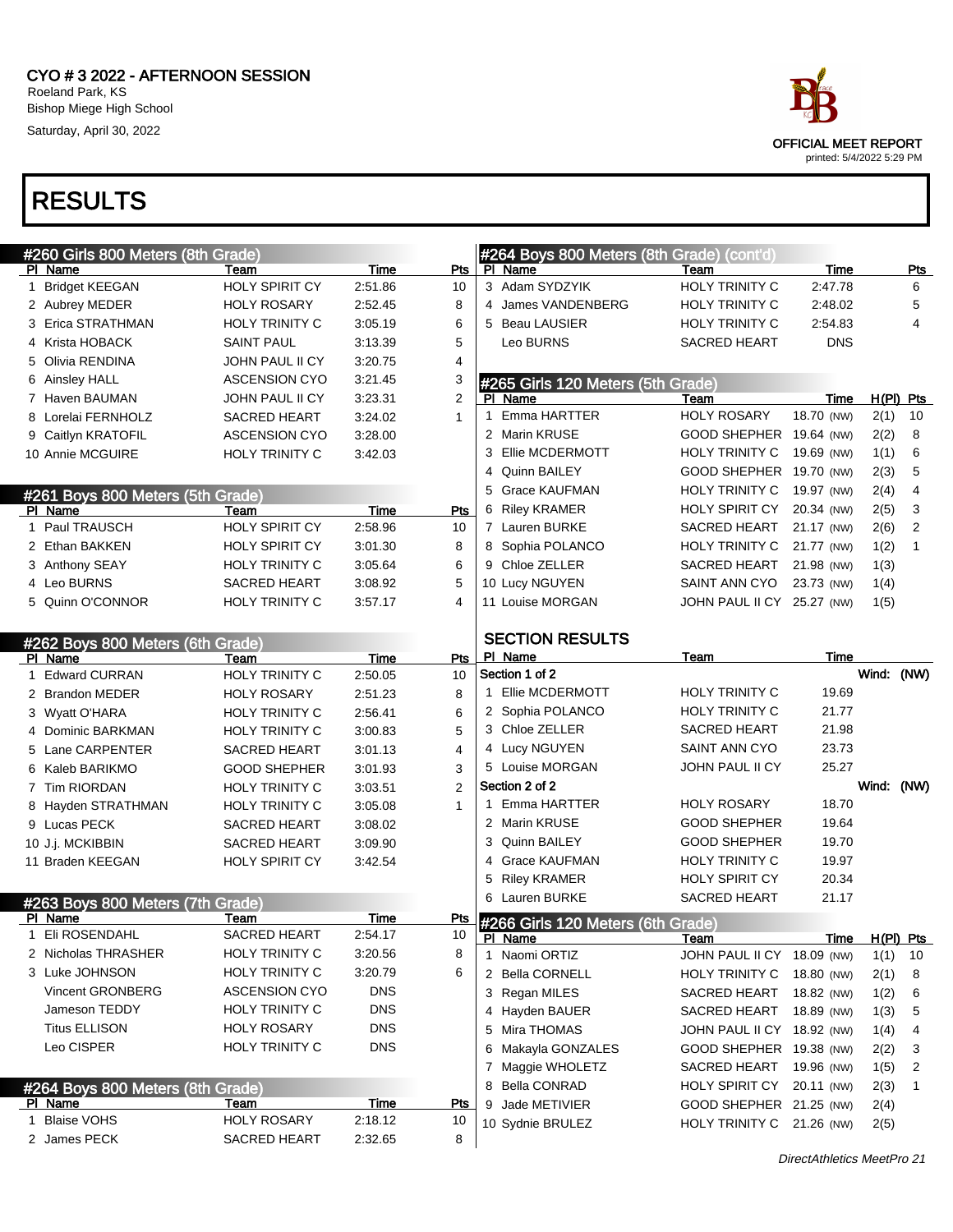



| #266 Girls 120 Meters (6th Grade) (cont'd) |                            |             |              |                | #268 Girls 120 Meters (8th Grade) (cont'd)  |                            |             |                |                |
|--------------------------------------------|----------------------------|-------------|--------------|----------------|---------------------------------------------|----------------------------|-------------|----------------|----------------|
| PI Name                                    | Team                       | Time        | H(PI) Pts    |                | <b>SECTION RESULTS</b>                      |                            |             |                |                |
| 11 Mallory SMITH                           | HOLY TRINITY C             | 21.37 (NW)  | 1(6)         |                | PI Name                                     | <b>Team</b>                | Time        |                |                |
| 12 Kora JACKS                              | GOOD SHEPHER 21.52 (NW)    |             | 2(6)         |                | Section 1 of 2                              |                            |             | Wind: (NW)     |                |
| 13 Cameil TROYER                           | HOLY TRINITY C             | 23.63 (NW)  | 1(7)         |                | 1 Annie TUMBERGER                           | <b>HOLY SPIRIT CY</b>      | 18.38       |                |                |
| Ashley RAMOS                               | JOHN PAUL II CY            | DNS (NW)    | 1            |                | 2 Eva RIVERA                                | <b>JOHN PAUL II CY</b>     | 20.10       |                |                |
| <b>SECTION RESULTS</b>                     |                            |             |              |                | 3 Beatrix PREU                              | <b>JOHN PAUL II CY</b>     | 21.24       |                |                |
| PI Name                                    | Team                       | <b>Time</b> |              |                | Myla PENDERGAST                             | SACRED HEART               | <b>DNS</b>  |                |                |
| Section 1 of 2                             |                            |             | Wind: (NW)   |                | Section 2 of 2                              |                            |             | Wind:          | (NW)           |
| 1 Naomi ORTIZ                              | JOHN PAUL II CY            | 18.09       |              |                | 1 Amri EISCHEN                              | <b>HOLY SPIRIT CY</b>      | 17.72       |                |                |
| 2 Regan MILES                              | <b>SACRED HEART</b>        | 18.82       |              |                | 2 Grace DENNING                             | <b>SAINT PAUL</b>          | 18.33       |                |                |
| 3 Hayden BAUER                             | <b>SACRED HEART</b>        | 18.89       |              |                | 3 Caroline MARTIN                           | <b>HOLY SPIRIT CY</b>      | 18.37       |                |                |
| 4 Mira THOMAS                              | JOHN PAUL II CY            | 18.92       |              |                | <b>Gabrielle HIGGINS</b><br>4               | SAINT ANN CYO              | 19.72       |                |                |
| 5 Maggie WHOLETZ                           | <b>SACRED HEART</b>        | 19.96       |              |                | Lauren KINCAID                              | <b>SACRED HEART</b>        | <b>DNS</b>  |                |                |
| 6 Mallory SMITH                            | <b>HOLY TRINITY C</b>      | 21.37       |              |                | #269 Boys 120 Meters (5th Grade)            |                            |             |                |                |
| 7 Cameil TROYER                            | <b>HOLY TRINITY C</b>      | 23.63       |              |                | PI Name                                     | Team                       | Time        |                | $H(PI)$ Pts    |
| Ashley RAMOS                               | JOHN PAUL II CY            | <b>DNS</b>  |              |                | 1 Anthony BEZDEK                            | HOLY TRINITY C             | 18.86 (NW)  | 2(1)           | 10             |
| Section 2 of 2                             |                            |             | Wind: (NW)   |                | 2 Jack ST. GEORGE                           | SAINT ANN CYO              | 20.52 (NW)  | 1(1)           | 8              |
| 1 Bella CORNELL                            | <b>HOLY TRINITY C</b>      | 18.80       |              |                | 3 Daniel CRUSE                              | JOHN PAUL II CY            | 21.68 (NW)  | 2(2)           | 6              |
| 2 Makayla GONZALES                         | <b>GOOD SHEPHER</b>        | 19.38       |              |                | <b>Chris BURKE</b><br>4                     | SACRED HEART               | 24.52 (NW)  | 2(3)           | 5              |
| 3 Bella CONRAD                             | <b>HOLY SPIRIT CY</b>      | 20.11       |              |                | 5 Xander SLOWIK                             | JOHN PAUL II CY 31.06 (NW) |             | 1(2)           | $\overline{4}$ |
| 4 Jade METIVIER                            | <b>GOOD SHEPHER</b>        | 21.25       |              |                | Gabriel DONEGAN                             | <b>SAINT PAUL</b>          | DNS (NW)    | $\overline{2}$ |                |
| 5 Sydnie BRULEZ                            | <b>HOLY TRINITY C</b>      | 21.26       |              |                | Luke PLUNKETT                               | <b>SACRED HEART</b>        | DNS (NW)    | 1              |                |
| 6 Kora JACKS                               | <b>GOOD SHEPHER</b>        | 21.52       |              |                | Austin RISCOE                               | <b>ASCENSION CYO</b>       | DNS (NW)    | 1              |                |
|                                            |                            |             |              |                | Cooper KNOBLOCK                             | <b>HOLY SPIRIT CY</b>      | DNS (NW)    | 2              |                |
|                                            |                            |             |              |                |                                             |                            |             |                |                |
| #267 Girls 120 Meters (7th Grade)          |                            |             |              |                |                                             |                            |             |                |                |
| PI Name                                    | Team                       | Time        | Wind: (+0.0) | Pts            | <b>SECTION RESULTS</b>                      |                            |             |                |                |
| 1 Sydney BLAINE                            | <b>SACRED HEART</b>        | 17.41       |              | 10             | PI Name<br>Section 1 of 2                   | Team                       | <b>Time</b> | Wind: (NW)     |                |
| 2 Caitlyn O'DONNELL                        | <b>HOLY TRINITY C</b>      | 18.47       |              | 8              | 1 Jack ST. GEORGE                           | SAINT ANN CYO              | 20.52       |                |                |
| 3 Lucero CARRENO ROMAN                     | <b>SAINT PAUL</b>          | 19.59       |              | 6              | 2 Xander SLOWIK                             | <b>JOHN PAUL II CY</b>     | 31.06       |                |                |
| 4 Grace ERB                                | <b>GOOD SHEPHER</b>        | 20.22       |              | 5              | Luke PLUNKETT                               | <b>SACRED HEART</b>        | <b>DNS</b>  |                |                |
| 5 Madeline BISHOP                          | <b>GOOD SHEPHER</b>        | 20.76       |              | 4              | <b>Austin RISCOE</b>                        | <b>ASCENSION CYO</b>       | <b>DNS</b>  |                |                |
| 6 Ailish SLOAN                             | <b>HOLY TRINITY C</b>      | 20.90       |              | 3              | Section 2 of 2                              |                            |             | Wind: (NW)     |                |
| 7 Sloane DOERFLER                          | <b>SAINT PAUL</b>          | 22.55       |              | $\overline{2}$ | 1 Anthony BEZDEK                            | <b>HOLY TRINITY C</b>      | 18.86       |                |                |
| Leighton DODD                              | <b>SACRED HEART</b>        | <b>DNS</b>  |              |                | 2 Daniel CRUSE                              | <b>JOHN PAUL II CY</b>     | 21.68       |                |                |
|                                            |                            |             |              |                | 3 Chris BURKE                               | <b>SACRED HEART</b>        | 24.52       |                |                |
| #268 Girls 120 Meters (8th Grade)          |                            |             |              |                | Gabriel DONEGAN                             | <b>SAINT PAUL</b>          | <b>DNS</b>  |                |                |
| PI Name                                    | Team                       | Time        | $H(PI)$ Pts  |                | Cooper KNOBLOCK                             | <b>HOLY SPIRIT CY</b>      | <b>DNS</b>  |                |                |
| 1 Amri EISCHEN                             | <b>HOLY SPIRIT CY</b>      | 17.72 (NW)  | 2(1)         | 10             |                                             |                            |             |                |                |
| 2 Grace DENNING                            | <b>SAINT PAUL</b>          | 18.33 (NW)  | 2(2)         | 8              | #270 Boys 120 Meters (6th Grade)<br>PI Name | <u>Team</u>                | <u>Time</u> |                | H(PI) Pts      |
| 3 Caroline MARTIN                          | HOLY SPIRIT CY             | 18.37 (NW)  | 2(3)         | 6              | 1 Andrew HOUSE                              | JOHN PAUL II CY 17.72 (NW) |             | 2(1)           | 10             |
| 4 Annie TUMBERGER                          | <b>HOLY SPIRIT CY</b>      | 18.38 (NW)  | 1(1)         | 5              | 2 Ethan WHITE                               | <b>HOLY SPIRIT CY</b>      | 18.31 (NW)  | 1(1)           | 8              |
| 5 Gabrielle HIGGINS                        | SAINT ANN CYO              | 19.72 (NW)  | 2(4)         | 4              | 3 Trey RAND                                 | <b>SACRED HEART</b>        | 18.52 (NW)  | 1(2)           | 6              |
| 6 Eva RIVERA                               | JOHN PAUL II CY 20.10 (NW) |             | 1(2)         | 3              | 4 Logan CARPENTER                           | SACRED HEART               | 18.74 (NW)  | 1(3)           | 5              |
| 7 Beatrix PREU                             | JOHN PAUL II CY 21.24 (NW) |             | 1(3)         | 2              | 5 Max LUKERT                                | SAINT ANN CYO              | 19.05 (NW)  | 2(2)           | 4              |
| Myla PENDERGAST                            | SACRED HEART               | DNS (NW)    | 1            |                | 6 Gavin MCKENZIE                            | SACRED HEART               | 19.29 (NW)  | 1(4)           | 3              |
| Lauren KINCAID                             | <b>SACRED HEART</b>        | DNS (NW)    | 2            |                | Jax HENDERSON<br>7                          | <b>SACRED HEART</b>        | 19.56 (NW)  | 2(3)           | 2              |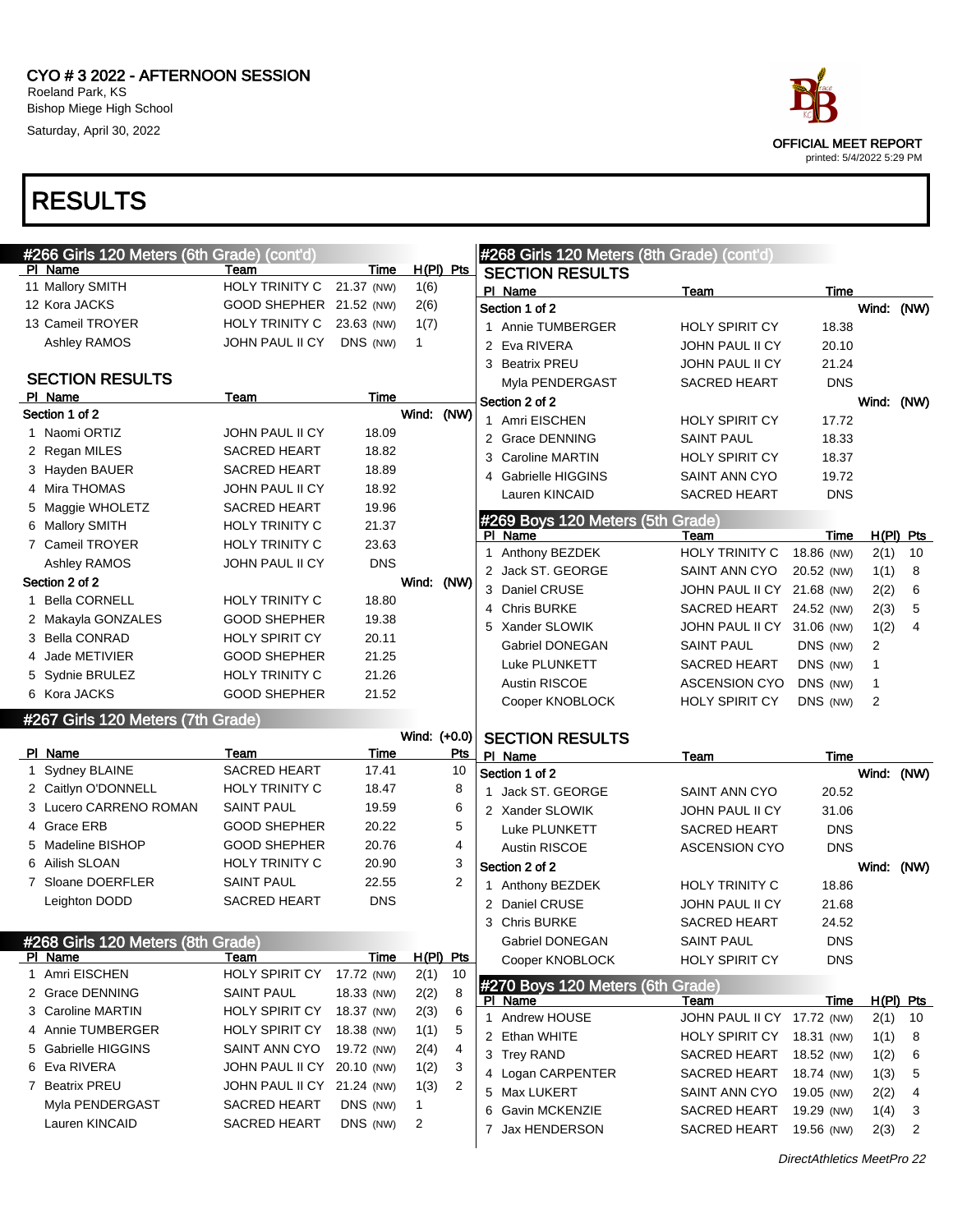

|   | #270 Boys 120 Meters (6th Grade) (cont'd) |                            |            |             |                |   | #271 Boys 120 Meters (7th Grade) (cont'd)        |                            |            |            |                |
|---|-------------------------------------------|----------------------------|------------|-------------|----------------|---|--------------------------------------------------|----------------------------|------------|------------|----------------|
|   | PI Name                                   | Team                       | Time       | $H(PI)$ Pts |                |   | PI Name                                          | Team                       | Time       |            |                |
|   | 8 Jack MCGLINN                            | GOOD SHEPHER 19.65 (NW)    |            | 2(4)        | $\mathbf{1}$   | 1 | <b>Drew MORTIMER</b>                             | <b>HOLY TRINITY C</b>      | 17.36      |            |                |
|   | 9 Logan SCHMIDTLEIN                       | SACRED HEART               | 19.98 (NW) | 1(5)        |                |   | 2 Michael JOHNSON                                | HOLY TRINITY C             | 19.47      |            |                |
|   | 10 James MOLONEY                          | JOHN PAUL II CY 20.05 (NW) |            | 1(6)        |                | 3 | Jackson BINGHAM                                  | HOLY TRINITY C             | 19.56      |            |                |
|   | 11 Dalton COX                             | GOOD SHEPHER 22.34 (NW)    |            | 2(5)        |                | 4 | John O'CONNOR                                    | HOLY TRINITY C             | 22.91      |            |                |
|   | <b>Charles HOFFMAN</b>                    | ASCENSION CYO              | DNS (NW)   | 2           |                |   | Andrew NGUYEN                                    | <b>HOLY TRINITY C</b>      | <b>DNS</b> |            |                |
|   |                                           |                            |            |             |                |   | <b>Christopher MCALISTER</b>                     | JOHN PAUL II CY            | <b>DNS</b> |            |                |
|   | <b>SECTION RESULTS</b>                    |                            |            |             |                |   | #272 Boys 120 Meters (8th Grade)                 |                            |            |            |                |
|   | PI Name                                   | Team                       | Time       |             |                |   | PI Name                                          | Team                       | Time       |            | $H(PI)$ Pts    |
|   | Section 1 of 2                            |                            |            | Wind:       | (NW)           |   | 1 Matthew GARCIA                                 | <b>HOLY SPIRIT CY</b>      | 16.31 (NW) | 2(1)       | 10             |
|   | 1 Ethan WHITE                             | <b>HOLY SPIRIT CY</b>      | 18.31      |             |                |   | 2 Jack GELHAUS                                   | SAINT ANN CYO              | 16.37 (NW) | 2(2)       | 8              |
|   | 2 Trey RAND                               | <b>SACRED HEART</b>        | 18.52      |             |                | 3 | Jameson FITZGERALD                               | HOLY TRINITY C             | 16.60 (NW) | 2(3)       | 6              |
|   | 3 Logan CARPENTER                         | <b>SACRED HEART</b>        | 18.74      |             |                | 4 | Jared CIKOT                                      | <b>HOLY SPIRIT CY</b>      | 16.62 (NW) | 2(4)       | 5              |
|   | 4 Gavin MCKENZIE                          | <b>SACRED HEART</b>        | 19.29      |             |                | 5 | <b>Jack CARPENTER</b>                            | SACRED HEART               | 16.63 (NW) | 2(5)       | 4              |
|   | 5 Logan SCHMIDTLEIN                       | <b>SACRED HEART</b>        | 19.98      |             |                | 6 | <b>Andrew RICKERT</b>                            | ASCENSION CYO 17.21 (NW)   |            | 1(1)       | 3              |
|   | 6 James MOLONEY                           | JOHN PAUL II CY            | 20.05      |             |                |   | 7 Henry MORGAN                                   | JOHN PAUL II CY 17.68 (NW) |            | 1(2)       | $\overline{2}$ |
|   | Section 2 of 2                            |                            |            | Wind: (NW)  |                |   | 8 John BURKE                                     | <b>SACRED HEART</b>        | 19.18 (NW) | 2(6)       | $\mathbf{1}$   |
|   | Andrew HOUSE                              | JOHN PAUL II CY            | 17.72      |             |                |   | 9 Aiden YOUNG                                    | JOHN PAUL II CY 19.36 (NW) |            | 1(3)       |                |
|   | 2 Max LUKERT                              | SAINT ANN CYO              | 19.05      |             |                |   | 10 Arden HORNUNG                                 | <b>HOLY SPIRIT CY</b>      | 19.57 (NW) | 1(4)       |                |
|   | 3 Jax HENDERSON                           | <b>SACRED HEART</b>        | 19.56      |             |                |   | <b>Emmanuel OREGEL</b>                           | HOLY TRINITY C             | DNS (NW)   | 1          |                |
|   | 4 Jack MCGLINN                            | <b>GOOD SHEPHER</b>        | 19.65      |             |                |   | Sawyer MANIRATH                                  | JOHN PAUL II CY            | DNS (NW)   | 1          |                |
|   | 5 Dalton COX                              | <b>GOOD SHEPHER</b>        | 22.34      |             |                |   | <b>Christopher AGUIRRE</b>                       | JOHN PAUL II CY            | DNS (NW)   | 2          |                |
|   | <b>Charles HOFFMAN</b>                    | <b>ASCENSION CYO</b>       | <b>DNS</b> |             |                |   |                                                  |                            |            |            |                |
|   | #271 Boys 120 Meters (7th Grade)          |                            |            |             |                |   | <b>SECTION RESULTS</b>                           |                            |            |            |                |
|   |                                           |                            |            |             |                |   |                                                  |                            |            |            |                |
|   | PI Name                                   | Team                       | Time       |             | $H(PI)$ Pts    |   | PI Name                                          | Team                       | Time       |            |                |
| 1 | <b>Drew MORTIMER</b>                      | <b>HOLY TRINITY C</b>      | 17.36 (NW) | 2(1)        | 10             |   | Section 1 of 2                                   |                            |            | Wind: (NW) |                |
|   | 2 Grady OGDEN                             | <b>SACRED HEART</b>        | 17.62 (NW) | 1(1)        | 8              |   | 1 Andrew RICKERT                                 | <b>ASCENSION CYO</b>       | 17.21      |            |                |
|   | 3 Dewayne WASHINGTON                      | SAINT ANN CYO              | 17.82 (NW) | 1(2)        | 6              |   | 2 Henry MORGAN                                   | JOHN PAUL II CY            | 17.68      |            |                |
|   | 4 Michael BEVITT                          | <b>HOLY TRINITY C</b>      | 19.14 (NW) | 1(3)        | 5              |   | 3 Aiden YOUNG                                    | JOHN PAUL II CY            | 19.36      |            |                |
|   | 5 Michael JOHNSON                         | <b>HOLY TRINITY C</b>      | 19.47 (NW) | 2(2)        | 4              |   | 4 Arden HORNUNG                                  | <b>HOLY SPIRIT CY</b>      | 19.57      |            |                |
|   | 6 Jackson BINGHAM                         | <b>HOLY TRINITY C</b>      | 19.56 (NW) | 2(3)        | 3              |   | <b>Emmanuel OREGEL</b>                           | <b>HOLY TRINITY C</b>      | <b>DNS</b> |            |                |
|   | 7 Ethan PEAK                              | <b>HOLY TRINITY C</b>      | 22.08 (NW) | 1(4)        | $\overline{2}$ |   | Sawyer MANIRATH                                  | JOHN PAUL II CY            | <b>DNS</b> |            |                |
|   | 8 John O'CONNOR                           | <b>HOLY TRINITY C</b>      | 22.91 (NW) | 2(4)        | $\mathbf{1}$   |   | Section 2 of 2                                   |                            |            | Wind: (NW) |                |
|   | Peter SEXTON                              | <b>SAINT ANN CYO</b>       | DNS (NW)   | 1           |                | 1 | <b>Matthew GARCIA</b>                            | <b>HOLY SPIRIT CY</b>      | 16.31      |            |                |
|   | <b>Tyler SHIVELY</b>                      | <b>HOLY SPIRIT CY</b>      | DNS (NW)   | 1           |                |   | 2 Jack GELHAUS                                   | SAINT ANN CYO              | 16.37      |            |                |
|   | Andrew NGUYEN                             | <b>HOLY TRINITY C</b>      | DNS (NW)   | 2           |                |   | 3 Jameson FITZGERALD                             | <b>HOLY TRINITY C</b>      | 16.60      |            |                |
|   | Christopher MCALISTER                     | JOHN PAUL II CY            | DNS (NW)   | 2           |                | 4 | Jared CIKOT                                      | <b>HOLY SPIRIT CY</b>      | 16.62      |            |                |
|   |                                           |                            |            |             |                |   | 5 Jack CARPENTER                                 | SACRED HEART               | 16.63      |            |                |
|   | <b>SECTION RESULTS</b>                    |                            |            |             |                |   | 6 John BURKE                                     | <b>SACRED HEART</b>        | 19.18      |            |                |
|   | PI Name                                   | Team                       | Time       |             |                |   | <b>Christopher AGUIRRE</b>                       | JOHN PAUL II CY            | <b>DNS</b> |            |                |
|   | Section 1 of 2                            |                            |            | Wind:       | (NW)           |   |                                                  |                            |            |            |                |
|   | 1 Grady OGDEN                             | SACRED HEART               | 17.62      |             |                |   | #273 Girls 4 x 100m Relay (5th Grade)<br>PI Team |                            | Time       |            | Pts            |
|   | 2 Dewayne WASHINGTON                      | SAINT ANN CYO              | 17.82      |             |                |   | 1 HOLY TRINITY CYOKS (A)                         |                            | 1:08.35    |            | 10             |
|   | 3 Michael BEVITT                          | HOLY TRINITY C             | 19.14      |             |                |   | 2 SACRED HEART CYOKS (A)                         |                            | 1:11.97    |            | 8              |
|   | 4 Ethan PEAK                              | HOLY TRINITY C             | 22.08      |             |                |   |                                                  |                            |            |            |                |
|   | Peter SEXTON                              | SAINT ANN CYO              | <b>DNS</b> |             |                |   |                                                  |                            |            |            |                |
|   | <b>Tyler SHIVELY</b><br>Section 2 of 2    | HOLY SPIRIT CY             | <b>DNS</b> | Wind: (NW)  |                |   |                                                  |                            |            |            |                |